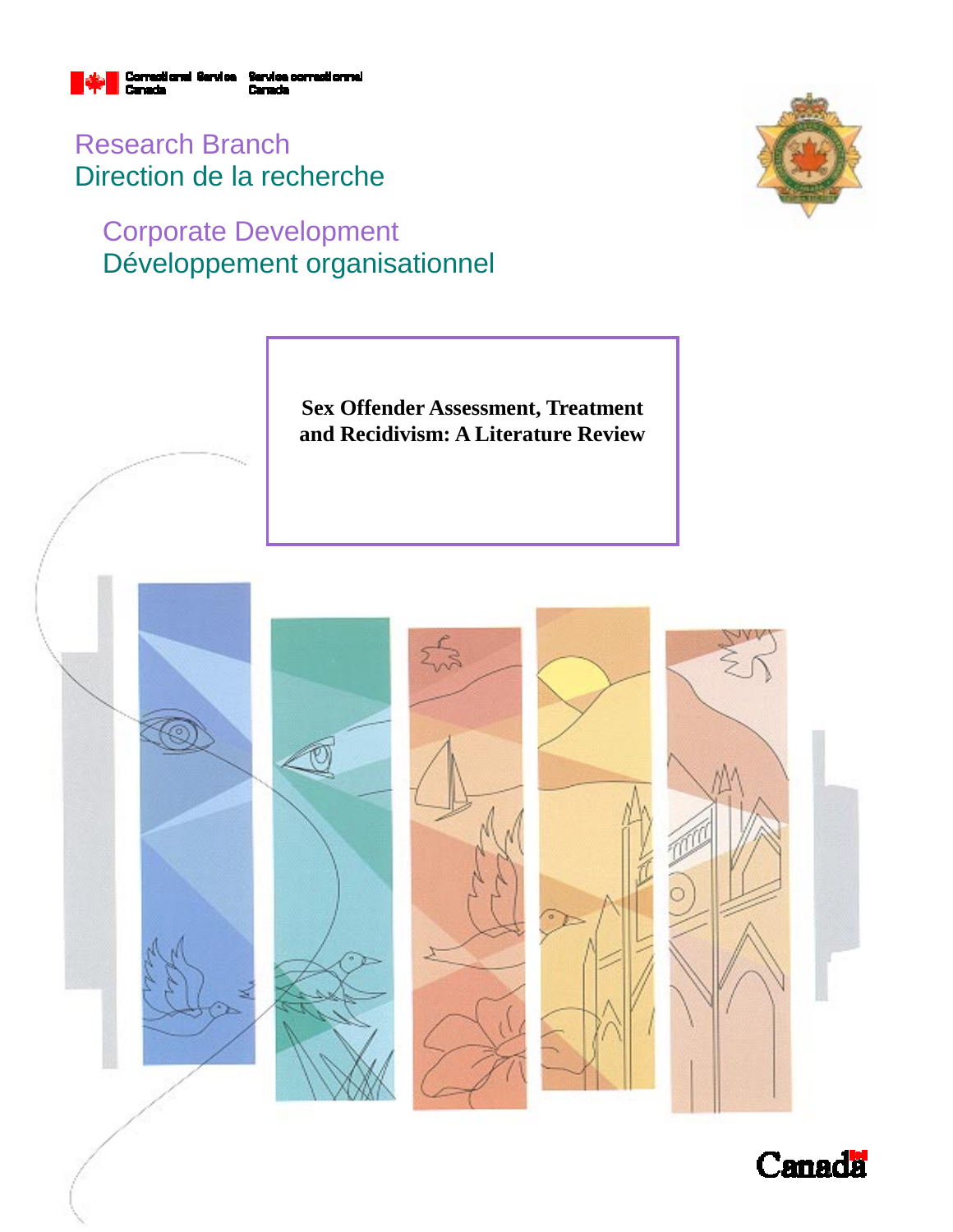# **SEX OFFENDER ASSESSMENT, TREATMENT AND RECIDIVISM: A LITERATURE REVIEW**

Kelley Blanchette

Research Division Correctional Services Canada

August, 1996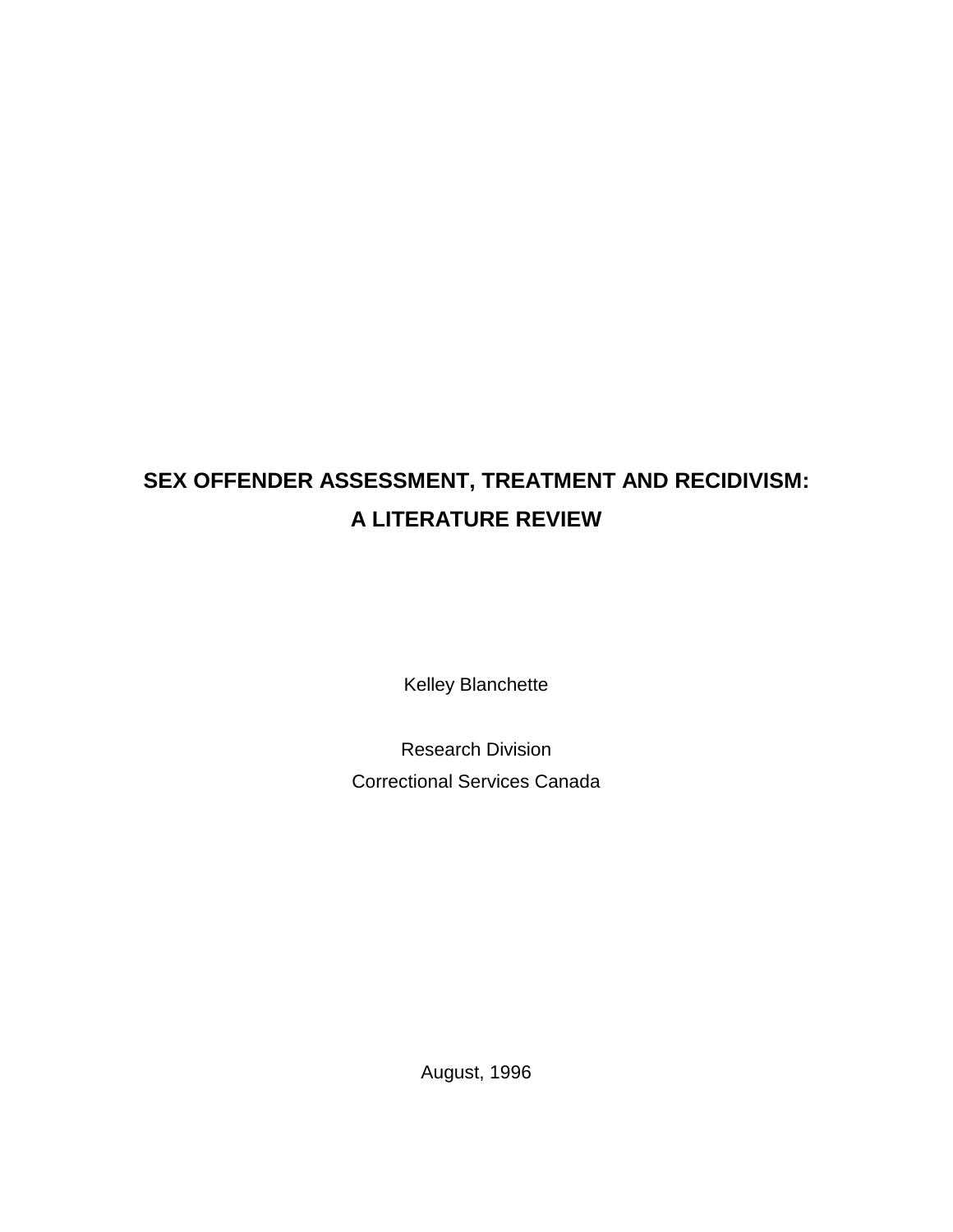### **ACKNOWLEGEMENTS**

I would like to extend my sincere appreciation to Larry Motiuk for providing direction to this project. Thanks also to Ralph Serin for obtaining and forwarding some recent unpublished literature that may otherwise have been missed.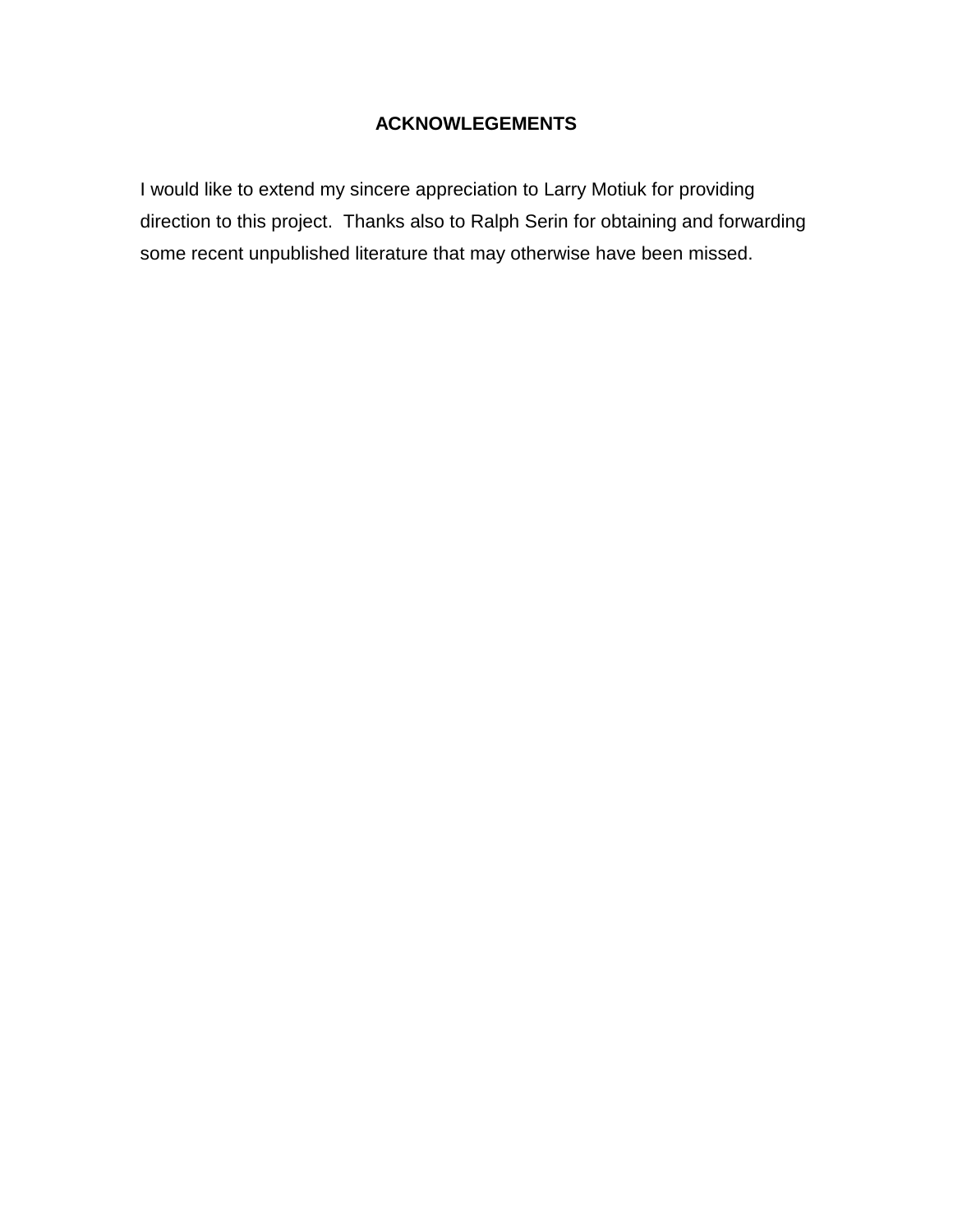| (1)    |                                           |
|--------|-------------------------------------------|
| (ii)   |                                           |
| (iii)  |                                           |
| (iv)   |                                           |
| (v)    |                                           |
| (vi)   |                                           |
| (vii)  |                                           |
|        |                                           |
|        |                                           |
|        |                                           |
| (viii) |                                           |
|        |                                           |
|        |                                           |
| (i)    |                                           |
|        |                                           |
|        |                                           |
|        |                                           |
| (ii)   |                                           |
|        | Deviant Sexual Preferences / Behaviours47 |
|        |                                           |
|        |                                           |
| (iii)  |                                           |
|        |                                           |
|        |                                           |
|        | Programmed Coping Responses57             |
|        |                                           |
|        |                                           |

## **TABLE OF CONTENTS**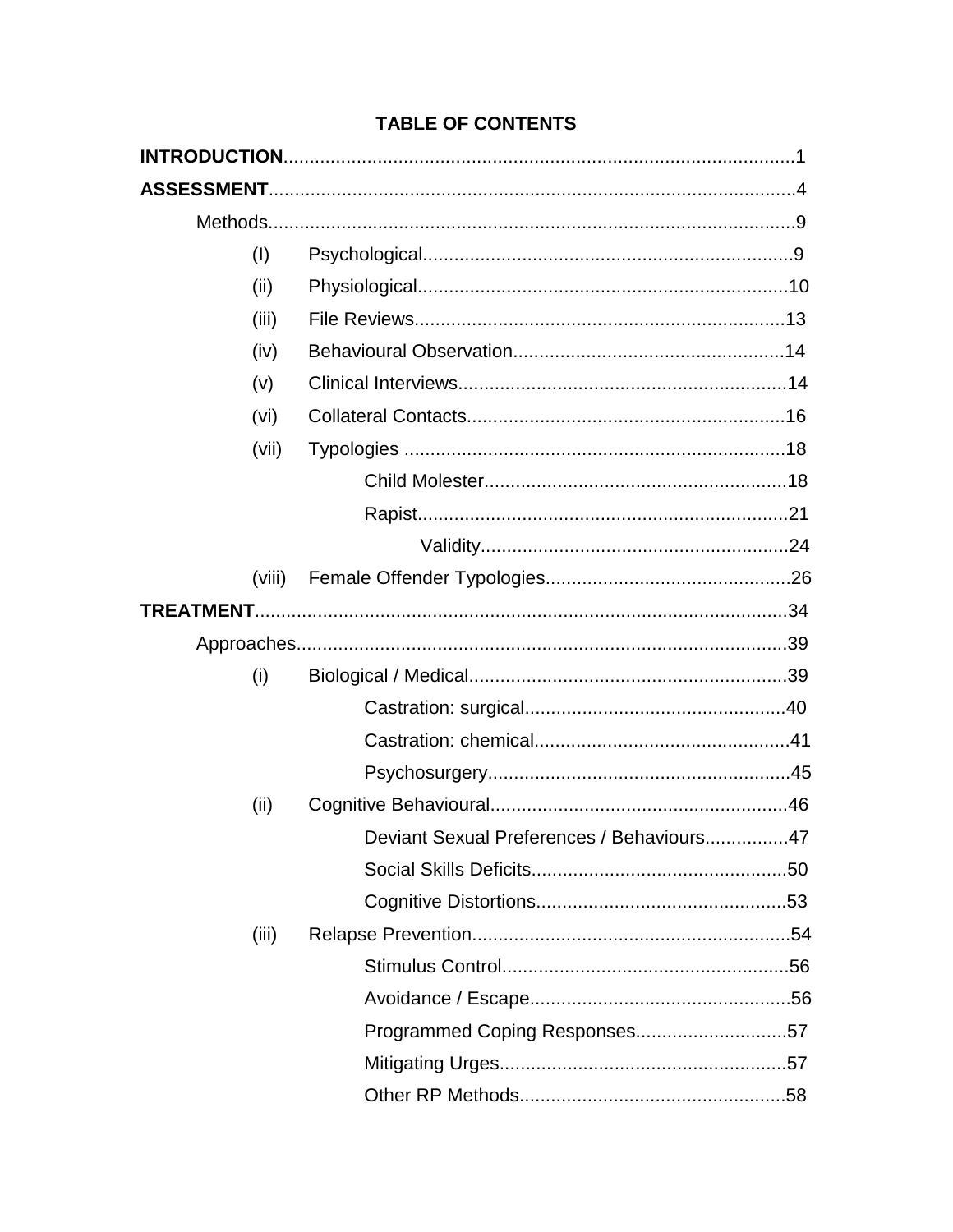| $\mathcal{P}$ |  |  |
|---------------|--|--|
|               |  |  |
|               |  |  |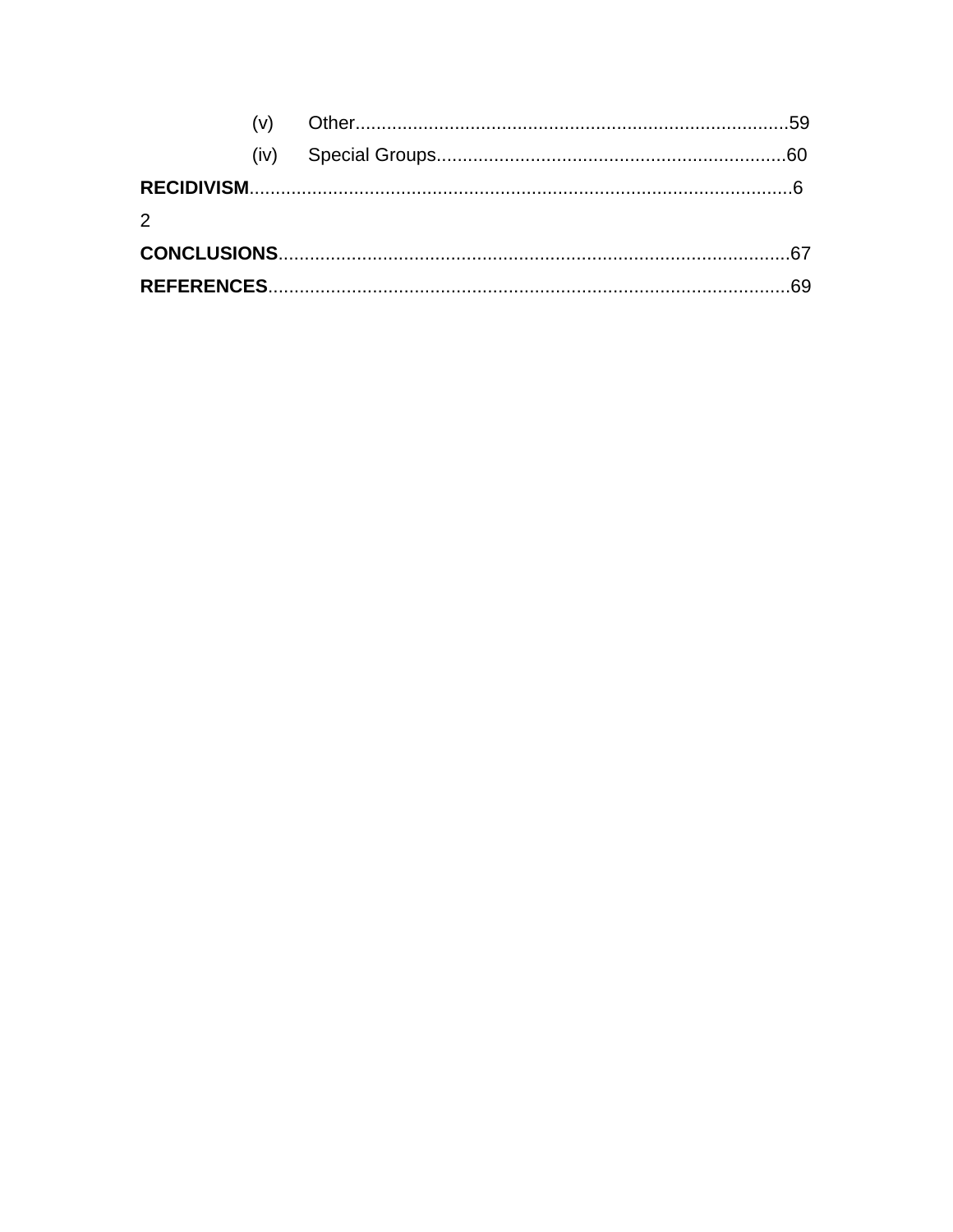#### **INTRODUCTION**

Awareness of the enormous personal, societal, and financial costs of sexual assault is not new, but is raised with new intensity in current times. The women's movement has propounded an increased recognition that sexual offending presents a serious social problem, and sensitivity has been heightened to those who have been victimized. As a result, we have witnessed a tremendous increase in the reporting of sexual offences over the last decade (Cooper, 1994). Concomitantly, more sex offenders have been identified and channeled into the criminal justice system. Moreover, the proportion of sex offenders, relative to the total offender population, has increased steadily over the past 10 years (Gordon & Porporino, 1990; Motiuk & Belcourt, 1996).

Motiuk and Belcourt (1996) used the Correctional Service of Canada (CSC) Offender Management System (OMS; an automated database) to create a profile of the Canadian federal sex offender population as of December 31, 1995. OMS yielded a total of 3,875 sex offenders under federal jurisdiction, comprising 17% of the total federal offender population. The authors advise, however, that these figures understate the actual number and proportion of sex offenders because current automated databases do not identify all previous convictions for sex offences (i.e., those with provincial sentences); sexuallyrelated offences (e.g., accompanied by homicide); or, previous sex offences that did not result in convictions.

A 1991 National Sex Offender Census (Porporino & Motiuk) identified all sex offenders, accounting for the aforementioned limitations in automated data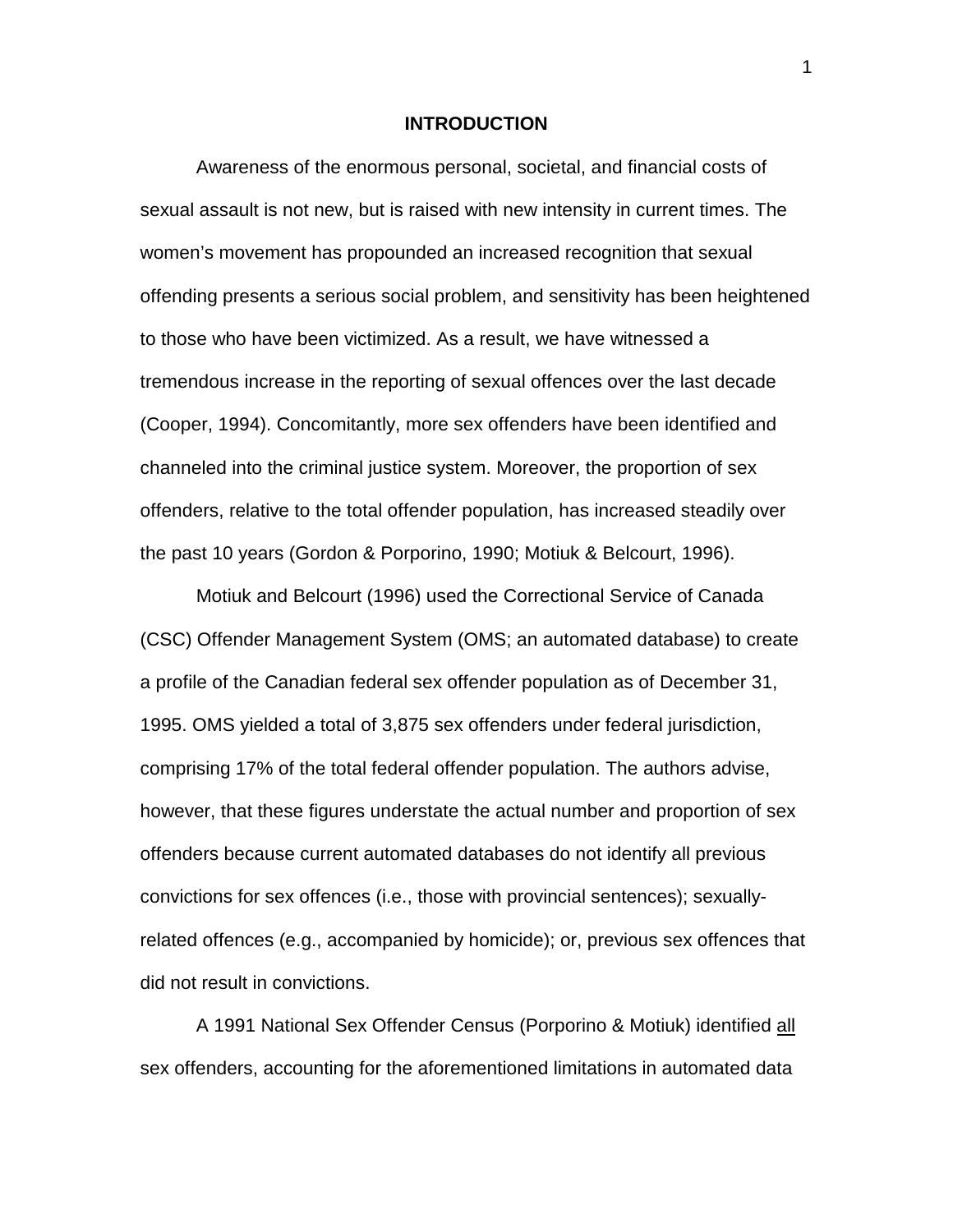extraction. The census revealed that 85% of the sex offender population could be accounted for by OMS. Considering this, Motiuk and Belcourt used a correction factor (1.173), and estimated that as of December 31, 1995, there were 4,542 sex offenders under Canadian Federal Jurisdiction. This adjusted figure accounts for approximately 20% of the total offender population.

As of December 31, 1995, CSC identified 2,766 sex offenders incarcerated in federal institutions, comprising about one-fifth (20%) of the federally-incarcerated population. Using the correction factor, Motiuk and Belcourt (1996) estimated that sex offenders comprise approximately 24.0% of the total federal incarcerated population. The majority (67.8%) of those were held in medium security institutions, 20% in maximum security institutions, and the remainder (11.9%) in minimum security institutions. At year-end 1995, CSC identified 1,109 sex offenders on conditional release, comprising about 12% of the federal conditional release population. Using the correction factor, the authors estimated that, as of December 31, 1995, there were actually 1,301 sex offenders under community supervision. This adjusted number accounts for about 14% of the total federal conditional release population.

Including all sex offenders admitted to federal custody in 1995, the average sentence length was 4 years and three months, which is about the same as the five preceding years (Motiuk & Belcourt, 1996). Most sex offenders admitted to federal custody were convicted of a sexual assault (50.2%), or 'mixed' sex offences (i.e., any combination of the sex offence types; 21.2%). Pedophilia was also common, accounting for 14.9% of recent sex offender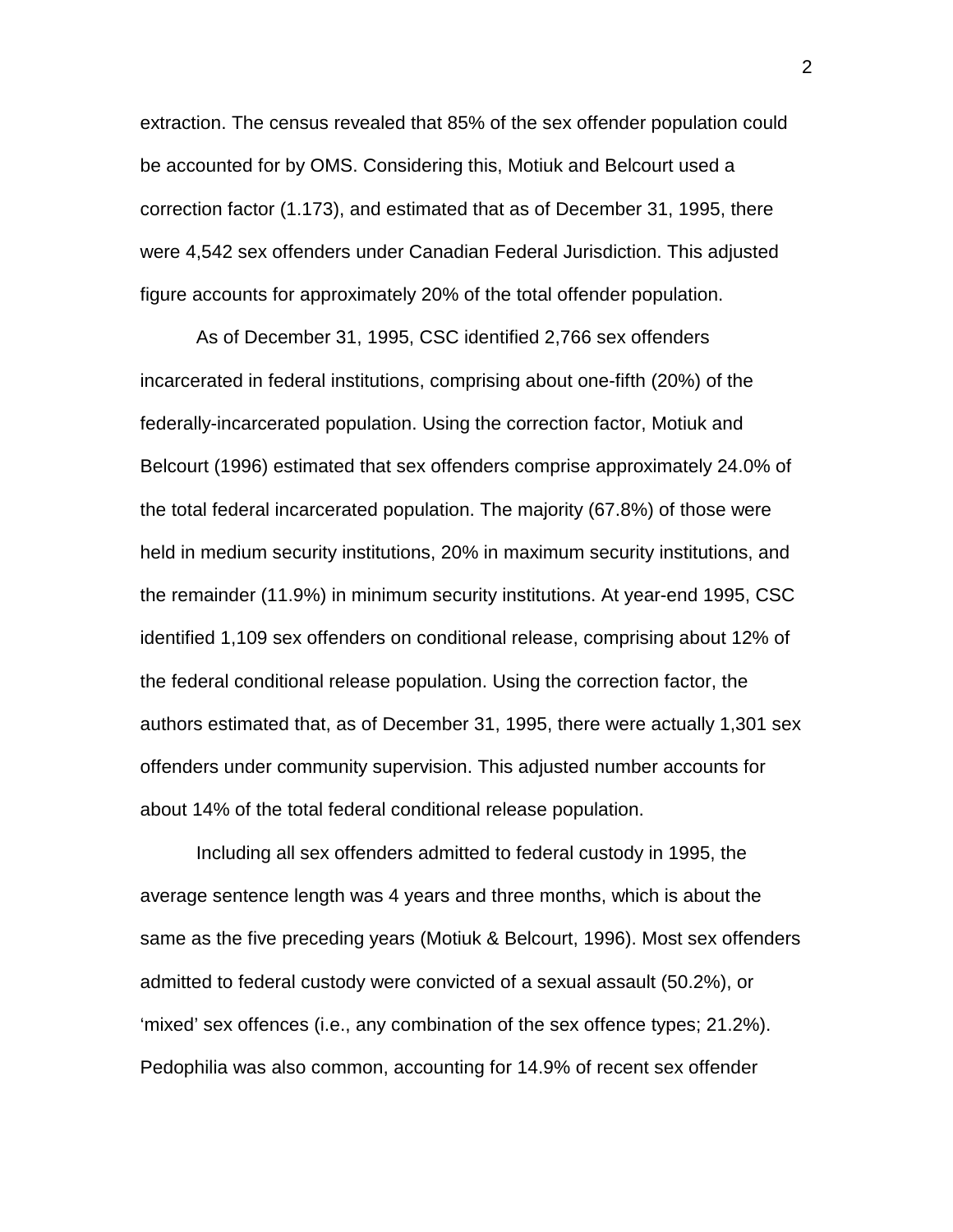admissions to federal custody. A minority (8.4%) were admitted for incest offences, and the remainder (5.3%) had committed an 'other' sex offence, such as exhibitionism (Motiuk & Belcourt, 1996). The authors assert, however, that it is important to consider that these data reflect a breakdown of recent admissions to federal custody, and that the institutional population would likely be comprised of a larger proportion of more serious / violent sex offenders serving longer sentences, with lengthier criminal histories.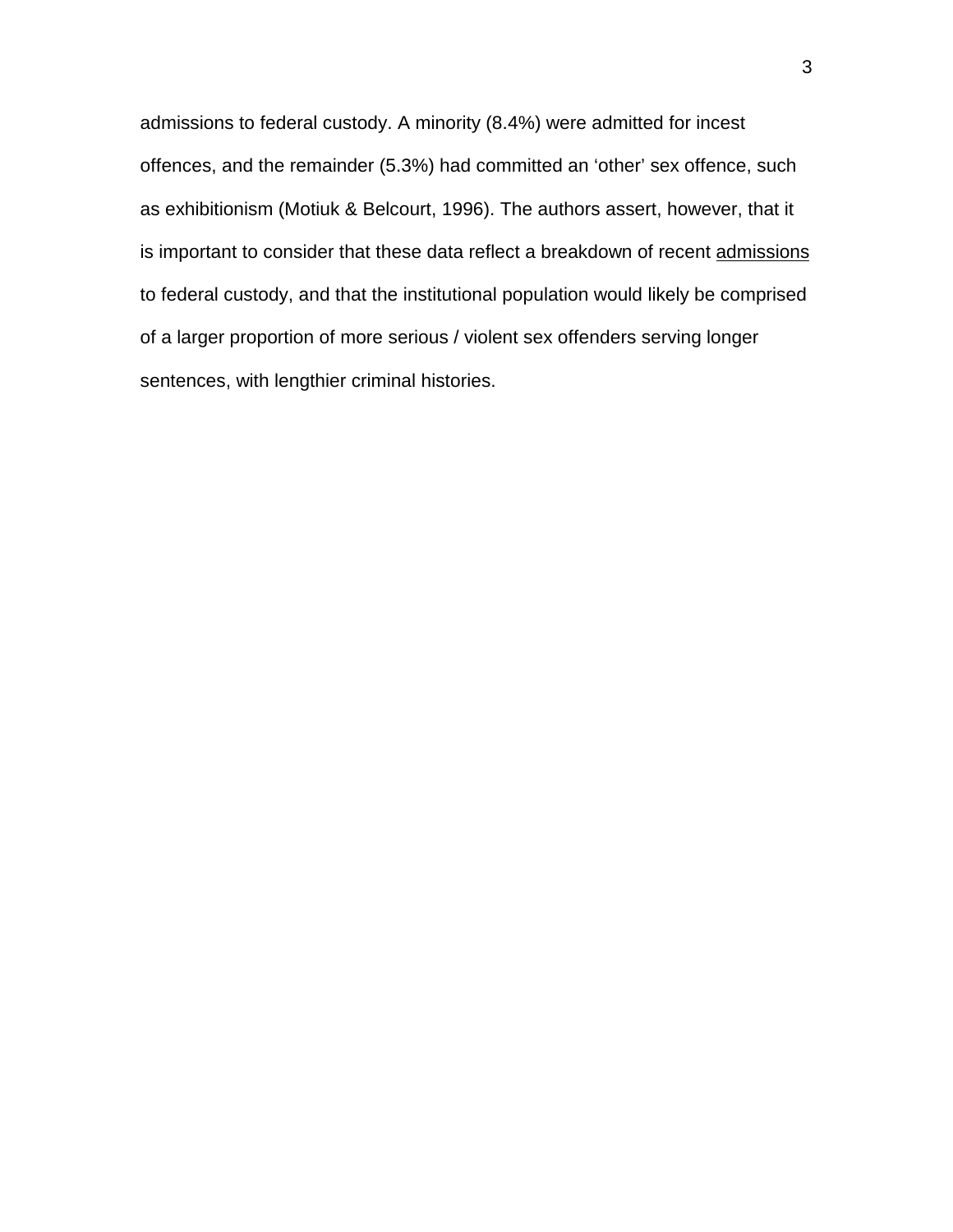#### **ASSESSMENT**

The ultimate goal of Canadian correctional services is the management of risk and its subsidiary, recidivism reduction. Evaluation of sex offender risk is accomplished through the identification and assessment of variables that contribute to sexually deviant behaviour. Considering the large (and growing) proportion of sex offenders currently under correctional supervision, structured interim assessments have become increasingly important.

Sexual aggression is a complexly-determined phenomenon, with varied antecedents and sequelae. Perpetrators of sexual crimes differ in their personal and criminal histories, the circumstances preceding their offences, their victim age and gender preferences, the attitudes and beliefs that support their deviant behaviour, and the degree to which they have used force or brutality or caused physical harm to their victims (Gordon & Porporino, 1990). Thus, sexual offenders are a heterogeneous group of individuals, with diverse evaluative and treatment needs.

Sexual offenders also vary in their risk for reoffending (Gordon & Porporino, 1990), and in their response to treatment (Marques, Day, Nelson, & West, 1994). Consequently, it is requisite to provide assessments at various stages of the criminal justice process: admission, pre-treatment, during treatment, post-treatment, follow-up, pre-release, and post-release. As such, a systematic review of both static and dynamic risk / need factors occurs continually, thus contributing specific relevant information to the Correctional Plan. At each stage of the evaluative procedure, the assessment can be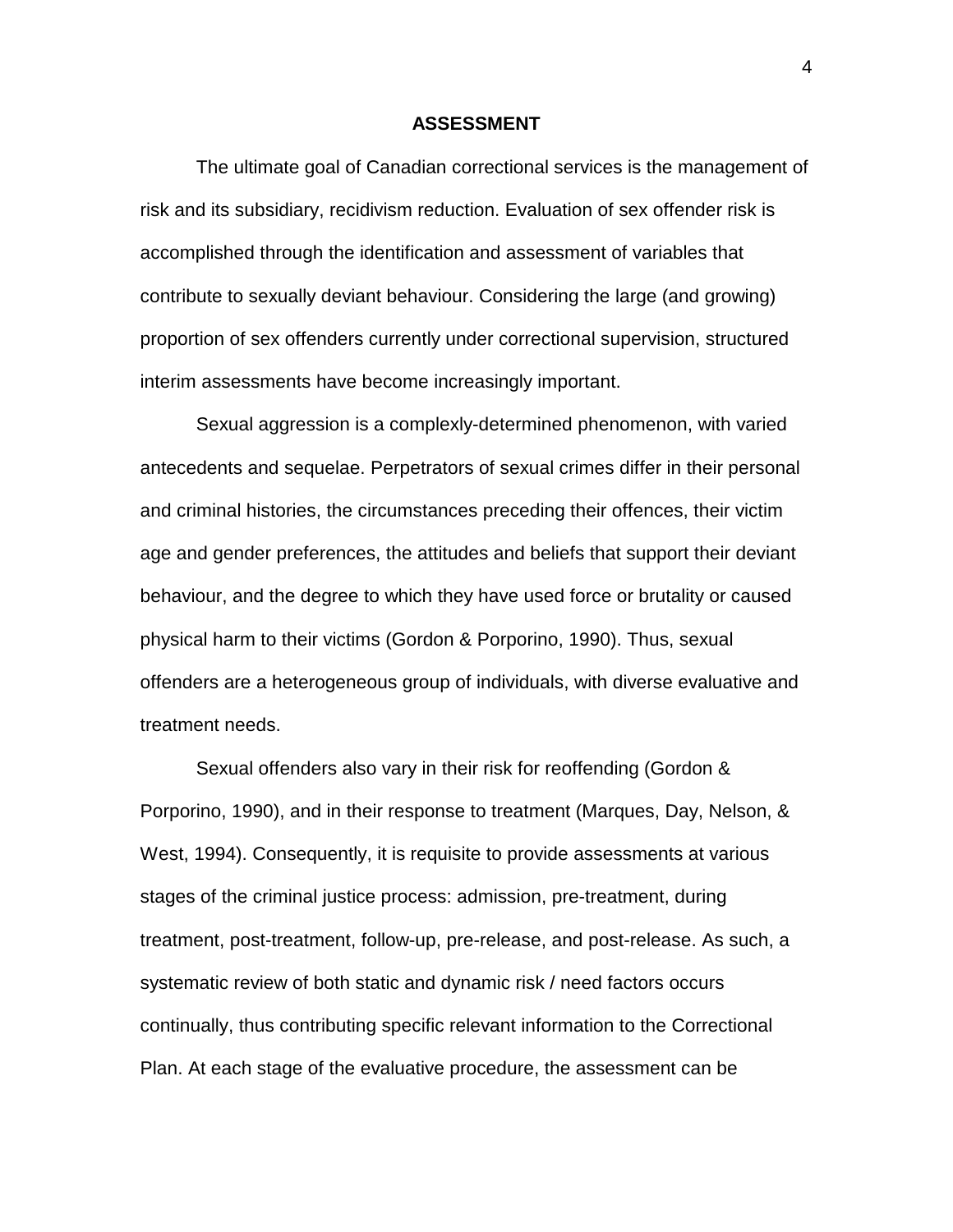employed to simultaneously predict risk and elucidate factors to be targeted for intervention. Specialized assessments for sex offenders characteristically cover cognitions, social difficulties, lifestyle problems, and sexual deviances (Marshall & Eccles, 1991a). Moreover, all assessments should converge on the principles of risk, need, and responsivity (Andrews & Bonta, 1994; Andrews, Bonta, & Hoge, 1990).

The risk principle stipulates that higher intensity services should be reserved for higher risk cases. This is predicated on observations that higher risk cases respond better to more intensive services than to less intensive services, while lower risk offenders fare as well or better with minimal intervention. Relatedly, the need principal states that the targets of service should be matched to the criminogenic needs of the offender. Criminogenic needs are a subset of risk (Andrews, Bonta, & Hoge, 1990). They are characterized by their potential for change: they are case characteristics that, when altered, as associated with changes in the likelihood of recidivism. Finally, the responsivity principle asserts that the styles and modes of service should be matched to the learning styles and abilities of the offenders. This increases the potential for treatment gain, ultimately mitigating recidivism.

Pre-treatment assessments should determine the timing, focus, format and content of the treatment to be delivered. This is paramount because a large body of research has demonstrated that more serious / higher risk offenders succeed in longer-term and more intensive programs, and lower risk offenders fare better in less intensive programs (Fisher, 1995; Nicholaichuk, 1996).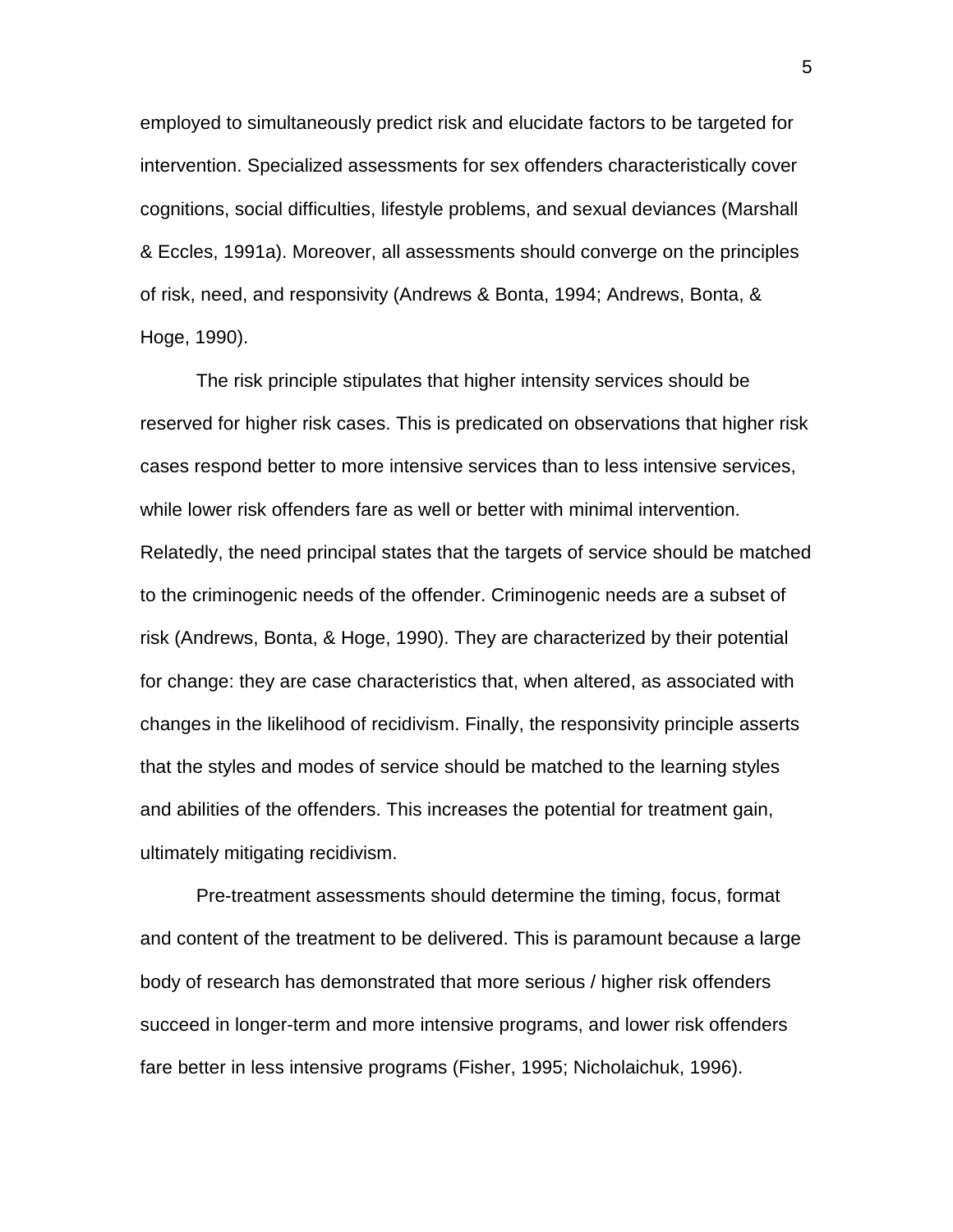Evidence also suggests that programs that reduce recidivism in child molesters have little impact on rapists and exhibitionists (Marshall & Barbaree, 1990). However, other treatment paradigms have been more successful with rapists than child molesters (Marques, Day, Nelson, & West, 1994).

Finally, within groups of convicted child molesters, there is some indication of differential treatment success, dependent upon the gender of the victim: while some programs are more effective with those who have molested boys, others are more effective with those who have molested girls (Marshall & Barbaree, 1990). Considering this heterogeneity, the admission and pretreatment assessments can and should provide for both disposition planning and tailored, individualized treatment objectives.

Evaluative information gathered during treatment can help to determine the offender's progress / response to programming. This interim assessment addresses the responsivity principle by ascertaining whether the treatment is having any impact on changing or mitigating the dynamic factors (such as criminogenic needs) that contributed to previous sexual offending. Depending on the length and structure of the program, this assessment could either be performed as a formal evaluation report, or via progress notes. It is advised, however, that early treatment effects (or lack thereof) should be interpreted with caution. Research has demonstrated that highly deviant offenders have to make substantial positive changes in order to show a treatment effect, whereas less deviant offenders require relatively less change to show a treatment effect (Fisher, 1995).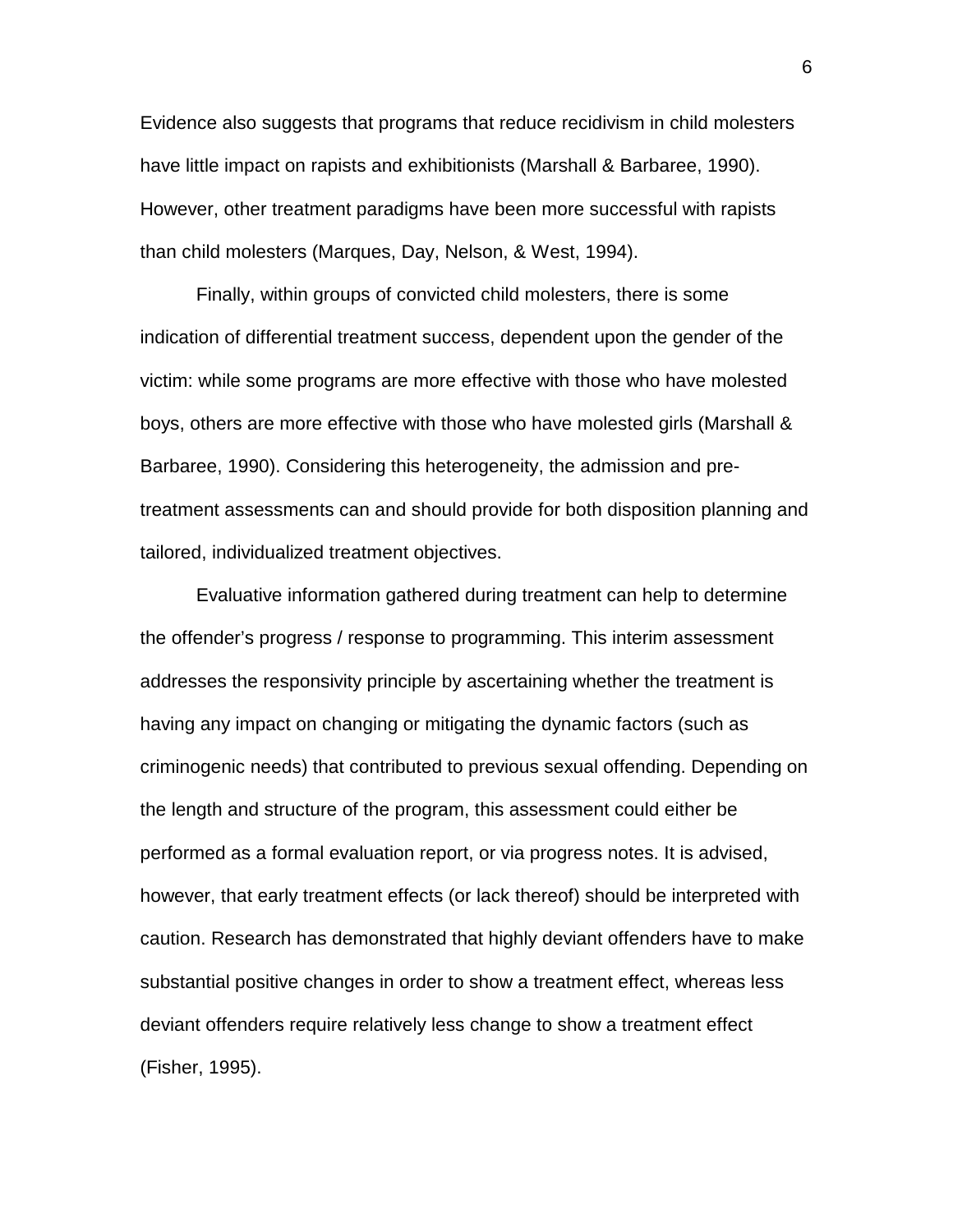Post-treatment, follow-up, and pre-release assessment information is especially important for the evaluation of treatment effectiveness and risk to reoffend. A comparison with the pre-treatment assessments provides valuable information in regards to change in criminogenic need areas. As such, these assessments assist in the determination of suitability for institutional transfers, private family visits, temporary absences, and conditional release or preventative detention. Evaluative information obtained post-treatment and pre-release is also essential in the pre-release and release-planning phases; it should outline the structure of subsequent interventions (e.g., institutional or community-based programs). Marshall (1996) has suggested that if the post-treatment evaluation reveals no change in particular criminogenic need areas, then the offender should be recycled through those aspects of the program where s/he appears not to have benefited. Alternatively, if risk is deemed appropriately reduced, and treatment appears to have addressed the criminogenic need areas, the prerelease assessment might serve to advocate for early release.

The vast majority of incarcerated sexual offenders will eventually be released. In Canada, offenders with finite federal prison sentences are eligible for day parole, at the discretion of the National Parole Board, after having served one-sixth of their sentence. Eligibility for full parole occurs after having served two-thirds of the sentence. Offenders who are not released on parole are generally liberated at statutory release, which transpires at two-thirds of the full sentence. Post-release assessments promote an alliance between Correctional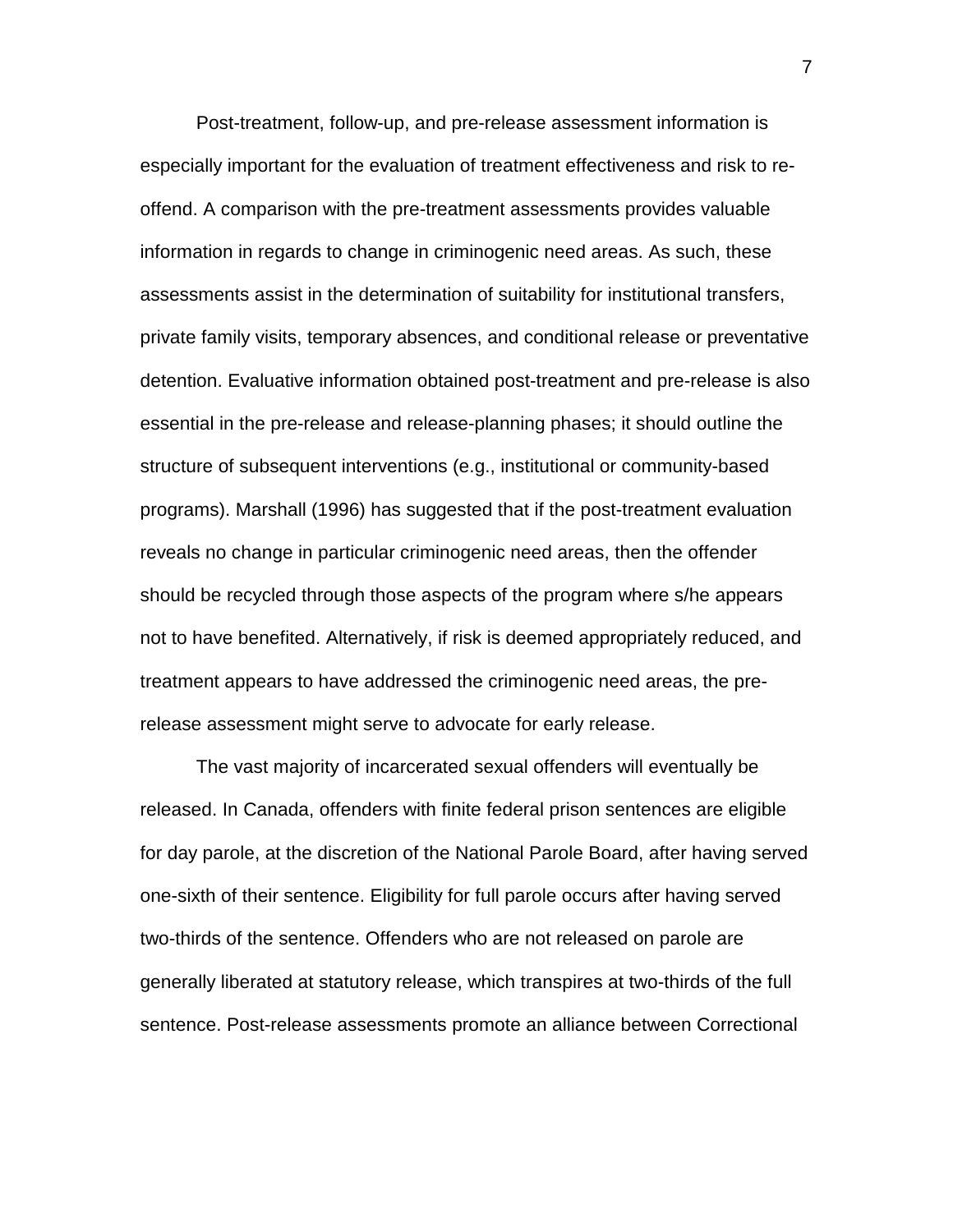Services and the community by monitoring offenders' risk and need levels after discharge from secure custody.

As Marshall and Eccles (1991b) have aptly noted, all pre-release assessments occur within the physical confines of the institution, thereby eliminating the everyday enticements that sex offenders find provocative. For instance, while incarcerated, pedophiles rarely have the opportunity to see children, except perhaps under heavily supervised conditions (such as during visitation). Likewise, while rapists might be in contact with female prison staff or visitors, it is always under heavily supervised, therefore minimally tempting, conditions. Conversely, evaluations performed post-release proceed within an environment where the offender is faced with numerous temptations, and has more opportunity to reoffend. As such, post-release assessments might provide a more realistic view of the offender's proclivity to reoffend in the community. In addition, post-release evaluations serve to address the management and supervision strategies for offenders in the community, by assisting case managers with decision-making processes. Often, for instance, offenders are directed to community-based relapse-prevention programs which aim to maintain pro-social behaviour. Finally, post-release assessments serve to monitor the maintenance of treatment gain and to ensure a level of community supervision that is commensurate with risk.

#### Methods

Whenever possible, assessment information is garnered through a variety of modalities, including psychological and physiological testing, file reviews,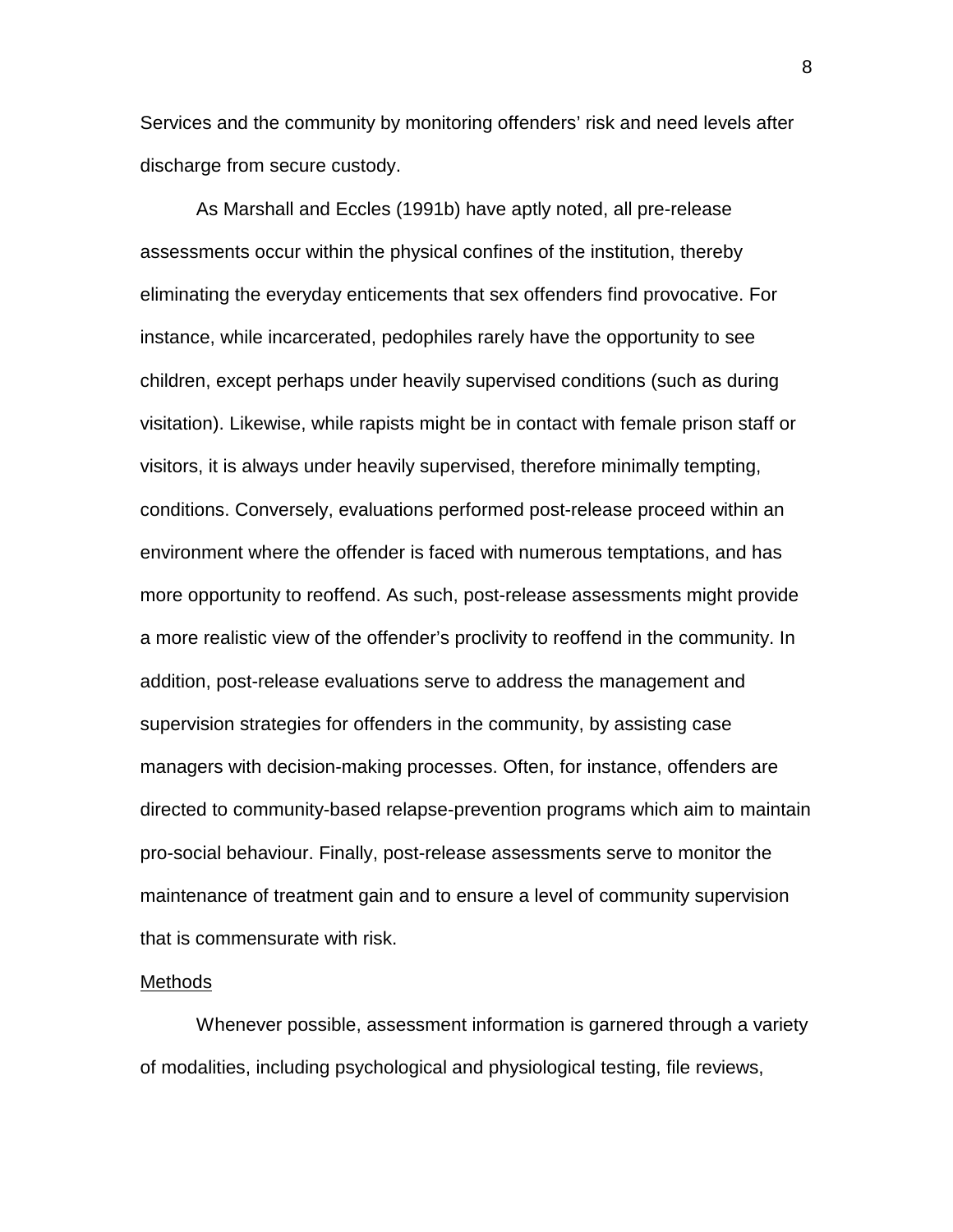behavioural observations, clinical interviews, and collateral contacts (Motiuk, 1991; Leis, Motiuk, & Ogloff, 1995). The multi-modal assessment technique is necessary for two primary reasons: first, each source of information offers unique insight into past and present problems and potential avenues for intervention, and second, it helps to mitigate various forms bias in reporting. This is especially pertinent to sex offenders who often distort, deny, or minimize their offences (Barbaree, 1991; Happel & Auffrey, 1995).

Psychological. Psychological tests may provide information regarding mental ability and neuropsychological functioning, personality, values and attitudes, and risk evaluations. Admission and pre-treatment information in these areas is often used to screen out offenders who are deemed unlikely or unable to benefit from sex offender programming. For instance, many programs have exclusionary criteria prohibiting participation of offenders who are too lowfunctioning or who are actively psychotic. The majority of sex offender treatment programs also exclude offenders who fully deny their offences and those with attitude problems believed sufficient to impede group therapy or disrupt treatment progression (Correctional Service Canada, 1995a).

Personality tests, such as the Minnesota Multiphasic Personality Inventory (MMPI; Dahlstrom & Welsh, 1960) are useful in the identification of a large array of psychological assets and deficits. Inventories such as the MMPI provide important information regarding the test-taker's response set. With sexual offenders, this is particularly relevant to the determination of whether the respondent is attempting to portray himself in an overly positive fashion.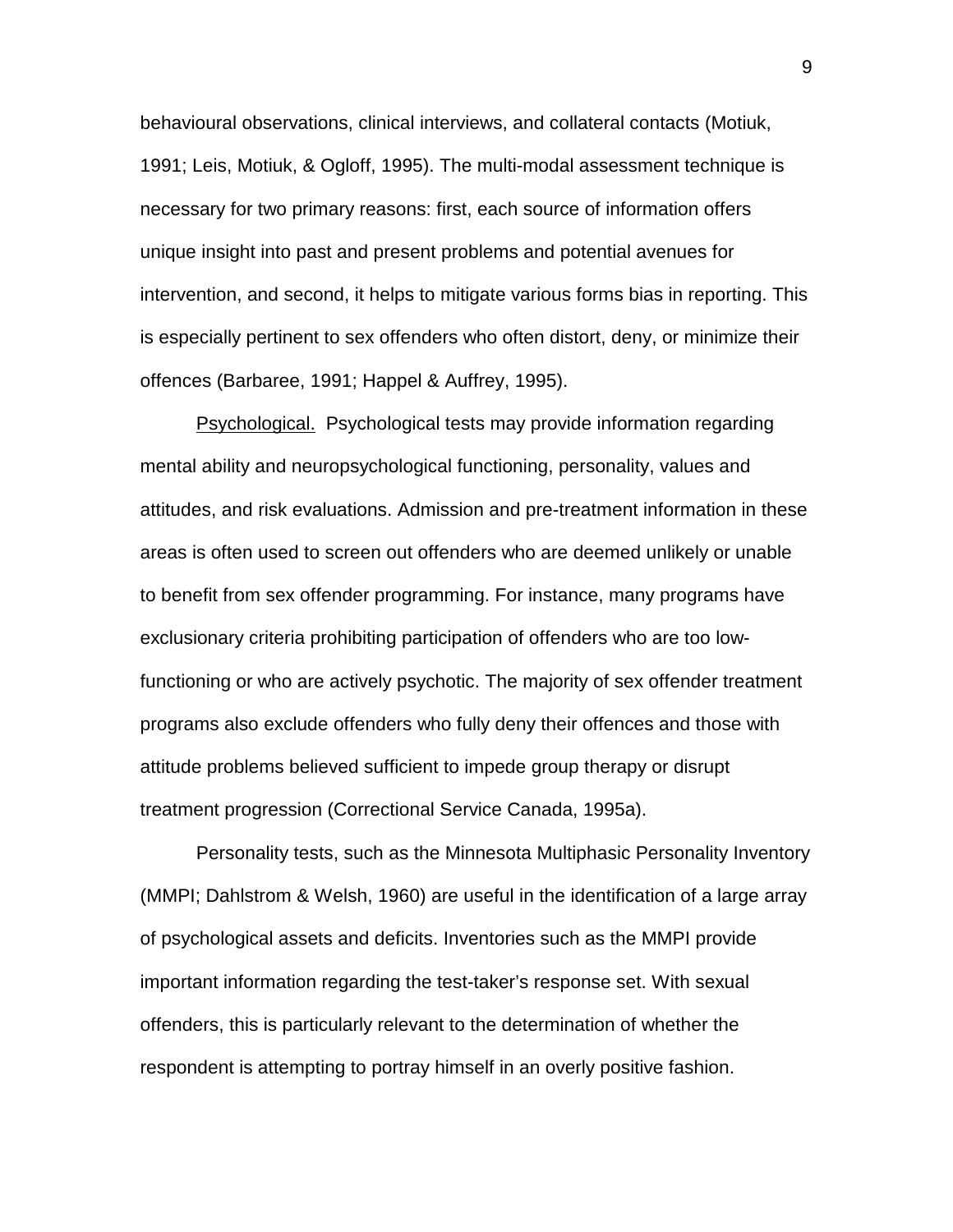Moreover, subscale scores garner information pertaining to characterological disturbance(s), depression, anxiety, mania, antisocial personality, cognitive distortions, chronic impulsivity, sexual identity conflicts, depression, anxiety, and an array of other psychological characteristics (McGovern, 1991).

Physiological. Physiological assessment techniques such as phallometric evaluation render specific information regarding deviant sexual arousal / preferences. Phallometric evaluation is paramount because the modification of inappropriate sexual preferences is central to many treatment programs for sexual offenders (Correctional Service Canada, 1995a). Physiological assessment of sexual arousal uses various (audiotapes, videotapes, slides) standardized stimuli to determine age and gender preference, as well as interest in sexual violence relative to consensual sexual interactions. Application of this technique requires a sensor or transducer to measure penile tumescence (or vaginal swelling in female sex offenders), a recording system, and a variety of sexual stimuli. The most frequently-used transducers are circumferential plethysmographs and volumetric devices (Abel, Lawry, Karlstrom, Osborn & Gillespie, 1994).

It has been well-documented that the use of these instruments in physiological evaluation differentiates pedophiles from non-pedophiles (Abel et al., 1994) and rapists from non-rapists (Lalumière & Quinsey, 1994). Additionally, it has been demonstrated that a higher degree of violence and brutality in the stimulus set (i.e., the rape scenario) is better able to discriminate rapists from men with no known history of sexual assault (Lalumière & Quinsey 1994; Rice,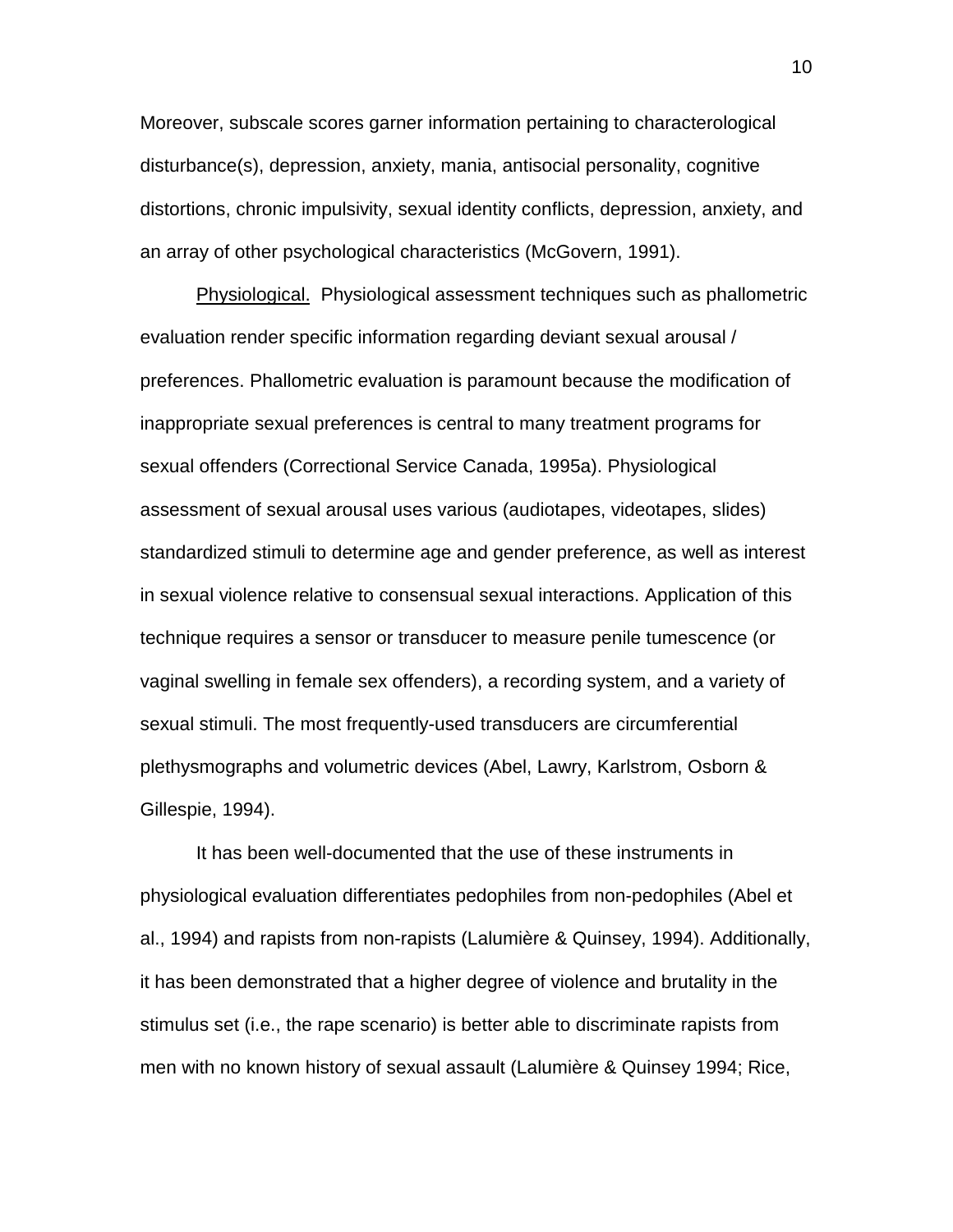Chaplin, Harris, & Coutts, 1990). There is also some empirical evidence that, amongst rapists, sexual and violent recidivism are well predicted by phallometrically measured sexual interest in *nonsexual violence* (Rice, Harris, & Quinsey, 1990). Finally, phallometry has proven to be a useful tool in risk prediction, where sex offenders who demonstrate more deviant sexual arousal are more likely to commit new sex offences upon release (Quinsey, Rice, & Harris, 1995).

Treatment providers aim to reduce offenders' deviant sexual arousal. Comparison of pre- and post-treatment phallometric tests (within-subject) enables the assessor to determine whether programming has helped to achieve this goal. There are, however, some noteworthy problems with phallometric testing. The first issue involves the fact that over 20% of the respondents cannot be correctly assessed because sexual arousal levels are consistently too low (less than 10% of full erection) for accurate classification (Abel et al., 1994; Marshall, 1996). The second issue focuses on the reality that most respondents, especially convicted sex offenders, would likely want to inhibit their arousal to deviant stimuli. This limits the utility of phallometric testing. Quinsey and Chaplin (1988) demonstrated that respondents can both inhibit and enhance sexual responding in phallometric assessment procedures when motivated to do so. As Marshall (1996) pointed out, "there is no broadly accepted standardized approach to phallometric testing... [and] some men can successfully fake a response profile without any signs being evident" (p.167).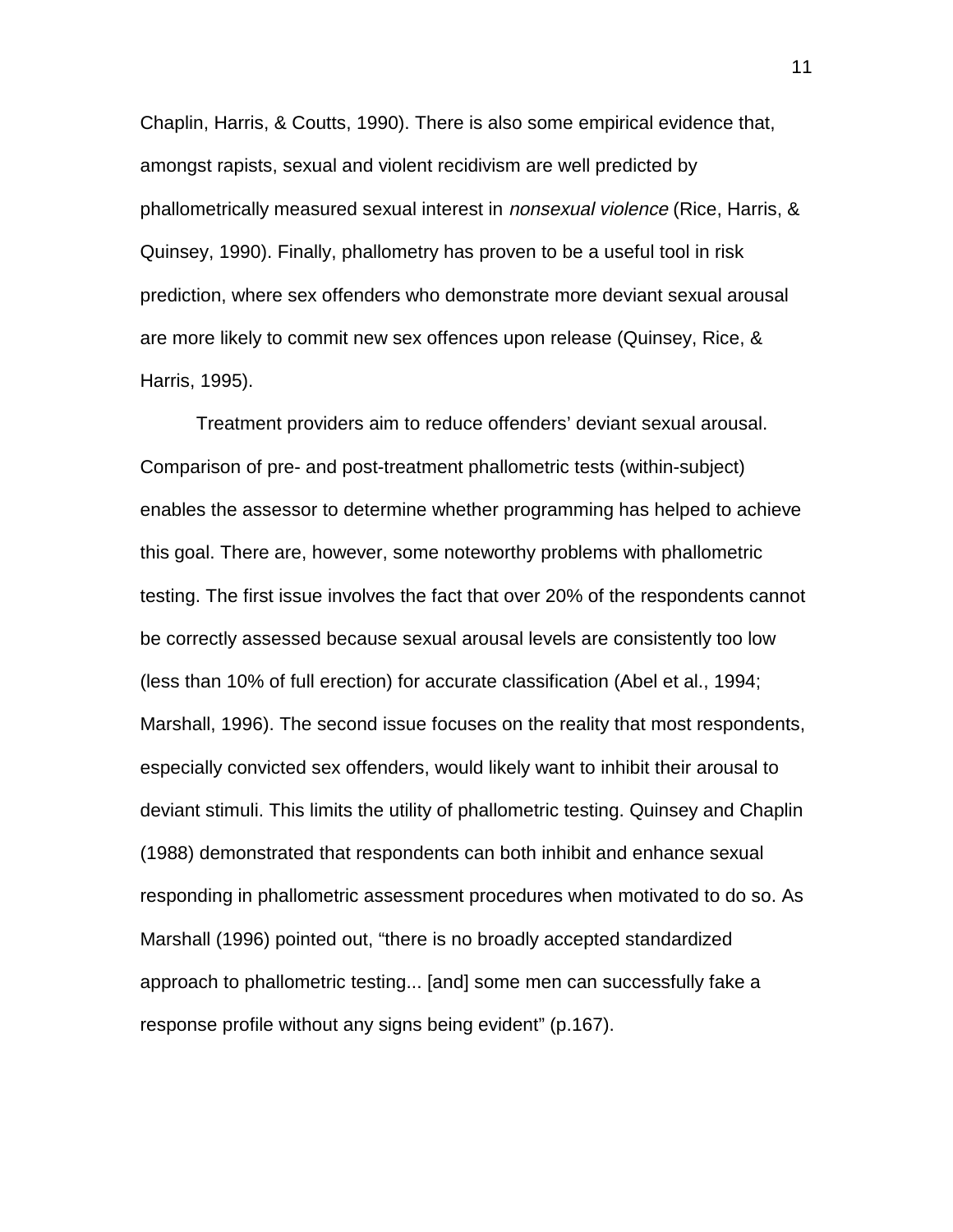Despite this, research has also shown that it is possible to prevent faking in phallometric assessment procedures. Quinsey and Chaplin (1988) used phallometric evaluations to test non-deviant heterosexual males under three conditions: ordinary instructions, 'fake' instructions (i.e., to appear sexually interested in rape and nonsexual violence but not in consenting sex), and fake instructions while performing a secondary semantic tracking task. Audiotaped stimuli was used, and the tracking task required the participants to press a button whenever sexual activity was being described, and to press another button whenever violence occurred. This task ensured that the participants were attending to the stimuli and focused their attention on only the critical elements of the stories. Results showed that the respondents could fake inappropriate preferences (when instructed to do so) when not required to perform the secondary task. However, when required to attend to relevant stimuli through performing the semantic tracking task, group data indicated that arousal was inhibited and despite instructions to fake sexual interest. Further research is needed to determine whether these findings are consistent with sexually-deviant subjects.

File Reviews. Institutional files include, but are not limited to: police reports, court transcripts, victim impact statements, pre-sentence and predisposition reports, psychological and psychiatric reports, and case management documentation. Although institutional files contain much of the information that is available through other modalities, they are useful in the assessment procedure for a variety of reasons. First, the information that is contained in the institutional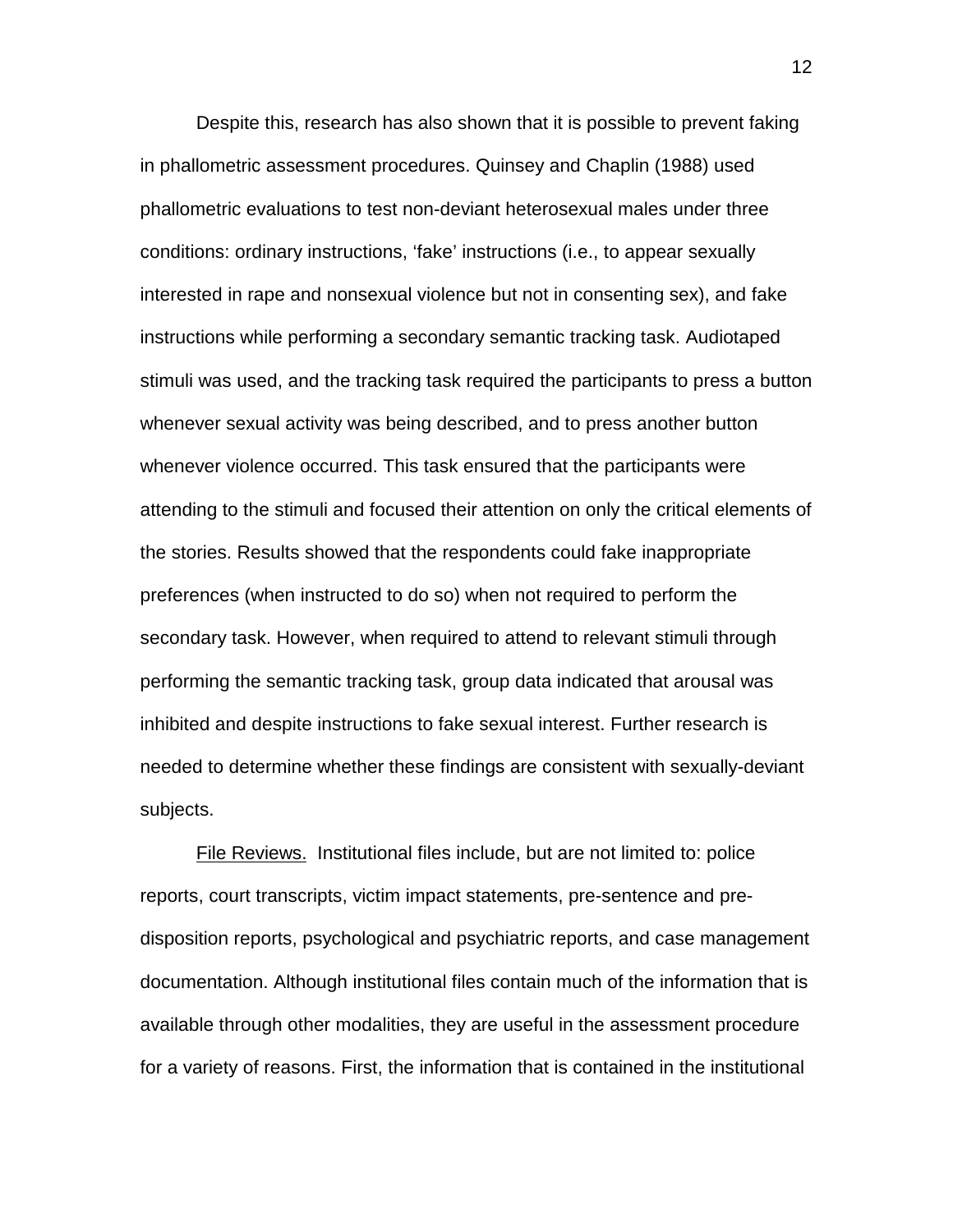files might serve to either confirm or negate that derived from other sources. Moreover, the file review enables the generation of hypotheses to be investigated during the clinical interview. Discrepant or missing information should be carefully documented during the assessment process. Interim review of the offender's file (i.e., during each assessment) also provides for an historical account of his/her criminal 'career' and behaviour while incarcerated. As such, retrogression or progress in criminal and institutional behaviour is easily monitored through the file review procedure. Finally, the use of institutional files in evaluation is valuable because they also contain unique information that is not available by other means. This is of notable relevance to risk assessment, where research has demonstrated that "a wide variety of pre-prison case-based variables, attributes of the broader prison community, and events while in prison have considerable predictive value" (Motiuk, 1991, ii).

Behavioural Observation. Behavioural assessments are based primarily on clinical observations, although they might also include the offender's selfmonitoring reports and structured role-play scenarios. These observations can be used to provide information regarding the offender's social functioning and communication skills. Behavioural assessments are especially noteworthy when dealing with sex offenders, as early theories of sexual assault focused on social skills deficits in perpetrators of such crimes (e.g., Marshall, 1971). Moreover, recent research has demonstrated that rapists exhibit deficits in empathy (Rice et al., 1990), lending support to other investigations asserting a positive relationship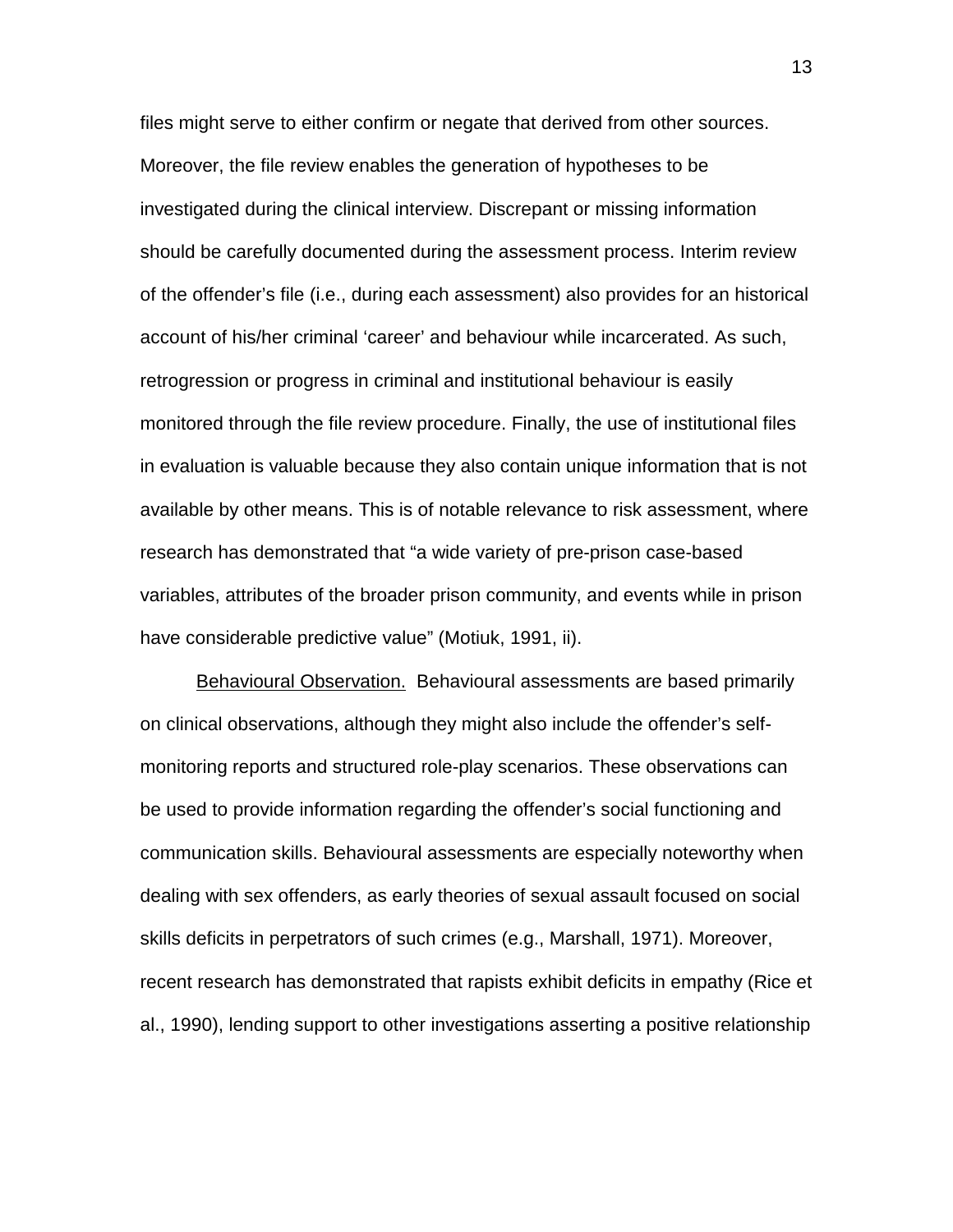between empathy and prosocial behaviour (Miller & Eisenberg, 1988; cited in Rice et al., 1990).

Most current-day treatment programs include some form of social skills training (Correctional Service Canada, 1995a). Accordingly, behavioural selfmonitoring and stress and anger management are essential components of contemporary Cognitive-Behavioural / Relapse Prevention (RP) therapies (Marques, Day, Nelson, & West, 1994; Marshall & Pithers, 1994; Miner, Marques, Day, & Nelson, 1990). Thus, a comparison of pre- and post-treatment behavioural evaluations might also help to determine whether treatment has had a positive impact and readiness for release.

Clinical Interviews. Clinical interviews involve face-to-face interaction with the offender, and are perhaps the most important component of the assessment procedure. The clinical interview is generally the sole source for ascertaining information such as: acceptance of responsibility for the offence, level of empathy for the victim, and sincere willingness to seek treatment for deviant sexual behaviour. This assessment method is usually combined with other evaluative procedures, such as psychological tests and behavioural observation. It is also a common practice for the evaluator to perform a review of the offender's file prior to the clinical interview.

Although it is common for sex offenders to deny or minimize their offences (Barbaree, 1991; Happel & Auffrey, 1995), it has also been demonstrated that, under controlled conditions, offenders will disclose a tremendous amount of information that cannot be obtained by other means (Weinrott & Saylor, 1991).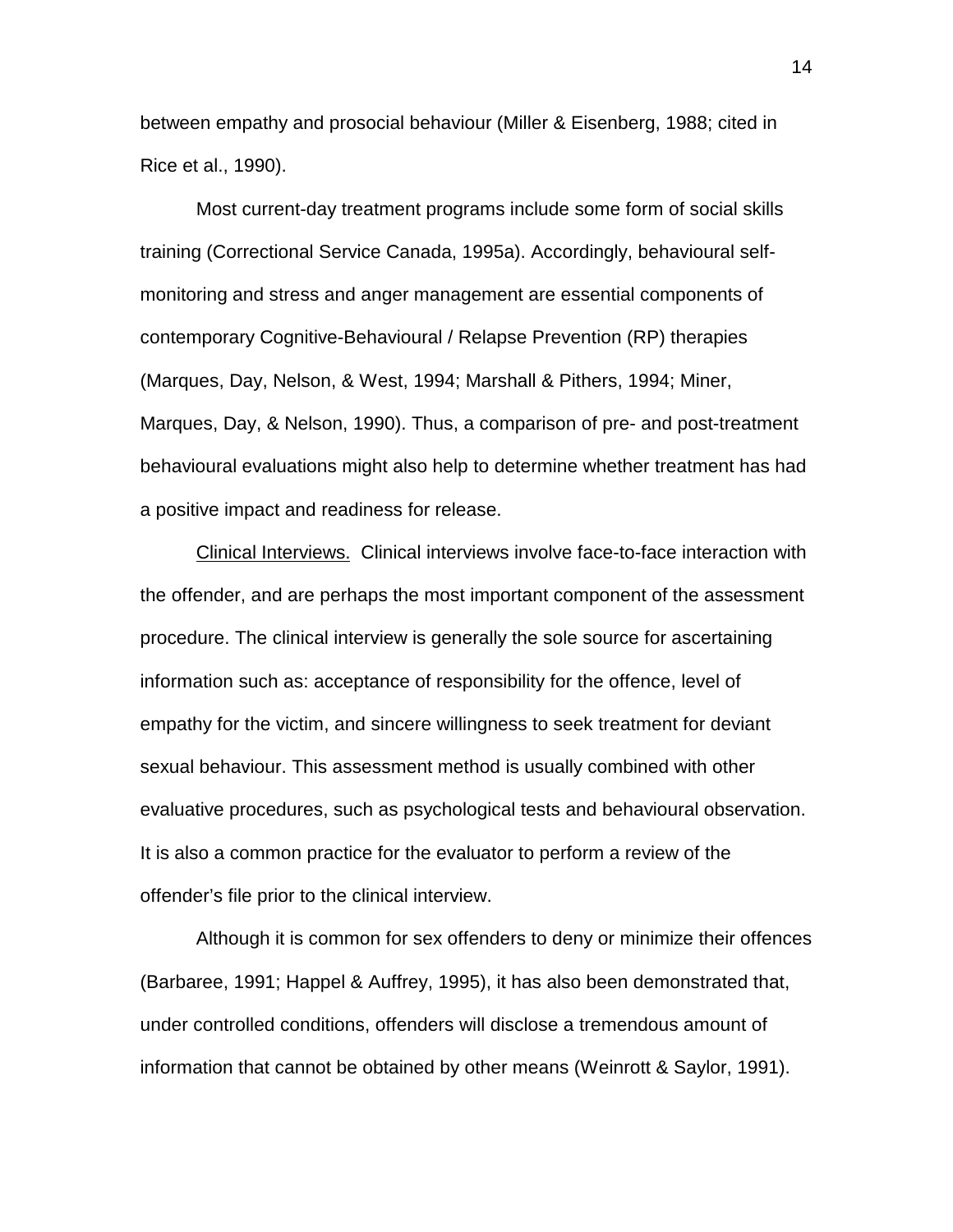However, as suggested by O'Connell, Leberg, and Donaldson (1990), for optimal results in a clinical evaluation, the therapist / interviewer should be carefully selected. Suggested considerations when choosing a therapist are: academic history, clinical experience, specialized knowledge, and personal skills and qualifications. It has also been posited that the clinical interview serves the dual purpose of data collection and the establishment of rapport between the offender and the therapist (McGovern, 1991). Specialized expertise in dealing with sex offenders is advantageous because these clients often approach assessment and treatment in a defensive, manipulative, or deceptive manner (O'Connell et al., 1990). The therapist with experience and expertise in evaluating and treating sex offenders will be better able to seize and decipher behavioural nuances, be less susceptible to manipulation, and will elicit more accurate and relevant information from the interview.

The clinical interview is constitutive in the assessment of risk to reoffend. The comprehensive clinical interview includes, but is not limited to: the offender's social / criminal history, sexual development, psychological characteristics, and sexual arousal patterns (McGovern, 1991). Moreover, a thorough interview will delineate those factors most highly associated with the respondent's pattern of offending. Thus, together with other assessment modalities, the clinical interview helps to determine which dynamic factors should be targeted for intervention pretreatment, and which dynamic attributes have been most amenable to intervention post-treatment.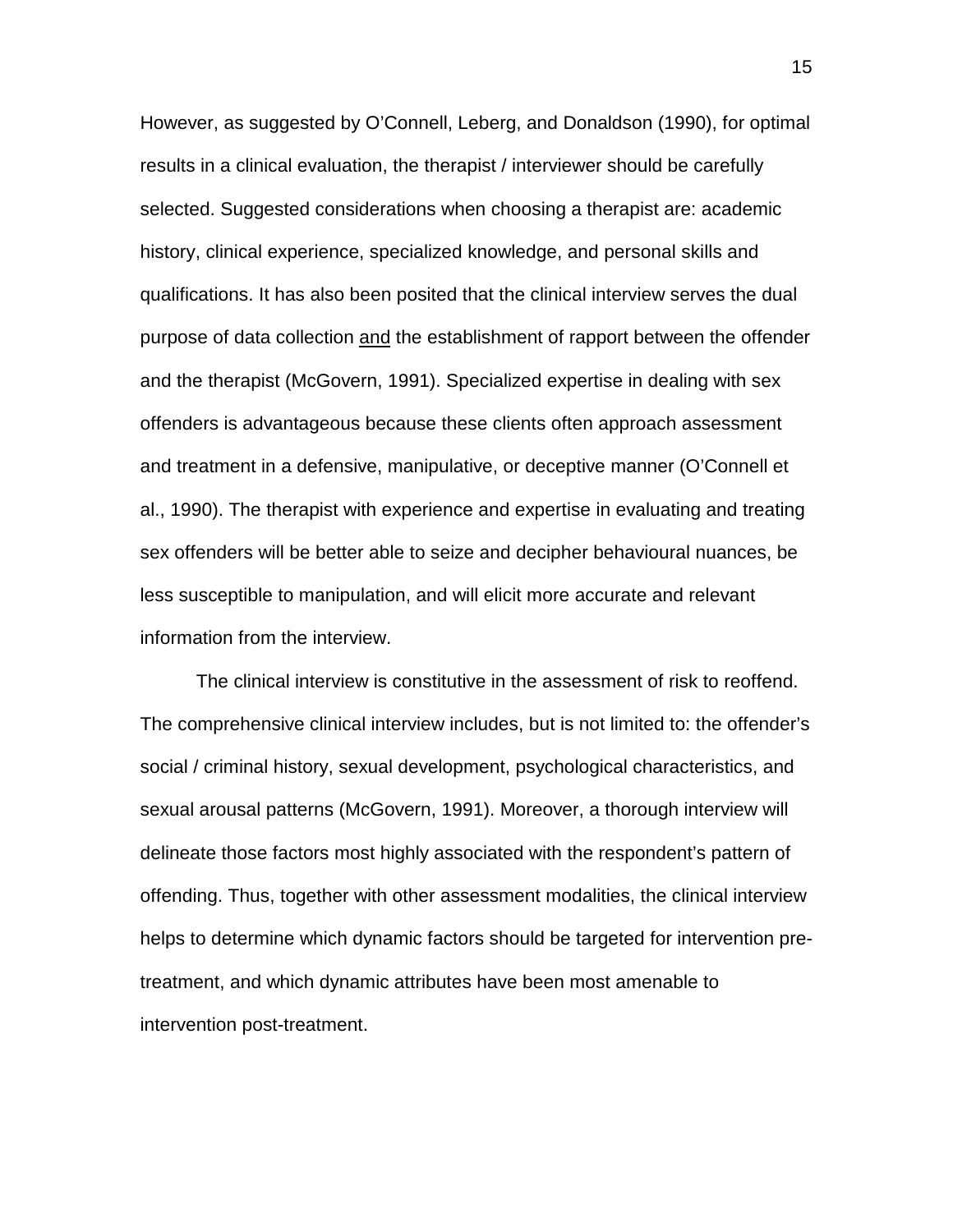Collateral contacts. Information gathered from collateral contacts might either confirm or negate that obtained from the offender during the clinical interview. Collateral contacts might include: a spouse / partner, other family members, criminal justice personnel, mental health professionals, and any other person who could provide a greater understanding of the offender's deviant behaviour. McGovern (1991) posits that interviews with collateral contacts (including victims) should be performed whenever possible, reasoning that "few individuals are skilled in observing their own behaviors" (p.39). It is especially noteworthy when information from a variety of collateral contacts corresponds with that provided by the offender in the clinical interview; this helps to establish confidence in his / her self-report. Conversely, extreme discordance between information provided by the offender and that provided by collateral contacts should signal added caution in accepting self-report data.

Comprehensive evaluation of sexual offenders is crucial to effective programming and correctional management. Although there is no standardized assessment procedure specific to sexual offenders (Canada Working Group, 1990), there is consensus among researchers, clinicians, and treatment providers that all assessments should converge on the principles of risk, need, and responsivity. Moreover, there is also general agreement that evaluative information should be obtained through a variety of modalities and at regular intervals throughout (and possibly beyond) the offender's sentence. Areas to be assessed include, but are not limited to: social, criminal, and sexual history, sexual preference, values and attitudes, cognitive abilities, social skills,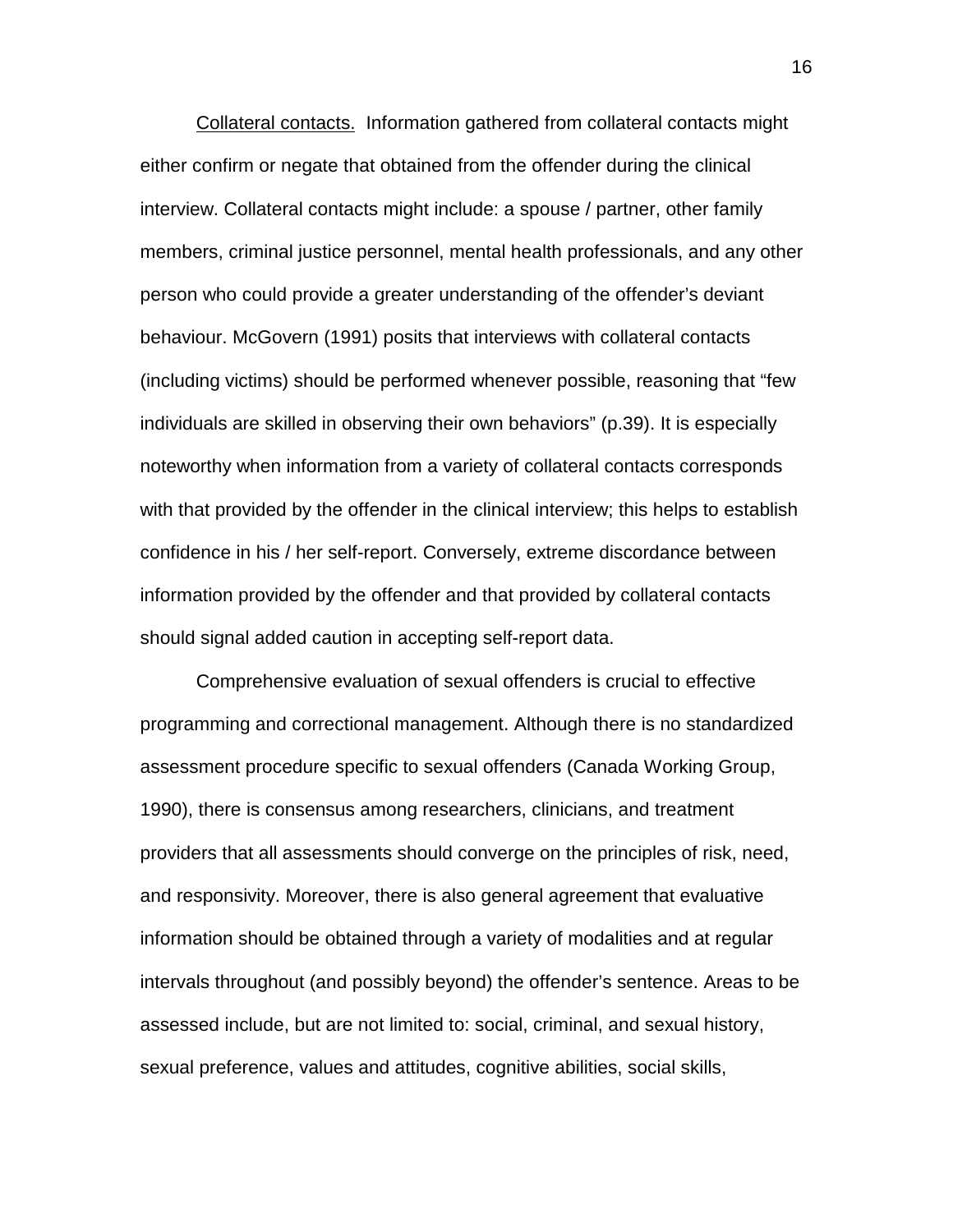personality, behaviour, and potential for future violence. Pre-programming evaluation and treatment should be inextricably linked and no treatment plan should proceed without an initial risk / needs assessment to identify those dynamic areas most requisite for intervention. Post-treatment assessments are essential for the identification of factors that need to be monitored and addressed during follow-up, and also to establish a correctional plan for the management of the offender after leaving treatment and secure custody (Canada Working Group, 1990).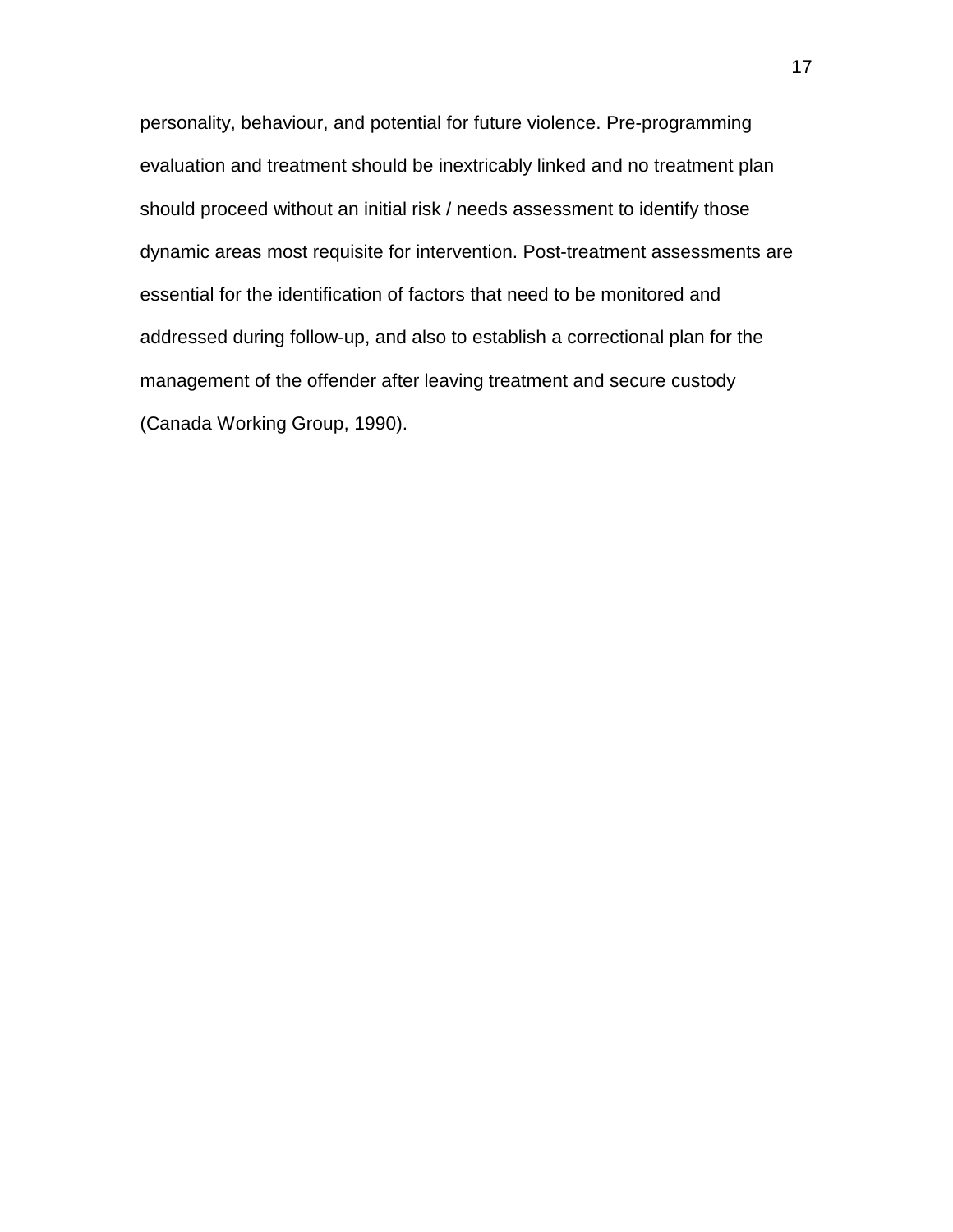Typologies. Several investigators have used assessment methods to classify sex offenders into typologies, showing separate cognitive-behavioural precursors to offending (Barbaree, Seto, Serin, Amos, & Preston, 1994; Knight & Prentky, 1991) and different probabilities of recidivism (Hall & Hirschman, 1991). Knight and Prentky (1991) have attested to the well-established and indispensable role of classification in the study of deviant behaviour. They argue that "[u]nderstanding the taxonomic structure of a deviant population is the keystone of theory building and the cornerstone of intervention. It provides a pivotal underpinning for research on a population and is an essential prerequisite for determining the optimum response of society to deviance" (p.23). There are several proposed classification systems and models to explain sexual offending (see, for examples, Barbaree & Marshall, 1991), though a thorough description of each is beyond the scope of the present paper. Knight and Prentky (1991) have developed two separate taxonomic systems for male sexual offenders: one classifies child molesters, and the other classifies rapists. To provide a sampling of sex offender typologies, a brief overview of each of those classification paradigms is presented in the following section.

Child Molester: Predicated on the notion that offender classification is an invaluable tool for risk and need assessment, Knight and Prentky (1991) developed a taxonomic system for the understanding and management of pedophiles. Both deductive-rational and inductive-empirical research strategies were used to construct a valid and reliable biaxial taxonomy of child molesters. Child molesters are classified along the first axis according to degree of fixation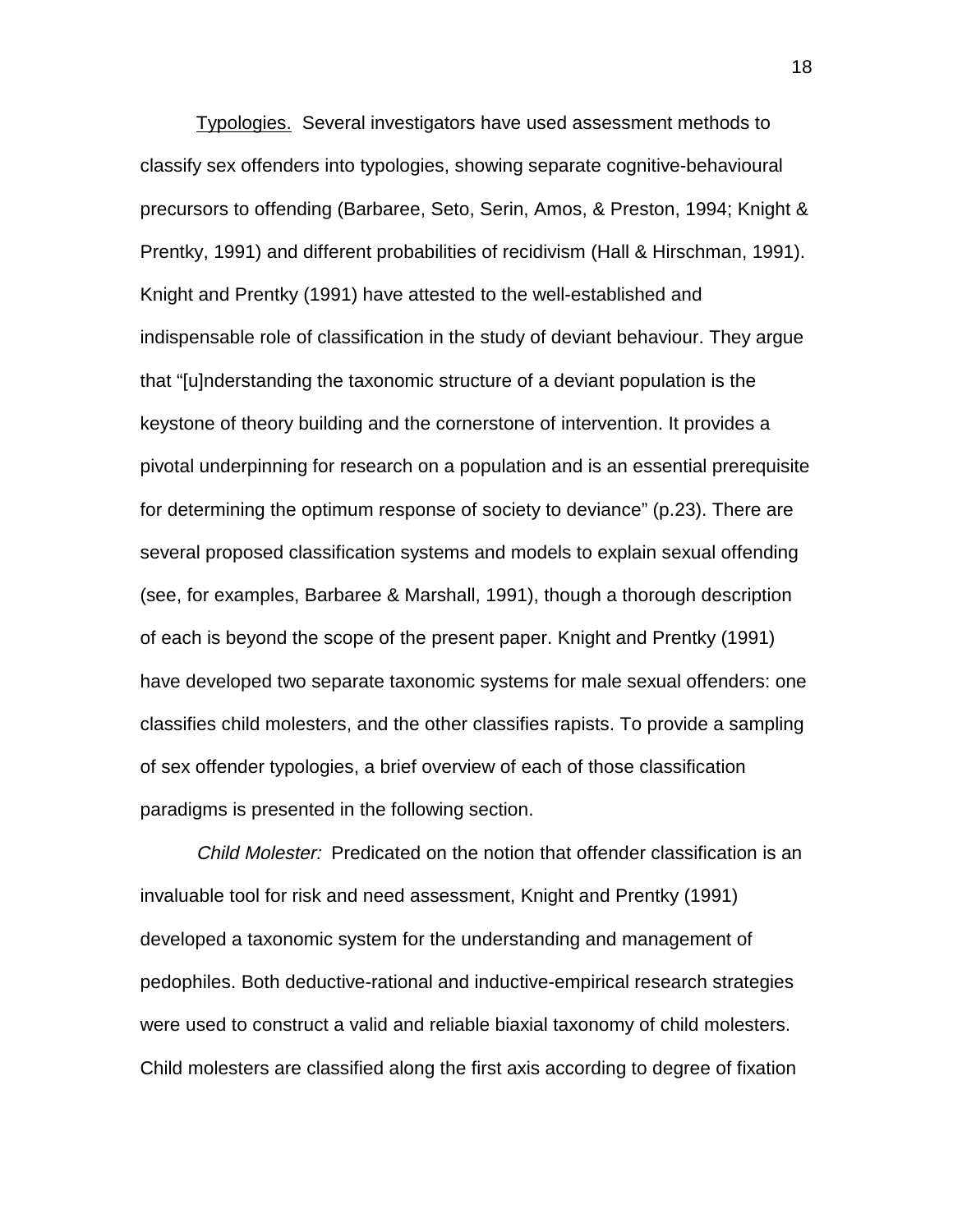with children, reflecting the proportion of pedophilic interest and the extent to which children are a major focus of the individual's cognitions and fantasies. Offenders are either classified as high fixation or low fixation on this dimension. Then, the offender is further subtyped on the first axis according to social competence: either high social competence or low social competence. This factor reflects the offender's success in employment and adult relationships and responsibilities. Thus, the first axis of Knight and Prentky's child molester typology yields four possible categorizations: High fixation with either high or low social competence, and Low fixation with either high or low social competence.

The second axis consists of a hierarchical series of dichotomous categorizations, beginning with the amount of contact with children. The offender is either classified as 'high contact' or 'low contact', depending upon the quantity of time that he spends in close proximity to children. If there is clear evidence that the offender spends considerable time with children in multiple contexts (both sexual and non-sexual), then he should be classified as 'high contact'. Individuals classified as 'high contact' are then subtyped according to nature of contact: either interpersonal or narcissistic. If the offender has attempted to establish interpersonal (not necessarily sexual) relationships with children, and the sexual offences are rated as having a non-orgasmic aim, then the 'high contact' offender should be classified into the 'interpersonal' subtype. Conversely, if the 'high contact' offender is deemed to have had a phallic, orgasmic aim in the commission of his sex offence(s), then he should be subtyped as 'narcissistic'.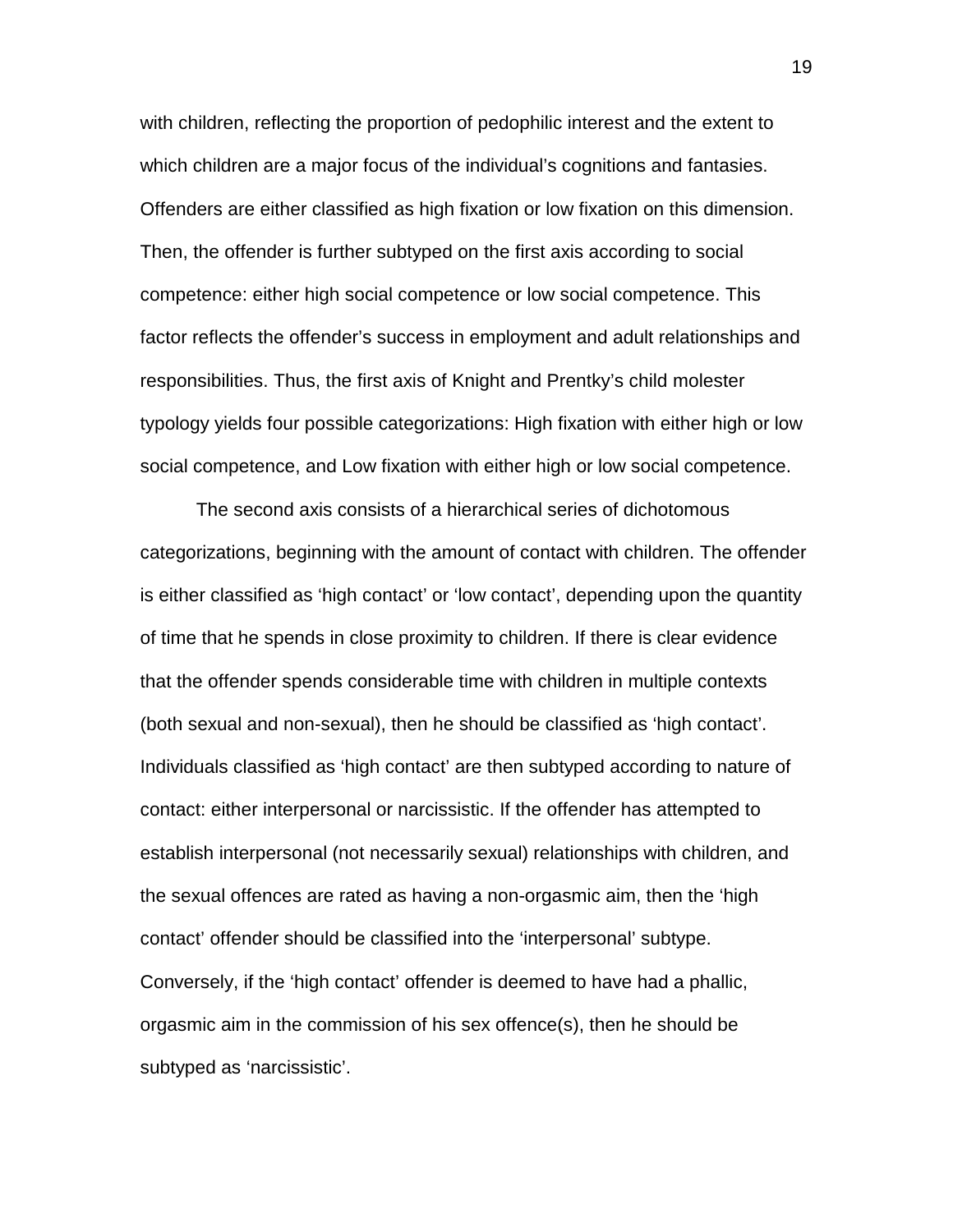All offenders considered to be low in their contact with children are further subtyped on the basis of physical injury to their victim(s). In cases where the victim has demonstrated clear signs of assault, the offender would be classified as 'high physical injury'. The 'low physical injury' subtype would characterize offenders who have caused little (e.g., pushing, slapping, threats) or no injury to their victim(s). Next, both 'low' and 'high' physical injury classifications are further subdivided according to the presence or absence of sadistic fantasies and / or behaviours. Within the 'low' injury group, a distinction is made between: 1) the exploitative, nonsadistic offenders, and 2) muted sadistic offenders. A 'low' physical injury individual would be subtyped into the muted sadistic classification on the basis of a description of his sexual fantasies, suggesting that his offence was motivated, at least in part, by sadistic fantasies such as bondage, urination, spanking, and so on. A 'low' physical injury offender who presents with an absence of sadistic fantasies and / or behaviour would be further subtyped into the exploitative, nonsadistic category.

Within the 'high' injury group, the sadism distinction is made on the basis of whether victim pain and suffering are sexually arousing to the perpetrator. Evidence of sexual arousal resulting from victim fear / distress, violent sexual fantasies, ritualized behaviour, or bizarre sexual acts is suggestive that the 'high' injury offender should be subtyped in the sadistic classification. The absence of such evidence in a 'high' physical injury offender suggests a further subtype of nonsadistic, aggressive.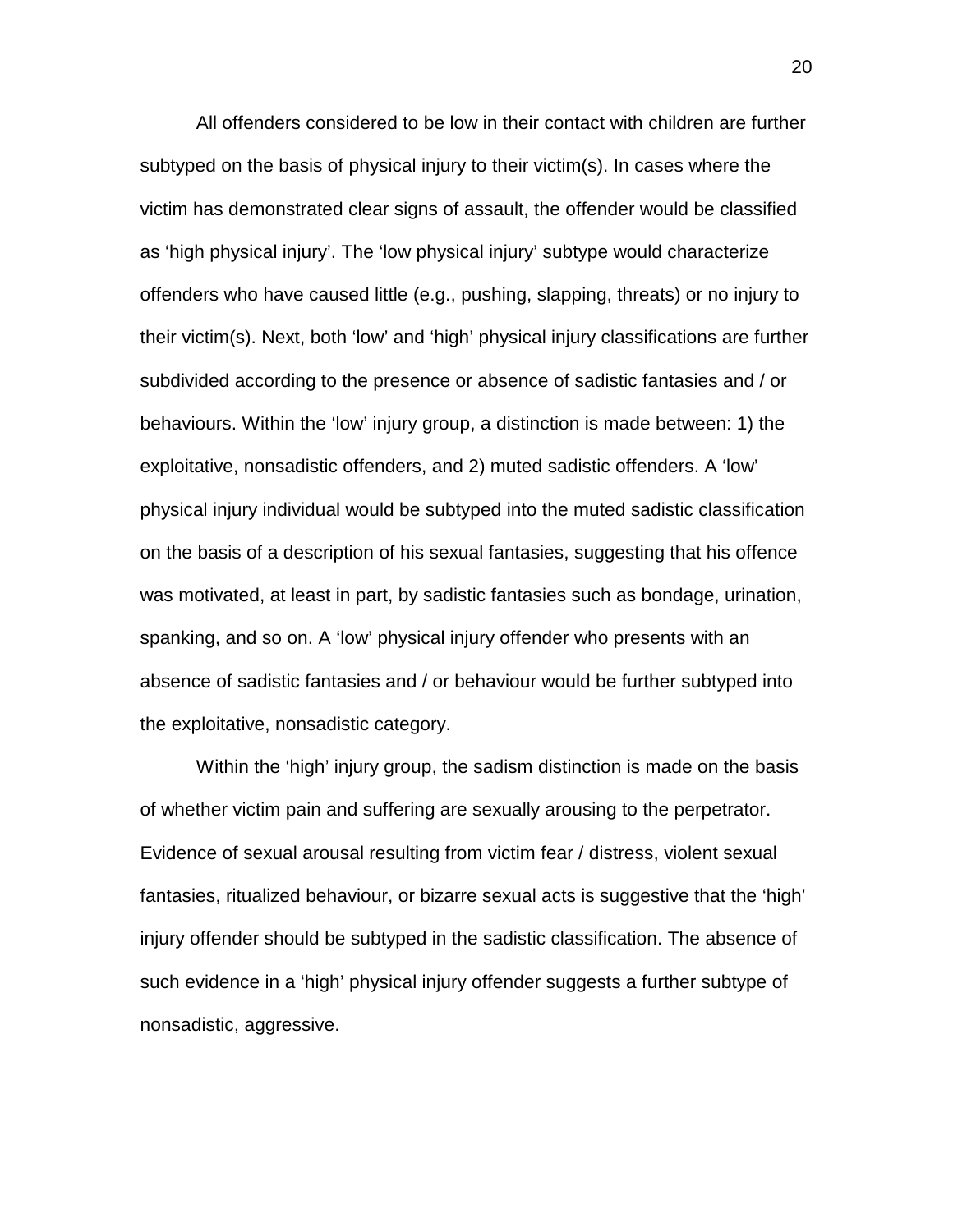In Knight and Prentky's taxonomy of child molesters, each offender is assigned a separate Axis I and Axis II classification, each with further subtypes. Crossing the four types of Axis I and the six types of Axis II yields 24 possible biaxial combinations. While the authors acknowledge that this seems an excessive number of types, they offer good justification for having constructed the taxonomy as such (see Knight & Prentky, 1991). Moreover, it is arguable that a precise, specific classification system provides for more individualized, tailored treatment objectives.

Rapist: Knight and Prentky (1991) constructed a separate classification system for rapists. The typology categorizes these sexual offenders into one of nine different possible subtypes on the basis of their inferred motivation for raping and their social competence. Coincidentally, the subtypes also differ in their level of criminality and impulsivity. In this taxonomy, offenders are first categorized according to the primary motivation for the commission of the offence(s): opportunistic, pervasively angry, vindictive, or sexual.

(i) Opportunistic Type: Rapists classified as 'opportunistic' typically commit their sexual assaults on impulse. Their offences are unplanned, predatory acts "controlled more by contextual and immediately antecedent factors than by any obvious protracted or stylized sexual fantasy" (p.44). Opportunistic types demonstrate poor impulse control, as additionally evidenced in a history of unsocialized behaviour in multiple settings and contexts. Their sexual assaults are typically devoid of gratuitous force or aggression, and they exhibit little anger except in response to victim resistance. Their behaviour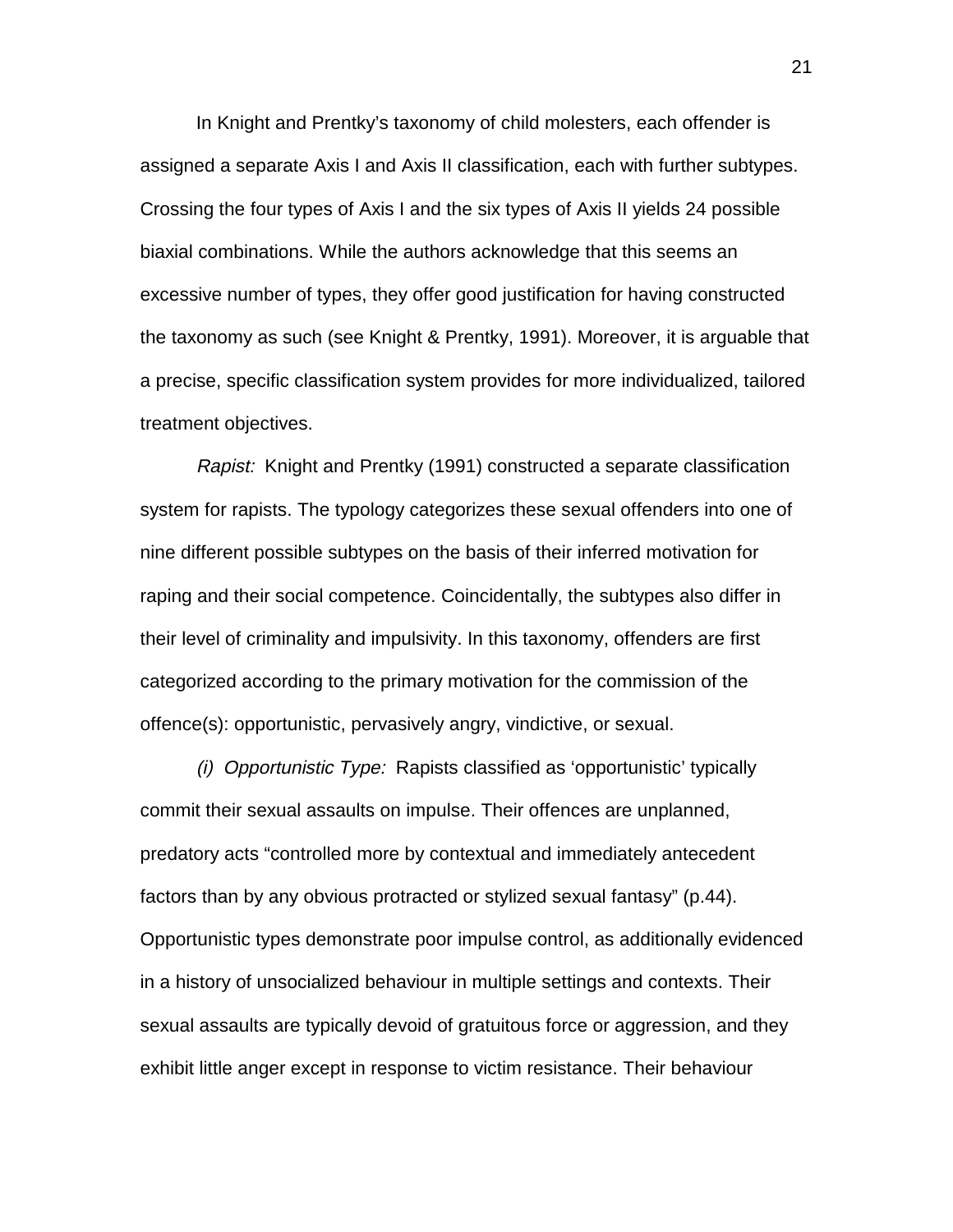suggests that the major motivating factor is immediate sexual gratification, and if violence is used, it is simply instrumental in gaining victim compliance. Opportunistic offenders are further subtyped on the basis of social competence: either high social competence or low social competence.

(ii) Pervasively Angry Type: The primary motivation for the 'pervasively angry' rapist is undifferentiated anger. Contrasting to the opportunistic type, these offenders often use gratuitous violence, even in the absence of victim resistance. However, brutality might be exacerbated by such resistance, and often causing serious physical injury, and sometimes even causing death. There is no evidence that their assaults are inspired by pre-existing fantasies, and their rage is not typically sexualized / arousing. Accordingly, their anger is not only manifest with women. Pervasively angry rapists usually have long histories of difficulty controlling aggression and demonstrate poor impulse control in multiple domains.

(iii) Vindictive Type: According to Knight and Prentky, the 'vindictive' type manifests a pattern of behaviour that suggests that women are a central, exclusive focus of their anger. Their sexual assaults usually involve physical harm to their victims. Moreover, it can be inferred from their actions that a primary aim of their assaults is to degrade and humiliate their victims. The anger and aggression used by vindictive rapists ranges from verbal abuse to brutal murder. However, contrasting with the 'pervasively angry' rapist, the 'vindictive' type shows no diffuse anger-- their aggression is restricted to female victims, though there is no evidence that it is eroticized or preceded by sadistic fantasies.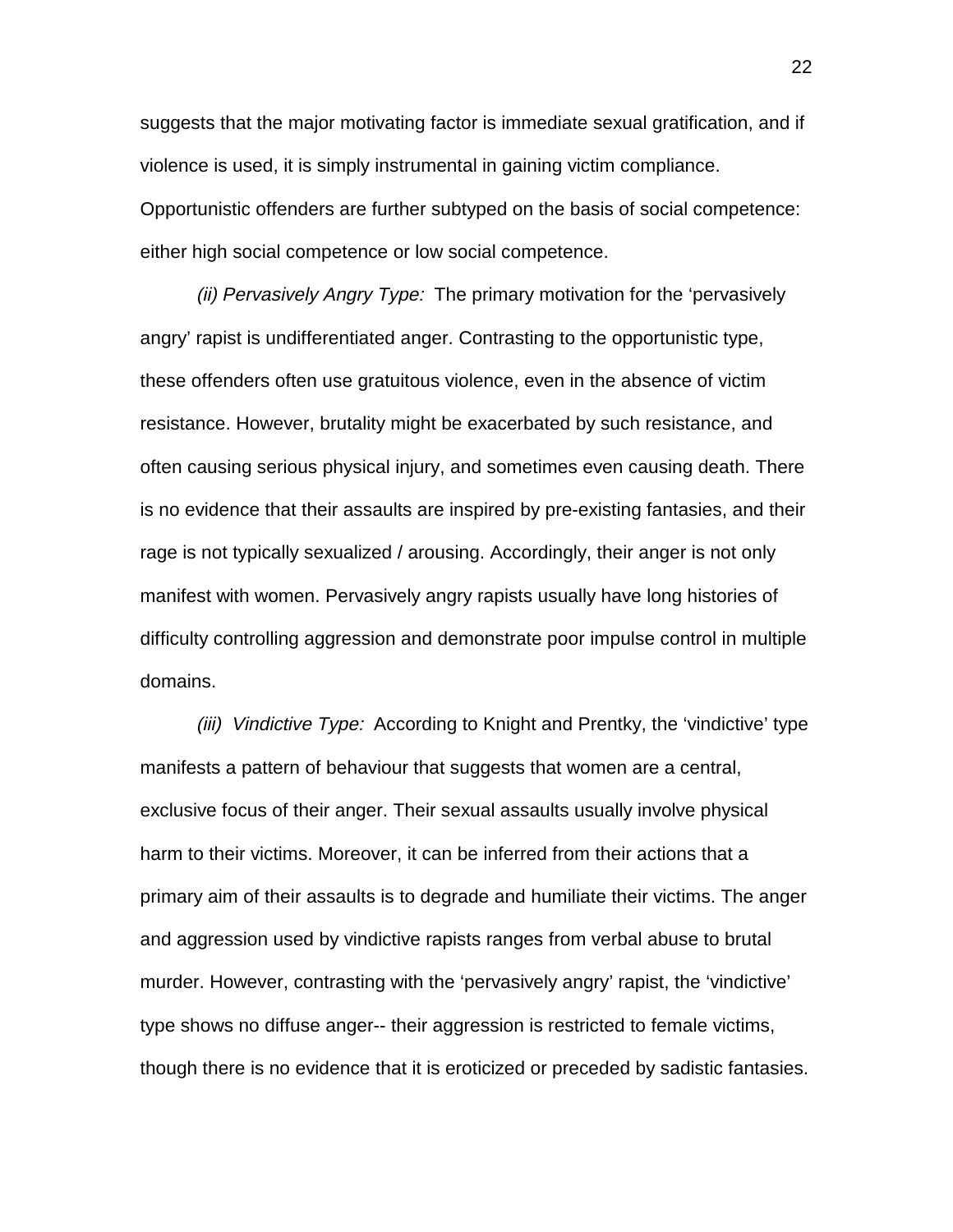Unlike the 'opportunistic' and 'pervasively angry' rapists, however, the 'vindictive' type exhibits a relatively lower level of lifestyle impulsivity. Like the 'opportunistic' rapists, 'vindictive' rapists are further differentiated on the basis of social competence, creating two subgroups: vindictive type with high social competence and vindictive type with low social competence.

(iv) Sexual Type: 'Sexual' rapists are motivated to offend by their protracted sexual or sadistic fantasies. A classic feature of the 'sexual' type is some form of enduring sexual preoccupation, often fused with aggression and feelings of inadequacy. Rapists within the 'sexual' classification are further subtyped according to two dimensions: sadism and social competence. First, 'sexual' rapists are classified into either 'sadistic' or 'nonsadistic' subgroups on the basis of a presence or absence of sadistic fantasies or behaviours.

The 'sadistic' subgroup is further reclassified as either 'overt' or 'muted' sadism, and the nonsadistic subgroup is comprised of 'high' and 'low' social competence types. Both 'overt' and 'muted' sadistic types show poor differentiation between aggressive and sexual drives with frequent erotic, destructive thoughts and fantasies. The 'overt' sadist uses violence and causes physical harm to his victim(s) during the sexual assault(s). Moreover, the 'overt' sadist is likely to plan his assault(s). The 'muted' sadist expresses his aggression either symbolically or through fantasy; it is not expressed behaviourally. Knight and Prentky (1991) have reported that, in preliminary analyses, the overt-muted distinction is highly correlated with social competence, with the 'overt' sadist scoring low in competence and the 'muted' sadist scoring high.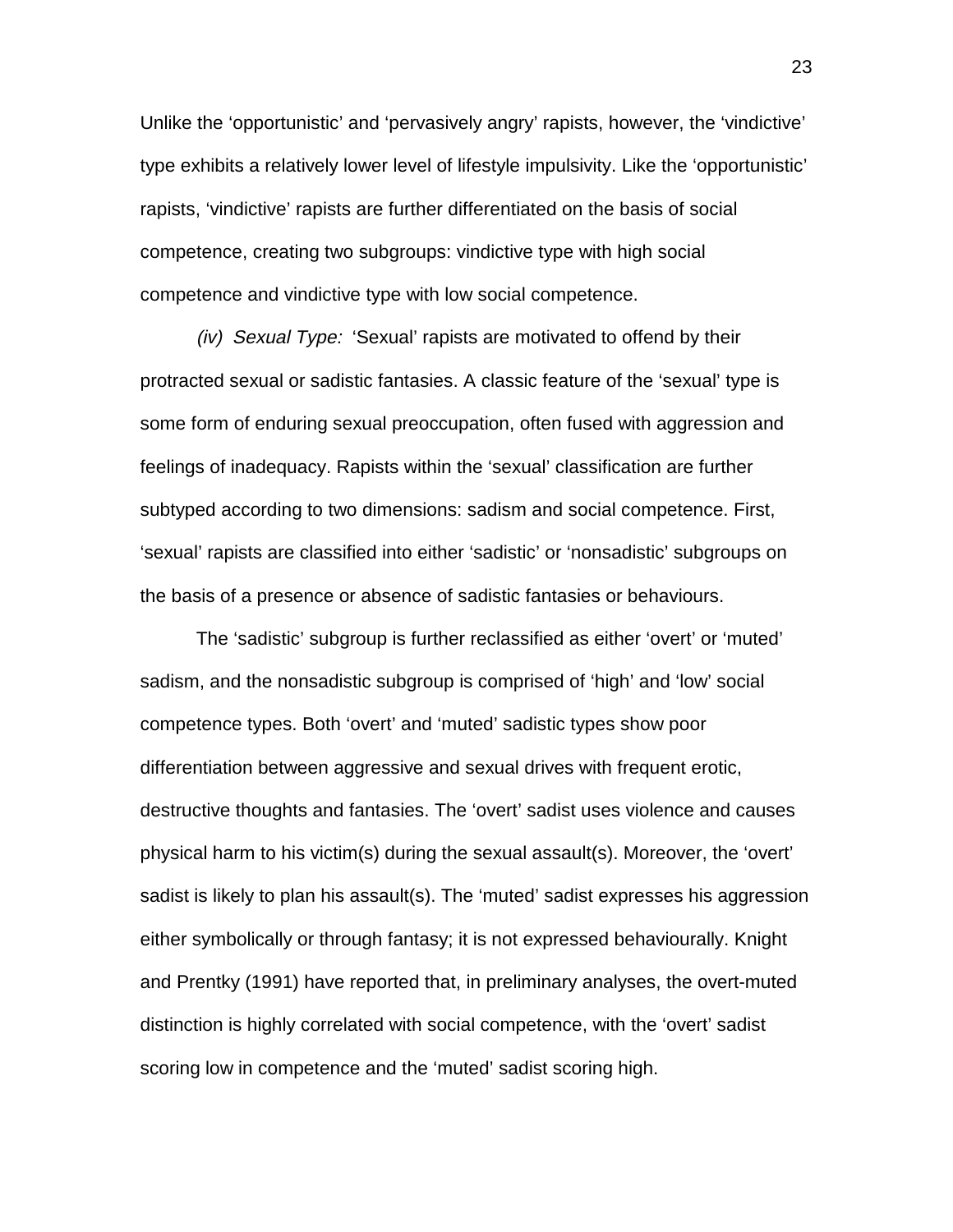Knight and Prentky describe the 'nonsadistic' sexual type as having "sexual fantasies that are associated with their sexual assaults [that] are devoid of the synergistic relation of sex and aggression" (p.45). The authors hypothesize that both the high and low social competence nonsadistic sexual types exhibit less interpersonal aggression in all domains. Accordingly, if confronted with victim resistance, they are more likely to flee than to become violent or aggressive. It is also suggested that the sexual assaults and fantasies of both subgroups of the nonsadistic typology reflect an admixture of "sexual arousal, distorted 'male' cognitions about women and sex, and feelings of inadequacy about their sexuality and masculine self-image" (p. 45).

#### Validity

The above typologies of child molesters and rapists comprise two classification systems that might prove to be extremely lucrative, both clinically and heuristically, in the understanding of sexually assaultive behaviour. For instance, Knight and Prentky (1991) have already demonstrated a reliable and consistent relationship between child molester typologies and distinctive developmental antecedents to sexual offending. The authors also report that preliminary results of a 25-year recidivism study suggest that aspects of their child molester classification system have both explanatory and predictive power.

Barbaree et al. (1994) conducted a comparison between rapists based on Knight and Prentky's (1991) sexual (opportunistic and vindictive) and nonsexual (sadistic and nonsadistic) subtypes. Results supported the utility of the typology by indicating between-group differences in: violence and victim damage in index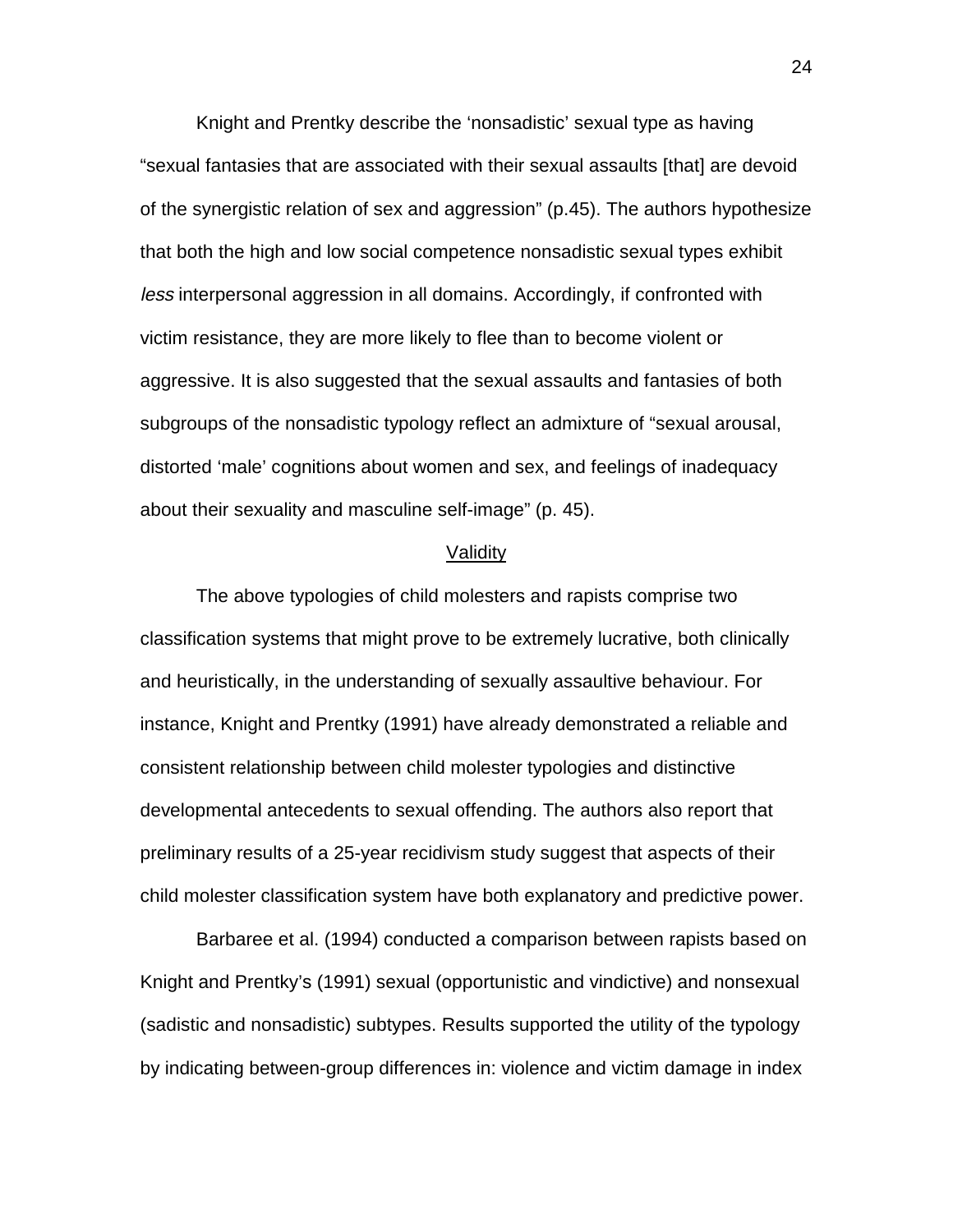offence(s), psychopathy and impulsivity, social isolation, and sexual arousal to rape cues. This points to a diversity in the characteristics of rapist populations, though is suggestive *some* congruity within smaller, subtyped groups.

In Barbaree et al's study, participants included 60 incarcerated adult rapists, each of whom was assigned a primary type of either opportunistic, vindictive, sexual sadist, or sexual nonsadist. Results of data analyses revealed that within the 'sexual' group, sadistic rapists scored significantly higher than nonsadistic types on a behavioural measure of psychopathy (Factor 2: Hare's psychopathy checklist), reflecting a longer history of criminal behaviour and entrenchment in the criminal lifestyle. Moreover, compared with their nonsadistic counterparts, sadistic rapists were also significantly more likely to have used a weapon in the commission of their offence(s).

There were also significant differences between the two nonsexual types (opportunistic and vindictive) and the sexual types (sadistic, nonsadistic) in the antecedents to offending. Rapists in the nonsexual groups were less impulsive, and showed less tendency to plan their offences. However, nonsexual rapists used more force in their assaults, and caused relatively more victim injury. Rapists in the sexual group scored significantly higher on measures of social isolation than those in the nonsexual group. Finally, not surprisingly, rapists in the nonsexual groups showed less sexual arousal to rape cues (in phallometric assessment) than sexual types.

It is also noteworthy that the investigators found no between-group differences in ratings of anger. This appears contrary to Knight and Prentky's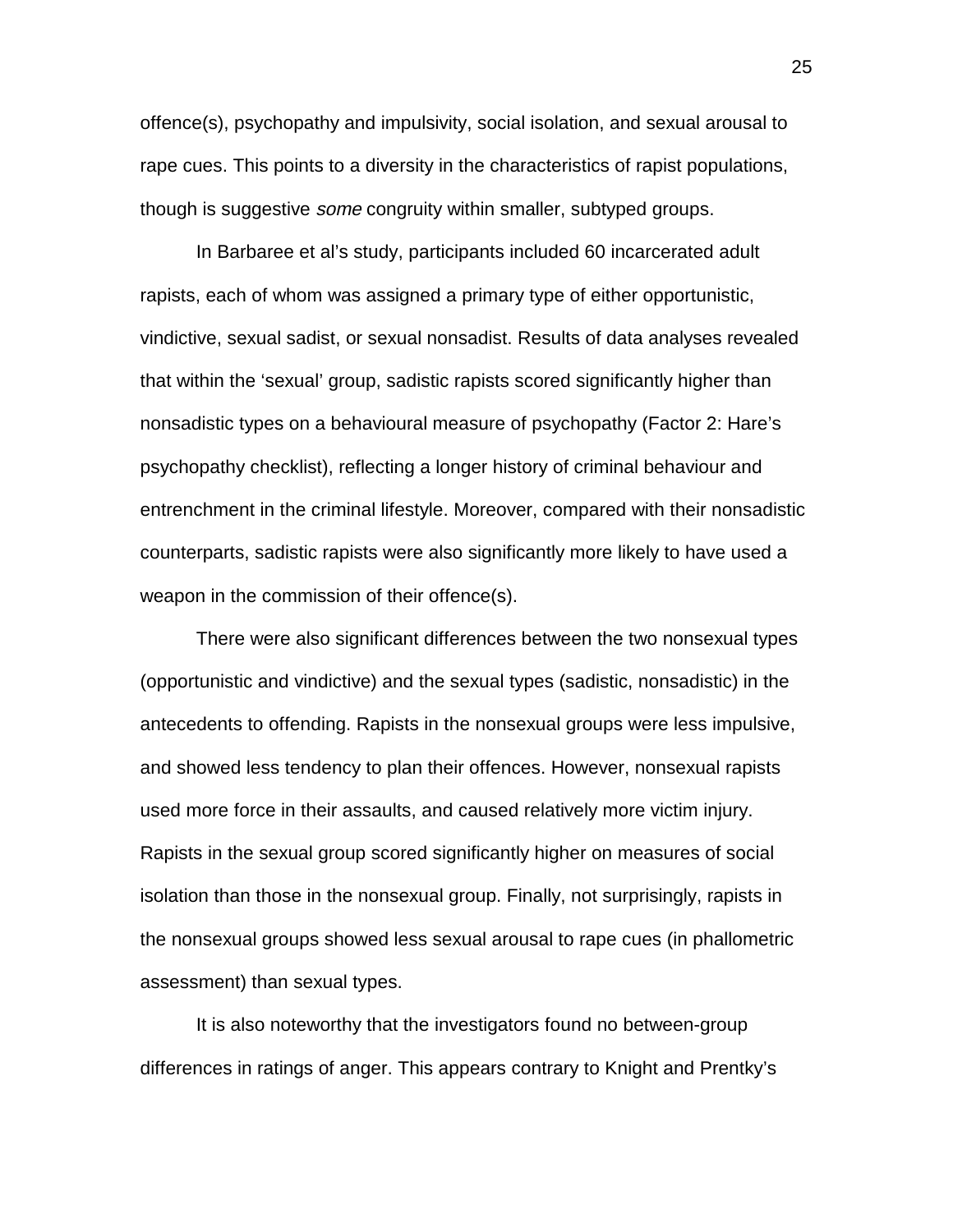contentions, though Barbaree et al. (1994) did not include a 'pervasively angry' group in their study because only one participant was classified as such. It is assumed that inclusion of an adequate subsample of 'pervasively angry' rapists would have yielded different results. Notwithstanding that, the data presented by Barbaree and colleagues rendered significant information pertaining to many distinctive between-group differences on both static and dynamic risk factors. The majority of their findings were consistent with expectations outlined by Knight and Prentky (1991) in their taxonomy. Moreover, Barbaree et al. (1994) suggest that their results point to a number of distinctly different psychological processes leading to sexual assault.

Female Offender Typologies. Matthews (1993) has aptly noted some important differences between male and female sexual offenders. Female sexual aggressors are far more likely to commit their offences with a cohort, and rarely or never coerce others into being accomplices. Relative to men, women use force or violence far less often, and use fewer threats of violence in efforts to keep their victims silent. Moreover, when convicted, women are less likely to deny the abuse, and take responsibility more willingly. As a group, women offenders initiate sexual abuse at a later age. While it is common for male sexual abusers to begin offending in adolescence, it is extremely rare for female abusers to have sexually offended prior to adulthood (Matthews, 1993).

Research has also demonstrated that women sex offenders differ from their male counterparts in terms of their motivations for their sexual aggressions. Matthews, Mathews, & Speltz (1991) have developed a taxonomy of female sex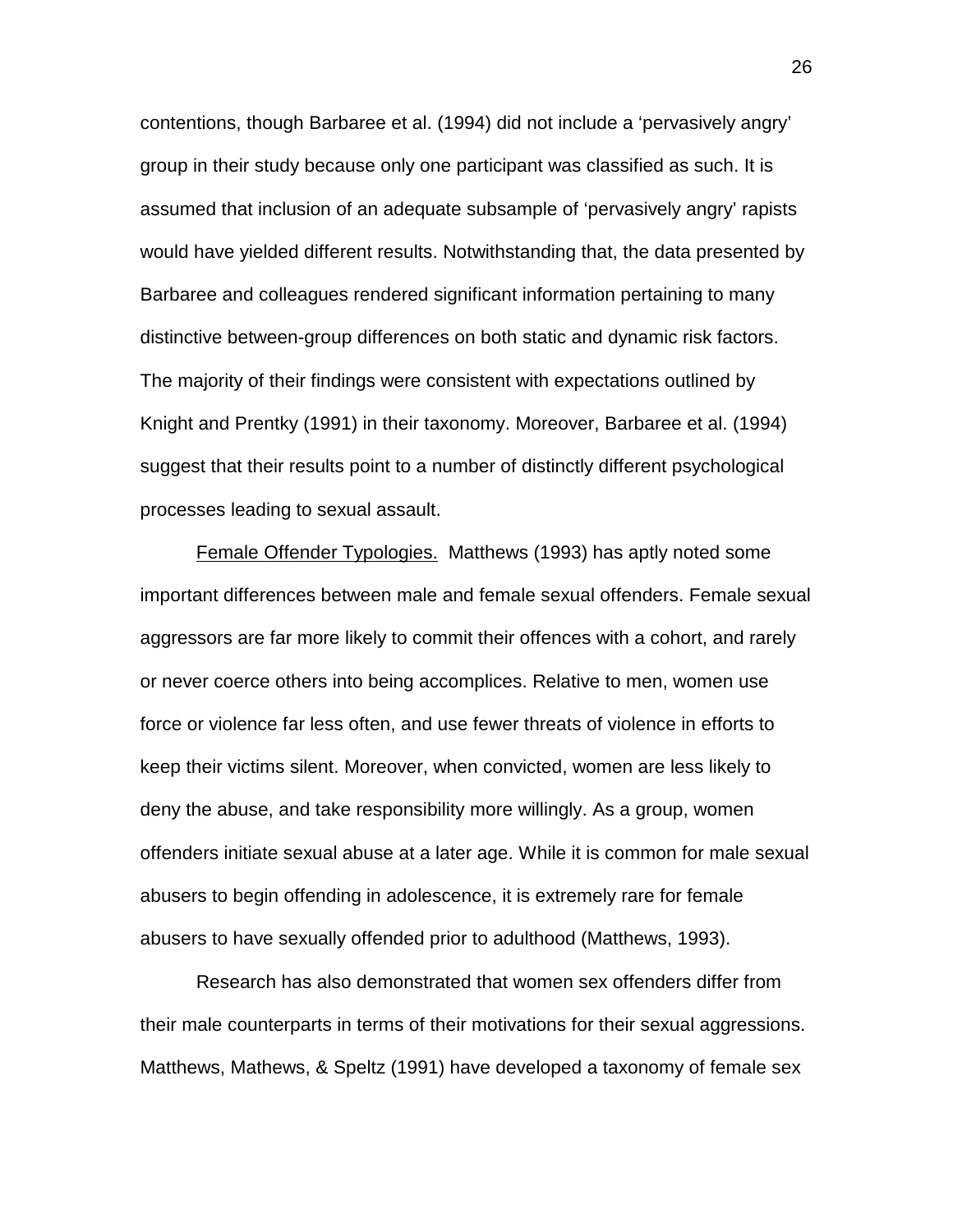offenders to reflect this disparity. Based upon a review of the literature, Atkinson (1996) concedes that this typology is the most useful to date. It consists of three basic types, based on the motivational precursors to the offences: teacher/ lover, male coerced/ male accompanied, and predisposed.

(i) Teacher / Lover: As the designation implies, the teacher / lover offender type initiates and carries out the abuse of an adolescent; usually a male. This type of sex offender succeeds in offending through a position of power; usually through her age and role in the victim's life. She typically has no hostility towards her victim, and does not regard her behaviour as criminal. The teacher /lover appears to seek a loving sexual expression in her interactions with the victim, believing that her sexual encounters with him (or her) are an act of kindness (Matthews et al., 1991).

The teacher/ lover offender most typically grew up in an environment of verbal and emotional abuse. Most offenders classified as such have histories of extrafamilial sexual abuse, generally in the adolescent years. In fact, it is not unusual for the teacher/ lover offender to also have a history of sexually abusive relationships with lovers (Syed & Williams, 1996).

Initially, the teacher/ lover tends to be defensive and denies any criminal responsibility. This is reflective of her distorted cognitions that the victim enjoyed, and was not harmed by, the sexual relations. Accordingly, she also minimizes the negative impact that the offending has had upon the victim(s). Despite these distortions, Matthews (1993) maintains that the teacher/ lover is relatively easy to treat effectively. Essentially, the author argues that treatment entails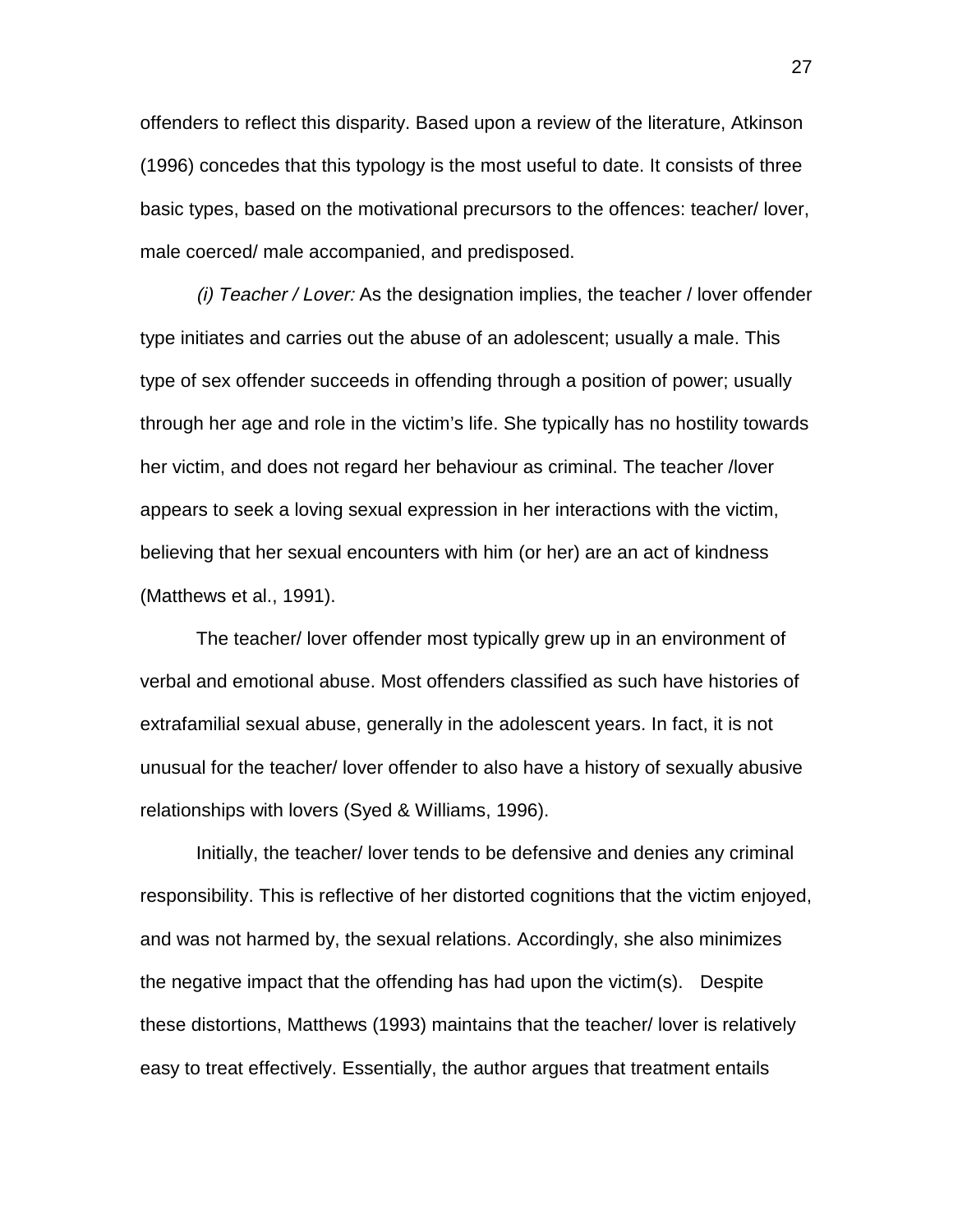cognitive restructuring, whereby the offender is convinced that her offending behaviour is not appropriate and that the victim has suffered deleterious effects. Matthews et al. (1991) argue that, relative to the other types, teacher/ lover offenders tend to have more positive backgrounds and more social skills at their disposal. As such, therapy typically proceeds at a very fast pace.

(ii) Male Coerced /Male Accompanied: As the name implies, the male coerced offender is influenced by a male cohort to participate in the sexual abuse. Often, the victim of the abuse is the woman's own child- usually a daughter. Offenders who are male coerced offenders generally endorse traditional roles in relationships, taking the subordinate position of wife/ mother. They usually fear their husbands or partners and feel powerless in interpersonal relationships. They are commonly subject to threats or physical abuse by their partners. It is not uncommon for a male coerced offender to join their male partner in abuse that he had previously been committing alone (Matthews et al., 1991).

Common characteristics of these offenders include: dependence on males, nonassertive, low self esteem, low intelligence, feelings of being unloved or unworthy, loneliness, and feelings of powerlessness in relationships. Additionally, there is a tendency for male coerced offenders to have alcohol and / or drug problems (Syed & Williams, 1996).

Male accompanied offenders possess many of the same characteristics as the male coerced offenders, though usually participate more willingly and actively in abusing their victims. While the male coerced offenders are reluctant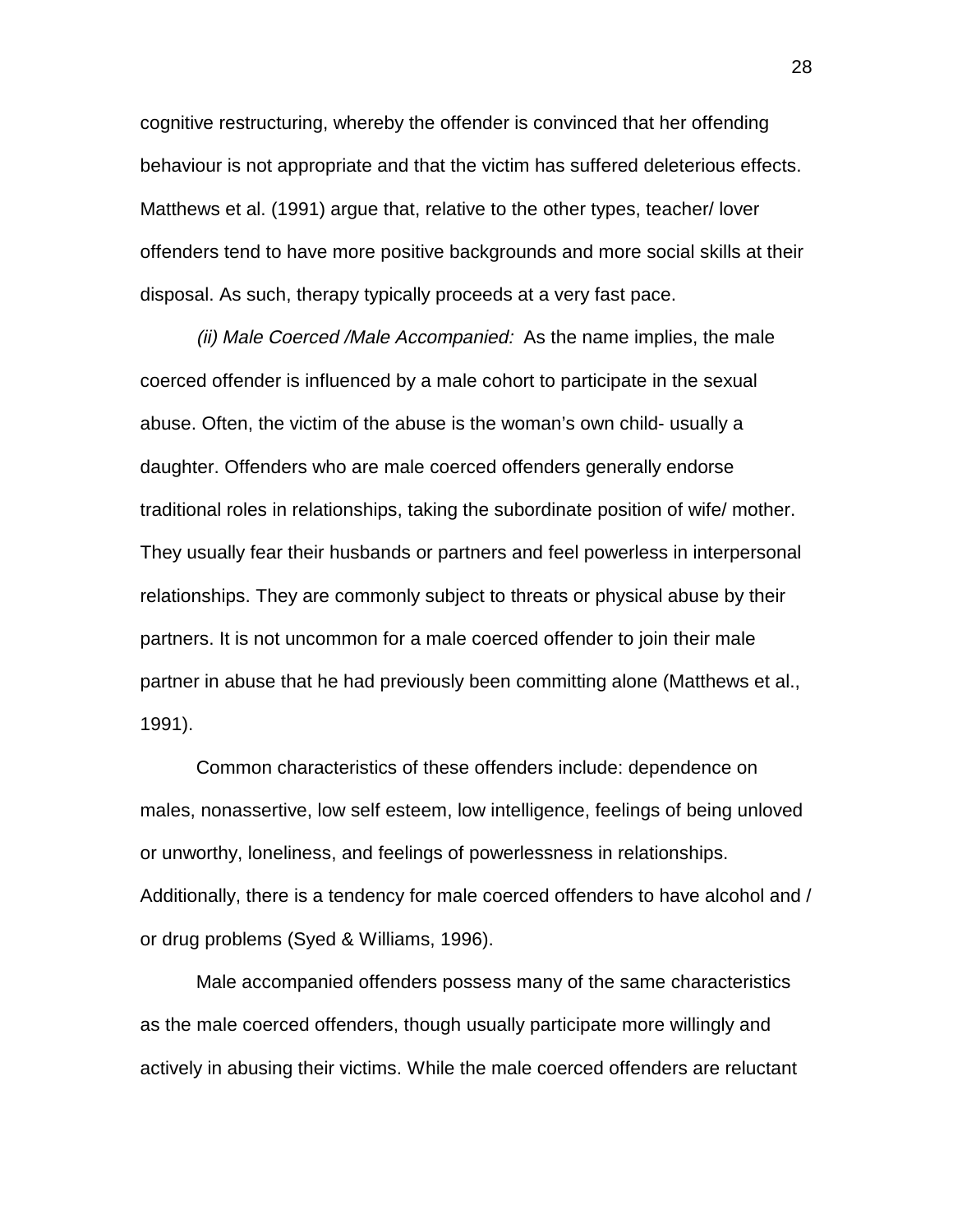and participate due to fear of repercussion, male accompanied offenders appear to be more self-motivated. Although Matthews included the male accompanied type in an earlier version of her taxonomy (Matthews, 1987; cited in Syed & Williams, 1996), it has since been abandoned. However, recent research has suggested that the male accompanied type warrants inclusion (Syed & Williams, 1996).

Atkinson (1996) suggests that, although male coerced offenders are a heterogeneous group, a focus of treatment for every offender of this type should be the development of independence from their male counterparts. Empathy training, discussed later in this report, is also viewed as paramount because it is common for this type of offender to perceive the victim as responsible for the abuse (Atkinson, 1996). Alternative support for the importance of empathy training for these offenders comes from the suggestion that a lack of empathy results from having to suppress one's own feelings after having witnessed and participated in tremendous abuse (Matthews, 1993).

Cognitive-behavioural treatment in a group setting is recommended for male coerced offenders, as it attempts to reduce denial and minimization through peer confrontation. Finally, Atkinson (1996) has aptly cautioned that post-release supervision is extremely important for male coerced sex offenders because any contact with abusive or manipulative males places them at risk to reoffend.

(iii) Predisposed: Female sex offenders who are classified as 'predisposed' usually victimize their own children, in absence of a male accomplice. These women usually report being sexually abused at very early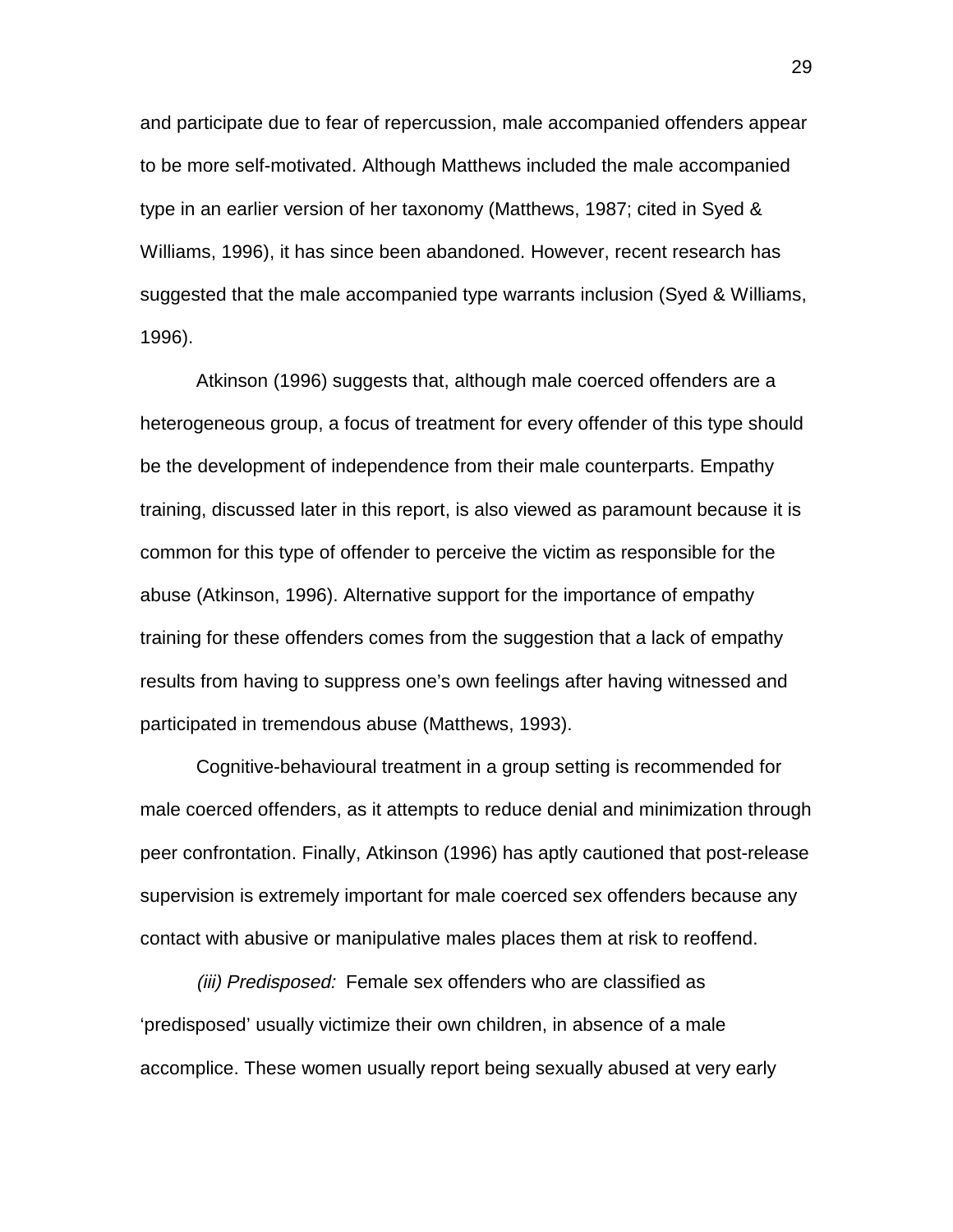ages, and for a number or years, by numerous family members or entrusted caretakers. Although most extricate themselves from abusive family relationships in their teen years, the vast majority experience difficulty in establishing healthy sexual relationships (Matthews et al., 1991). Accordingly, many become involved with abusive male partners and believe that abuse is commensurate with acceptance and human contact.

It is not uncommon for predisposed offenders to reveal sadistic fantasies triggered by anger. Compared to the teacher/ lover and male coerced/ male accompanied types, the offences committed by the predisposed offender are more likely to be bizarre or violent, and involve children younger than six. Moreover, they are more likely to cause pain or physical harm to their young victims (Matthews et al., 1991). Alternatively or conjointly, they are self-injurious or chronically suicidal, manifesting a vast array of emotional health concerns (Matthews, 1993; Matthews et al., 1991).

Atkinson (1996) asserts that predisposed offenders are particularly difficult to treat because of the extend of their mental health problems. More specifically, the sequelae of their own childhood victimization is often manifest in extreme anxiety or dissociative disorders (Matthews et al., 1991). Atkinson (1996) recommends that a primary consideration for treatment should be the elimination of deviant sexual fantasies. Concurrently, "[i]t is important to ensure that these offenders have absolutely no contact with children or other potential victims... Apart from this, supervision largely depends on the offender's willingness to selfreport deviant fantasies" (p.41). Finally, if significant mental illness is diagnosed,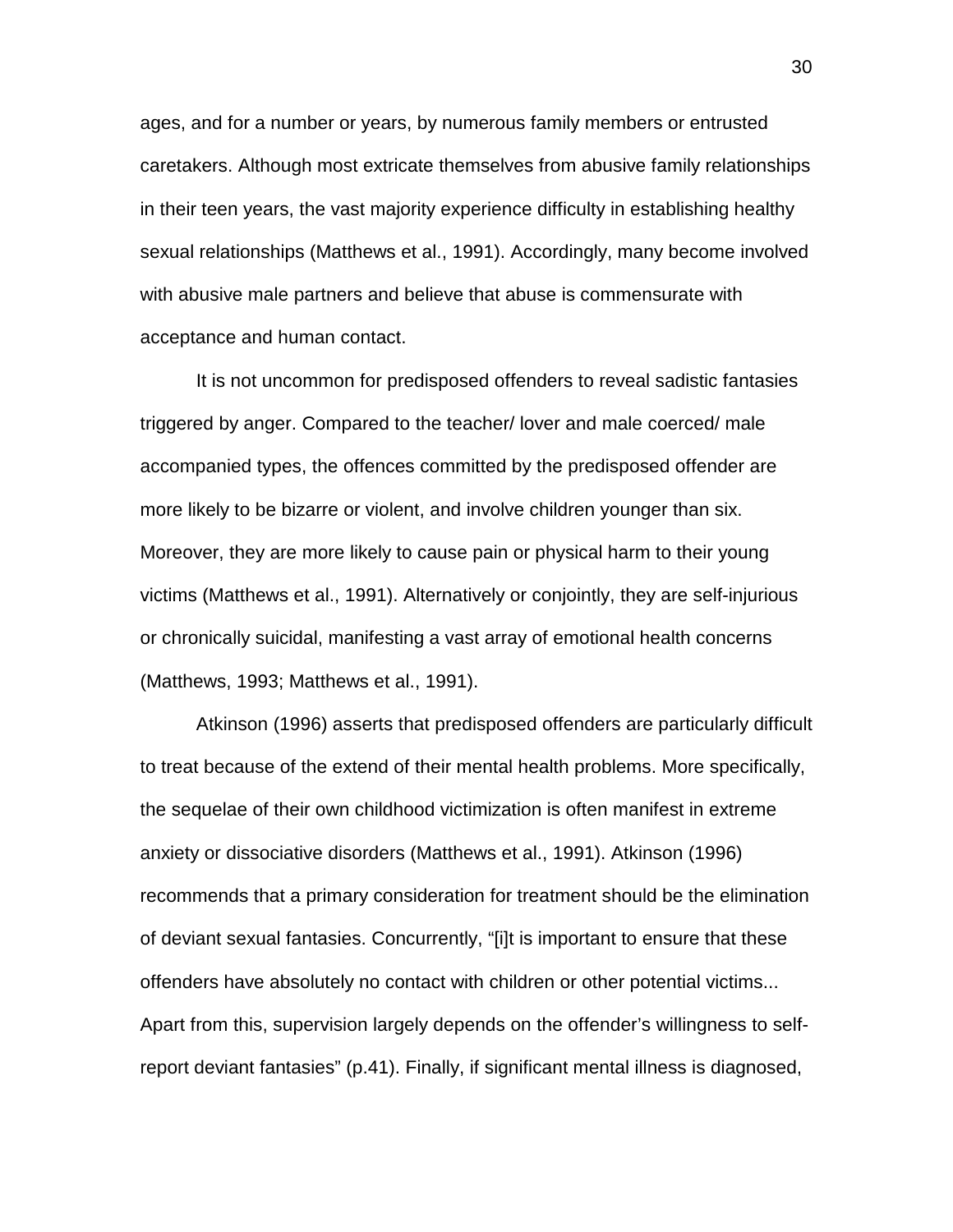it is paramount to monitor symptoms and to provide specialized intervention whenever possible.

(iv) Angry /Impulsive: Syed and Williams (1996) posit that one woman in their study could not be classified in any of the above types. Accordingly, the authors point to the utility of an 'angry-impulsive' classification. Briefly, this type is described as a woman who acts alone in an angry and impulsive manner against an adult male victim. Admittedly, few offenders would fit this typology, though it did typify one woman in a small sample ( $n = 19$ ; Syed & Williams, 1996). The authors suggest that treatment of this type would entail dealing with personal abuse issues, cognitive distortions, empathy training, and anger management. Moreover, deviant arousal and social skills deficits might not be pertinent to the angry/ impulsive offender type (Syed & Williams, 1996).

The scarcity of female sex offenders makes validation of classification systems such as that proposed by Matthews et al. (1991) a dubious task. Notwithstanding that, Syed and Williams (1996) have provided some support for the utility of this taxonomy. However, it was suggested that retention of the 'male accompanied' type, and addition of an 'angry-impulsive' type would augment the viability of this model. Further investigation into the area of female sex offender classification will elucidate this matter.

Within each typology, there appears to exist commonalties in the antecedents to sexual offending. As such, taxonomic systems such as those outlined above might serve to aid in the correctional management of sexual offenders. Moreover, Knight (in press) has presented substantial evidence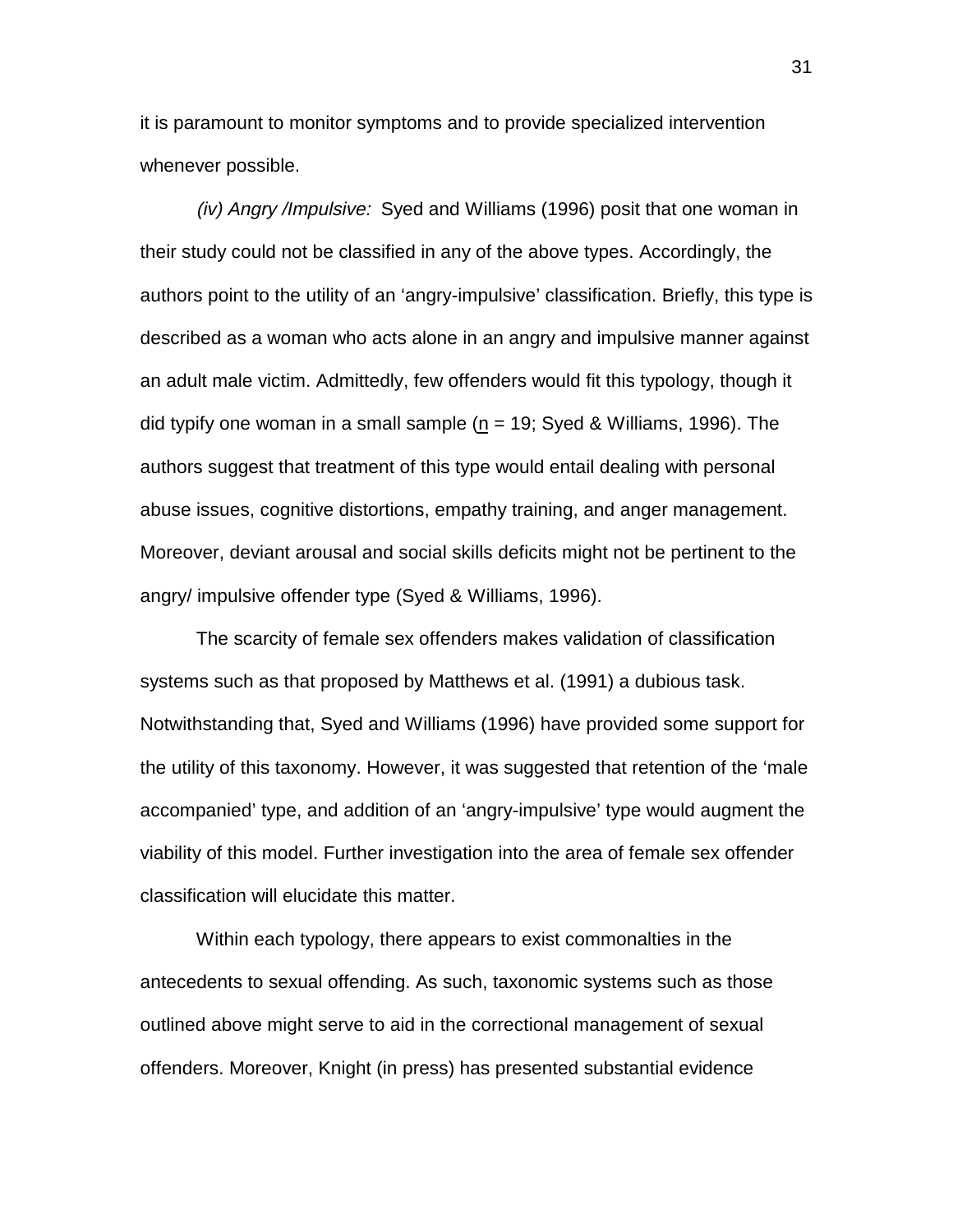demonstrating the concurrent validity, cross-temporal stability, and predictive potency of many major components of the rapist taxonomy. This lends support to other investigations demonstrating the utility of classification instruments in the assessment of post-release risk to reoffend for both male (Harris, 1994) and female (Blanchette & Motiuk, 1995) samples. It is hoped that prospective research will replicate these findings with samples comprised exclusively of sex offenders.

One fundamental objective of correctional assessment and classification is to tailor treatment and supervision strategies to the characteristics of the offender. This approach reflects the principles of risk, need, and responsivity (Andrews & Bonta, 1994; Andrews, Bonta, & Hoge, 1990). Prospective research will demonstrate the usefulness of sex offender classification in post-release prognosis. It is hoped that customized classification, together with assessment results, will enhance offender rehabilitation thus providing protection to society through a greater ability to predict risk.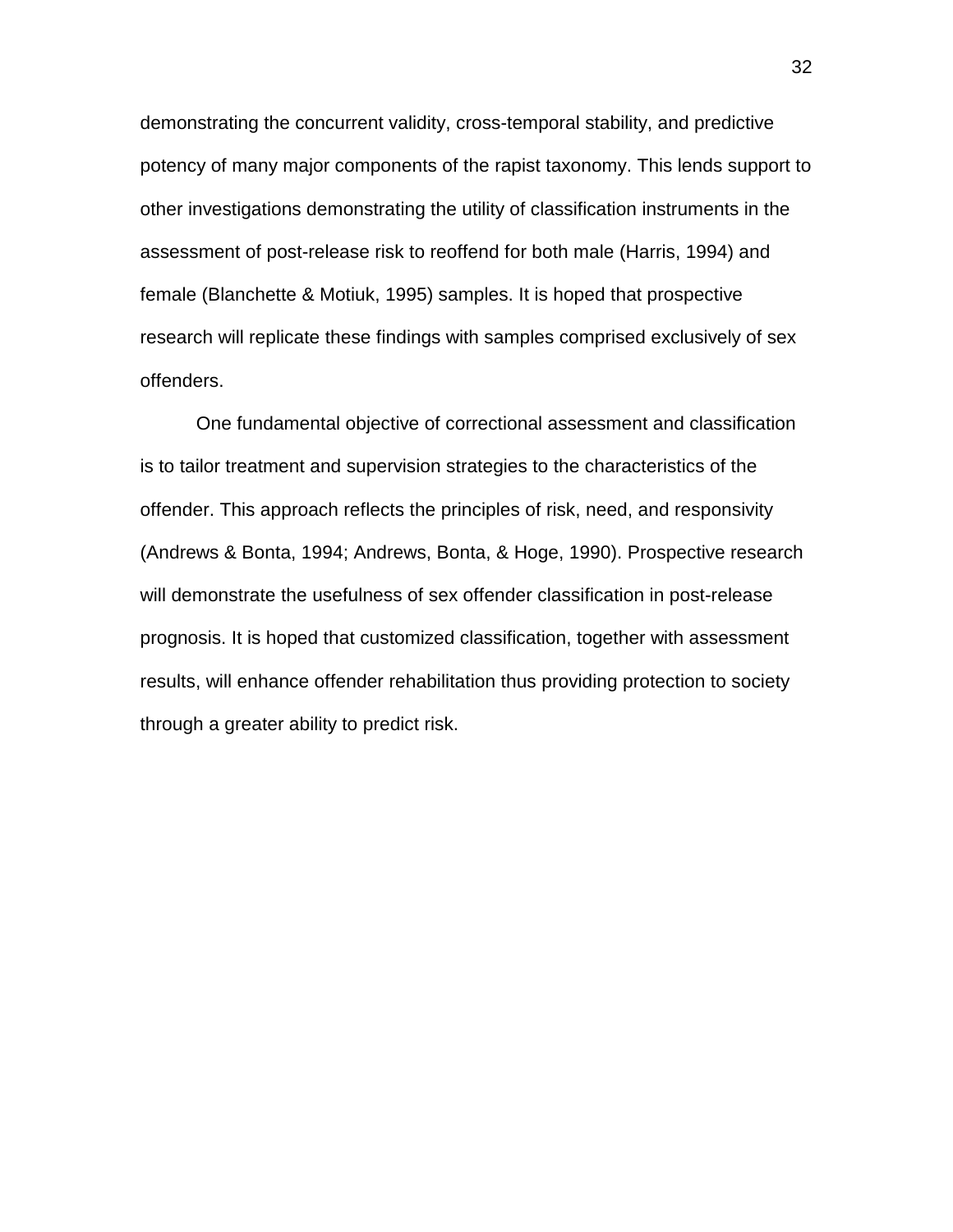### **TREATMENT**

There is some evidence that female sexual offenders differ from their male counterparts, in response to treatment, in some important ways. In response to therapy, there is a tendency for men to forgive themselves sooner; women ruminate on feelings of guilt and shame. Accordingly, women's anger towards themselves is more deeply entrenched, thus prolonging personal healing in relation to their offences (Matthews, 1993). Moreover, as previously noted, women's motivations for committing sexual offences are often different from those offered by their male counterparts. The typologies outlined above mirror this diversity. Reflecting the scarcity of occurrence, research and programming for female sex offenders is lacking (Syed & Williams, 1996). It is noteworthy, then, that the following section is based almost exclusively on research and practice with male sexual offenders.

Treatment for sexual offenders should begin while the offender is in the institution and continue following his or her release into the community (Canada Working Group, 1990). There are a variety of treatment approaches, each with its own theoretical rationale, though cognitive-behavioural therapy with relapseprevention is currently the most prevalent (Correctional Service Canada, 1995a; Freeman-Longo & Knopp, 1992; Marshall & Barbaree, 1990). Regardless of the treatment paradigm, programming is aimed at reducing the criminogenic needs identified during assessment.

In response to the growing proportion of sex offenders in Canadian penitentiaries, capacity for treatment has moved from less than 200 per year in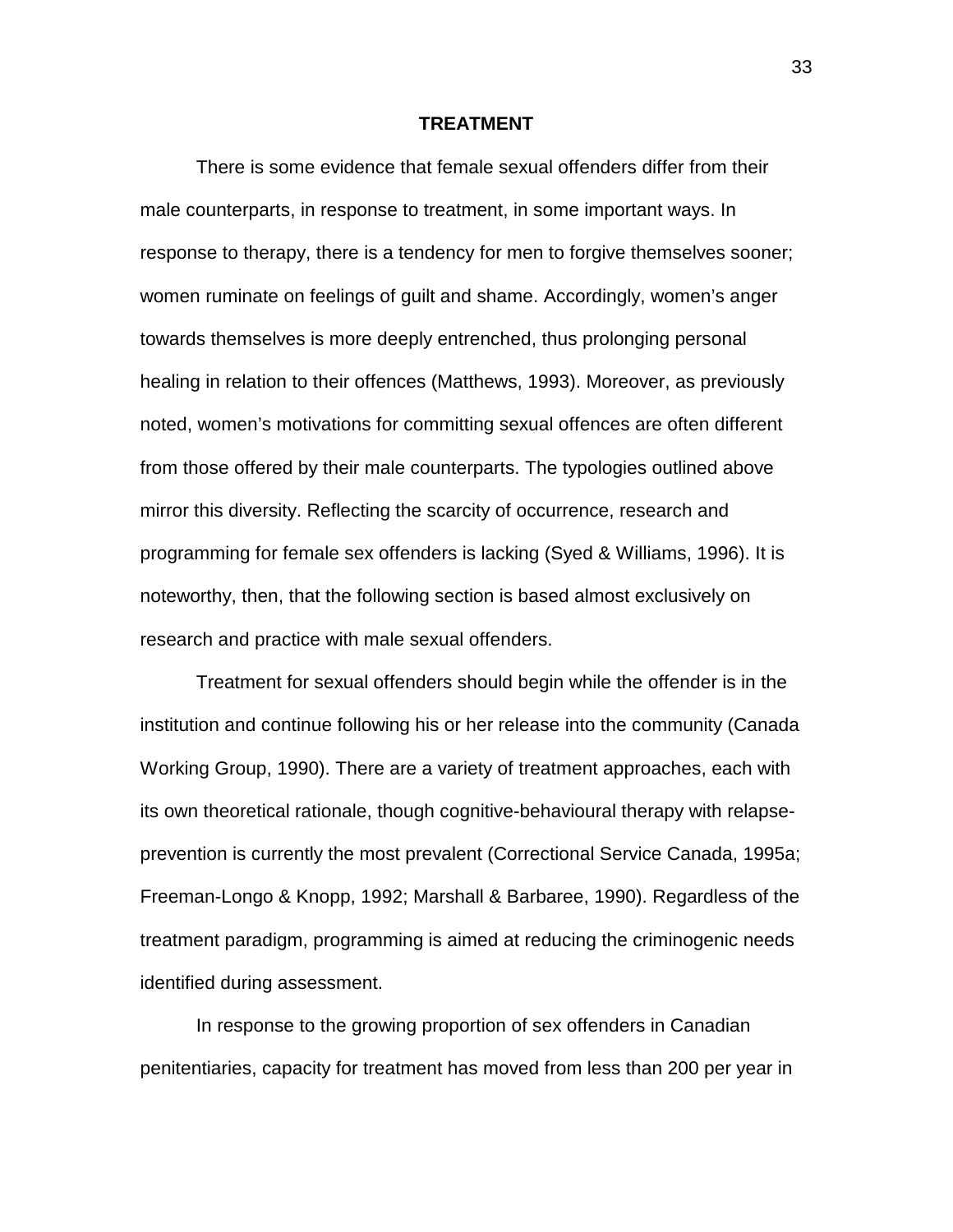1987 to over 1700 in 1995 (Correctional Service Canada, 1995a). There are a variety of sex offender treatment programs in existence. While all programs target criminogenic needs and seek to maintain pro-social behaviour, they differ in terms of the locale in which they are delivered, and the duration and intensity of service offered. Treatment modalities include high, moderate, and low intensity institutional programs, community-based relapse-prevention, individual counseling, and community-based self-help groups.

At the federal level (offenders serving sentences of two years or more), high intensity treatment programs are located in the Regional Treatment Centres and Regional Psychiatric Centres, and Institut Pinel in Québec. In the fiscal year 1994/95, high intensity programs had a capacity of two hundred per year. Most of these programs target high risk, high need offenders, and some offer specialized services to low functioning individuals. They are highly structured and residential, and typically last approximately eight months, though may extend to up to two years. Treatment providers and ancillary professionals include nurses, sexologists, psychologists, and psychiatrists (Correctional Service Canada, 1995a).

Programs of moderate intensity are usually institutionally-based, and may last up to five months. Treatment providers are typically psychologists and / or sexologists, employed either through contract or a combination of institutional staff and contract workers. In 1994/95, there were approximately 350 intermediate intensity treatment spaces available per annum. Programs of this nature may be offered at either minimum, medium, or high security institutions,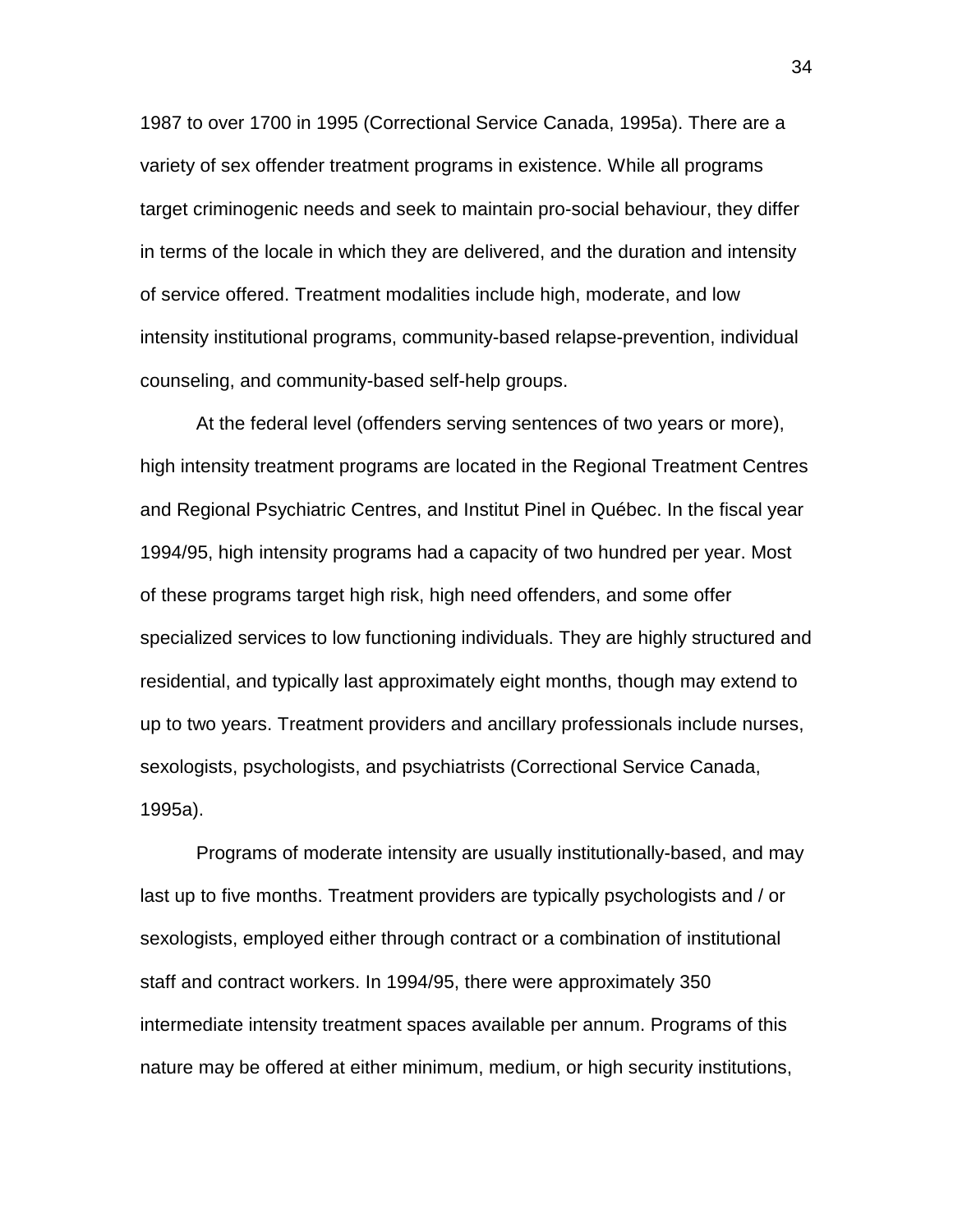though are more typically located in the latter. Conversely, low intensity programs are usually offered in minimum security institutions, and for a shorter duration than either medium or high intensity services. Low intensity programs proceed for 2 to 4 months, and generally do not target offenders with special needs unless they have been at least partially addressed in previous programming. In 1994/95, there were 522 low-intensity sex offender treatment spaces available per annum (Correctional Service Canada, 1995a).

Community-based relapse prevention programs are designed to maintain therapeutic gain and pro-social behaviour after release from secure custody. They are generally provided by either contract or staff psychologists, serving offenders in a group setting on a weekly basis (Correctional Service Canada, 1995a). Community-based treatment services may be offered in collaboration with provincial or municipal government programs, community agencies, hospitals, or universities (Williams, 1996a). Including all regions of Canada, there are over 600 community-based treatment locales for sex offenders (Correctional Service Canada, 1995a).

Individual counseling often serves to supplement institutional programs or community-based group intervention. It is directed by either staff or contract psychologists on a periodic or regular basis, dependent on need. Although this type of treatment is offered within the Correctional Service, it is often also sought externally. Individual counseling might also address the offender's personal issues that are peripheral to sexual offending (e.g. childhood trauma, substance abuse). Moreover, individual counseling is offered in abundance and deals with a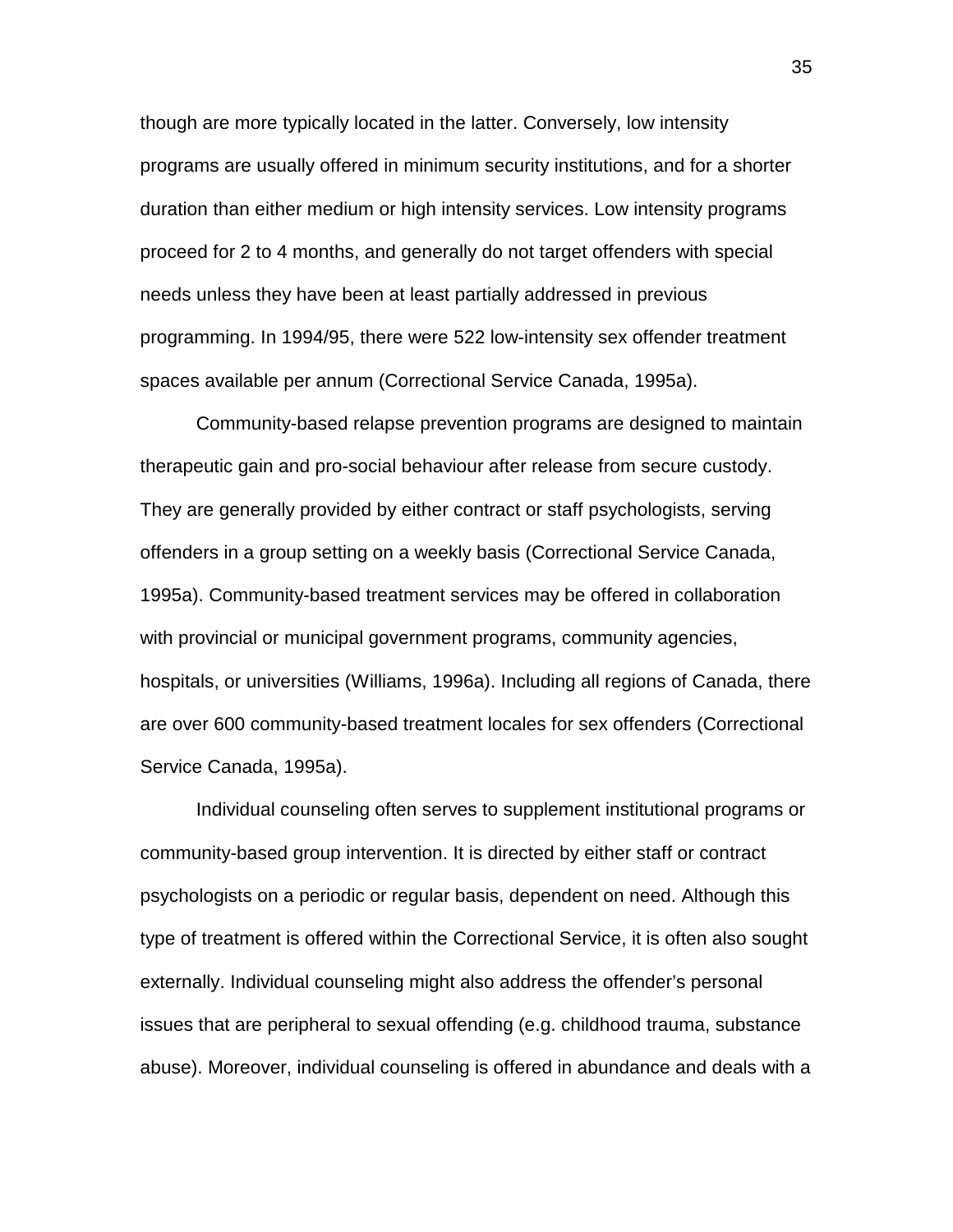variety of issues. Similarly, community self-help groups [e.g., Sexaholics Anonymous (S.A.) and Sex and Love Addicts Anonymous (S.L.A.A.)] are designed for individuals with aberrant sexual interests, though not exclusively for offenders. Self-help groups are provided and sustained by their members, and the duration of membership is self-determined and thus potentially indeterminate. Individual counseling and self-help treatments are not included in the above-cited sex offender treatment capacity of 1700 per year.

Services provided to offenders are an integral part of the correctional plan. Programming that is specific to sex offenders proceeds with the major goal of reducing sexual recidivism. Regardless of the treatment modality, participation in services provided to all offenders is necessarily voluntary and based on *informed* consent (Williams, 1996a). Individual priority for treatment is determined by a number of factors, including: voluntariness and motivation to change, proximity to probable release, likelihood of treatment gain, and risk to reoffend (Williams, 1996a). Ultimately, treatment should offer a continuum of intervention that is commensurate with risk and need. Moreover, services should be available both in the institution and post-release and interventions at different locations should complement each other thereby providing an integrated approach to rehabilitation (Williams, 1996a).

Some investigators question the utility of current treatment paradigms in their ability to reduce sexual offending over extended time periods. This assertion is generally predicated on the notion that virtually all treatment outcome studies are plagued by serious methodological flaws (Quinsey et al.,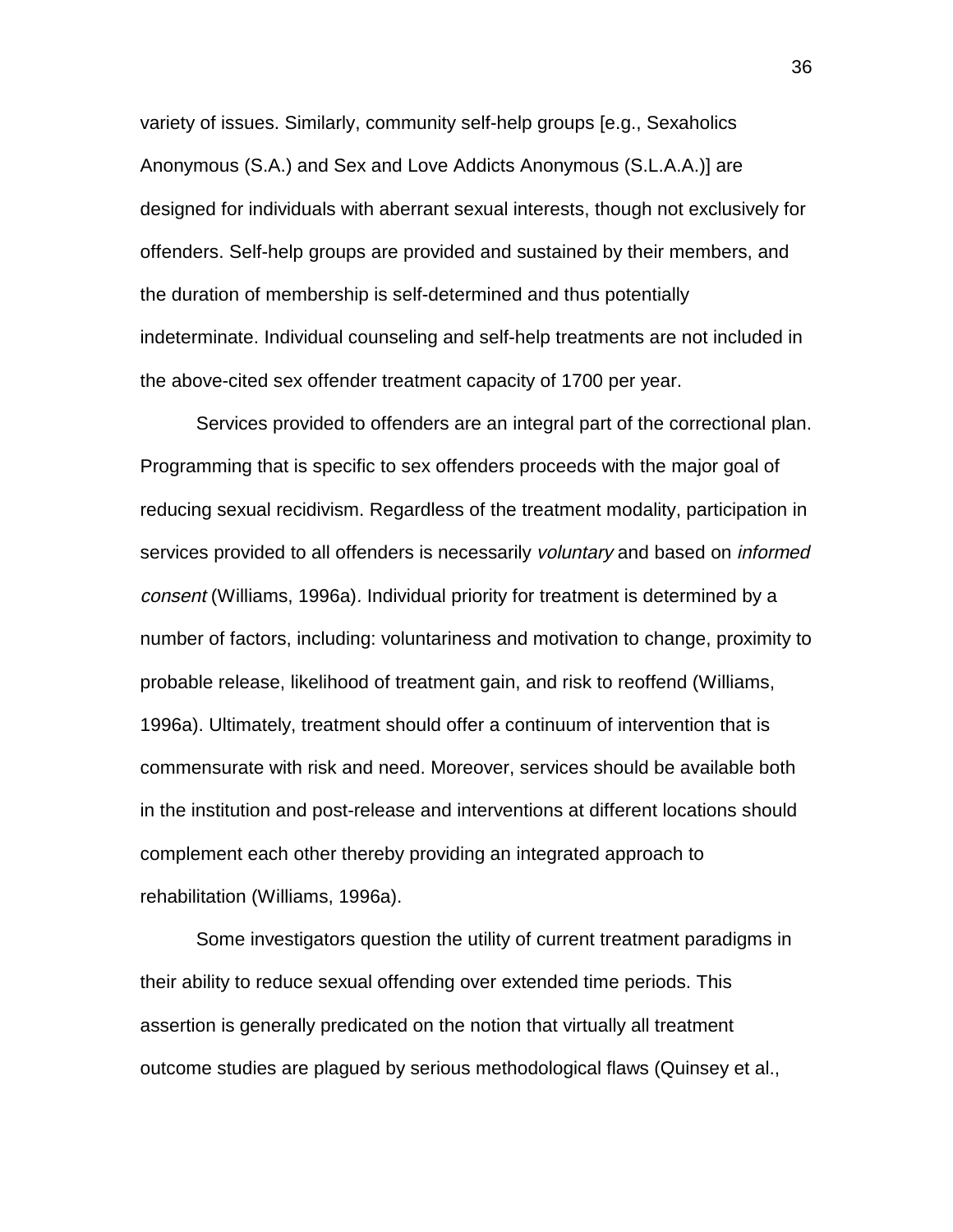1993). However, other researchers posit that some comprehensive sex offender treatments have been empirically validated and do, in fact, reduce reoffending (Marshall, 1993; Marshall & Pithers, 1994). Additionally, a recent, methodologically sound longitudinal study offers promising results in terms of treatment effectiveness (Marques et al., 1994).

Despite skepticism regarding the ability of treatment to reduce sexual offending, Williams (1996b) has noted that even minute reductions in recidivism are cost efficient. The average federal sex offender spends four years in federal custody, at a cost of about \$50,000 per year. Other expenditures, including court and legal costs, and victim compensation and hospitalization add a minimum of \$25,000. Conversely, the cost of treating a sex offender is about \$7,400 per year (Williams, 1996b). As such, even if treatment is only effective for a small minority of offenders or for a short period of time, the economic burden to society abated. Finally, it would be unconscionable not to note the extreme deleterious effects that sexual offenders inflict upon their victims. Although personal distress cannot be objectively quantified, the negative long-term effects to those subject to sexual aggression is incontestable (West, 1991). Marshall and Pithers (1994) have aptly noted that:

"we have a moral obligation to offer treatment to as many clients as possible, given the disastrous consequences to innocent women and children of reoffending. Because sex offenders who reoffend typically do so against more than one victim, effectively treating just one avoids considerable human suffering" (p.23).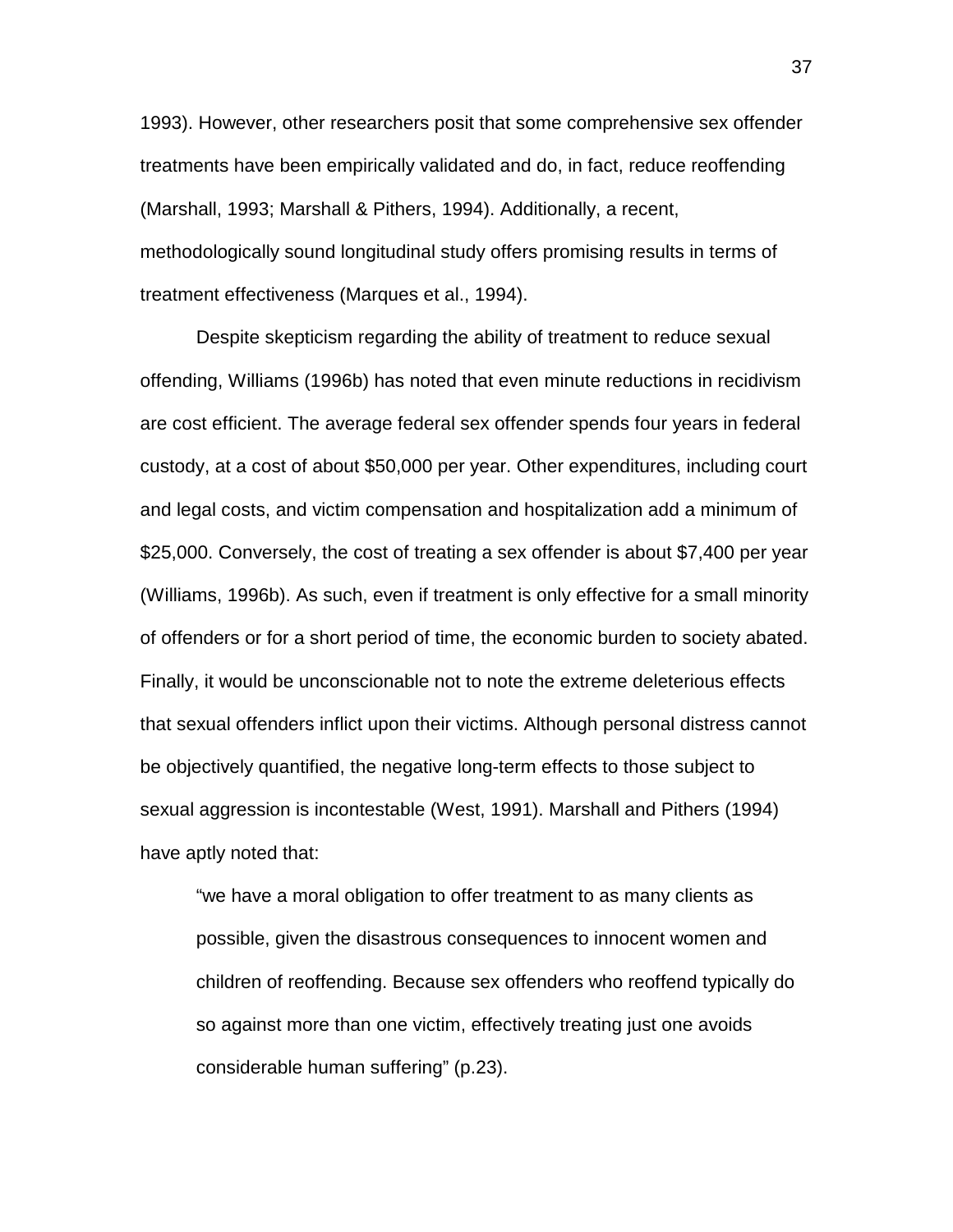Although the benefits of sex offender treatment are the subject of debate amongst contemporary researchers, correctional services are mandated to offer programming to their clients. Moreover, it is requisite that interventions be theoretically and empirically based, and provided in priority to those offenders who require them most (Correctional Service Canada, 1994). Despite these directives, the treatment of sex offenders still presents somewhat of a quandary in terms of what model works best, and for whom it is most effective. Accordingly, most programs are multi-modal in their approach. The following section will review some of the most acclaimed, prevalent and / or prolific sex offender treatment approaches.

### **Approaches**

Biological / Medical. Treatment paradigms that are biological / medical are predicated on theory asserting that sexual offenders have a physiological anomaly underlying their deviances. Indeed, some investigators claim that "[t]here can be no doubt [italics added] that some unknown proportion of sex offenders commit sexual offences due to an organic or psychiatric deficit or condition" (Cooper, 1994, paper #3, p.1). Accordingly, these physiological problems are seen to warrant medical intervention; either through surgery or pharmaceutical medication. There are three main types of medical interventions for sexual offenders: surgical castration, antiandrogens or other hormonal treatments, and psychosurgery (Bradford, 1988).

Castration - Surgical: Surgical castration involves the removal of the testicles, where 95% of the male body's testosterone is produced. Due to the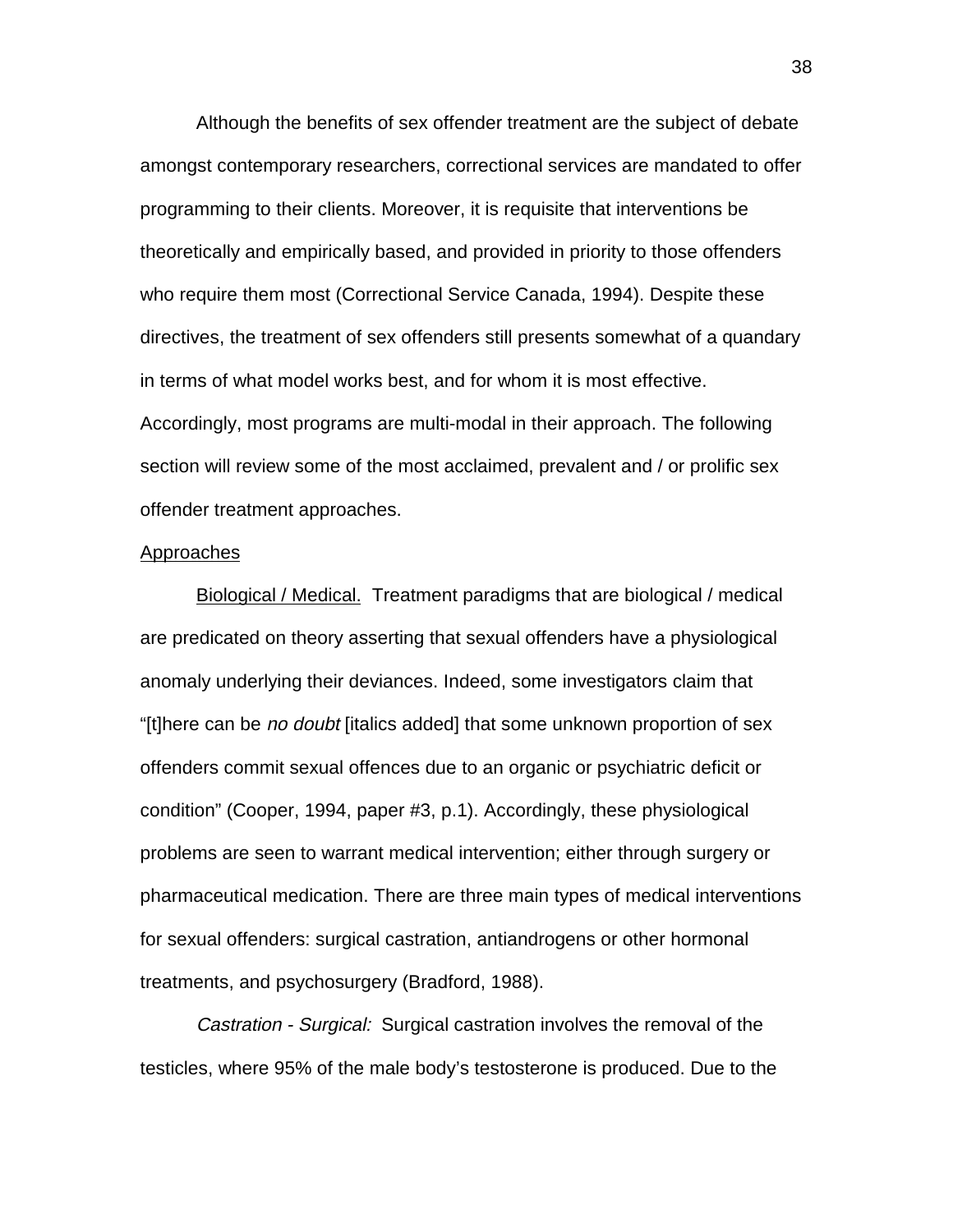fact that testosterone has been implicated in aggressive behaviour (e.g., Owens, Matteson, Schalling, & Low, 1980; cited in Hucker & Bain, 1990), and castration causes a drastic reduction in the amount of circulating testosterone, it is assumed that castration reduces aggression, thereby reducing sexual offending. Moreover, Bradford (1988) reviewed a series of pertinent studies and concluded that there is sufficient evidence to support the contention that castration reduces sexual recidivism.

Although in the past, testicle removal was the principle treatment for sexual deviates in Europe, it has never been commonly used in North America (Cooper, 1994). In current times, most European countries have abandoned the use of castration as a viable treatment option for sexual offenders (Marshall et al., 1991). Thus, mainly due to ethical considerations, treatment of sex offenders by surgical castration has become rather obsolete and is unlikely to be used in Canada in the foreseeable future (Cooper, 1994).

Castration - Chemical: The administration of antiandrogen medication is sometimes also called "chemical" or "temporary" castration, as it achieves similar effects to surgical castration. Similar to other biological treatments, the effect of antiandrogen medication is the alteration of sexual drive. With pharmaceuticals, this is accomplished through the reduction of serum testosterone levels. In North America, the two most commonly-used hormone medications for sexual offenders are Medroxyprogesterone Acetate (MPA) and Cyproterone Acetate (CPA).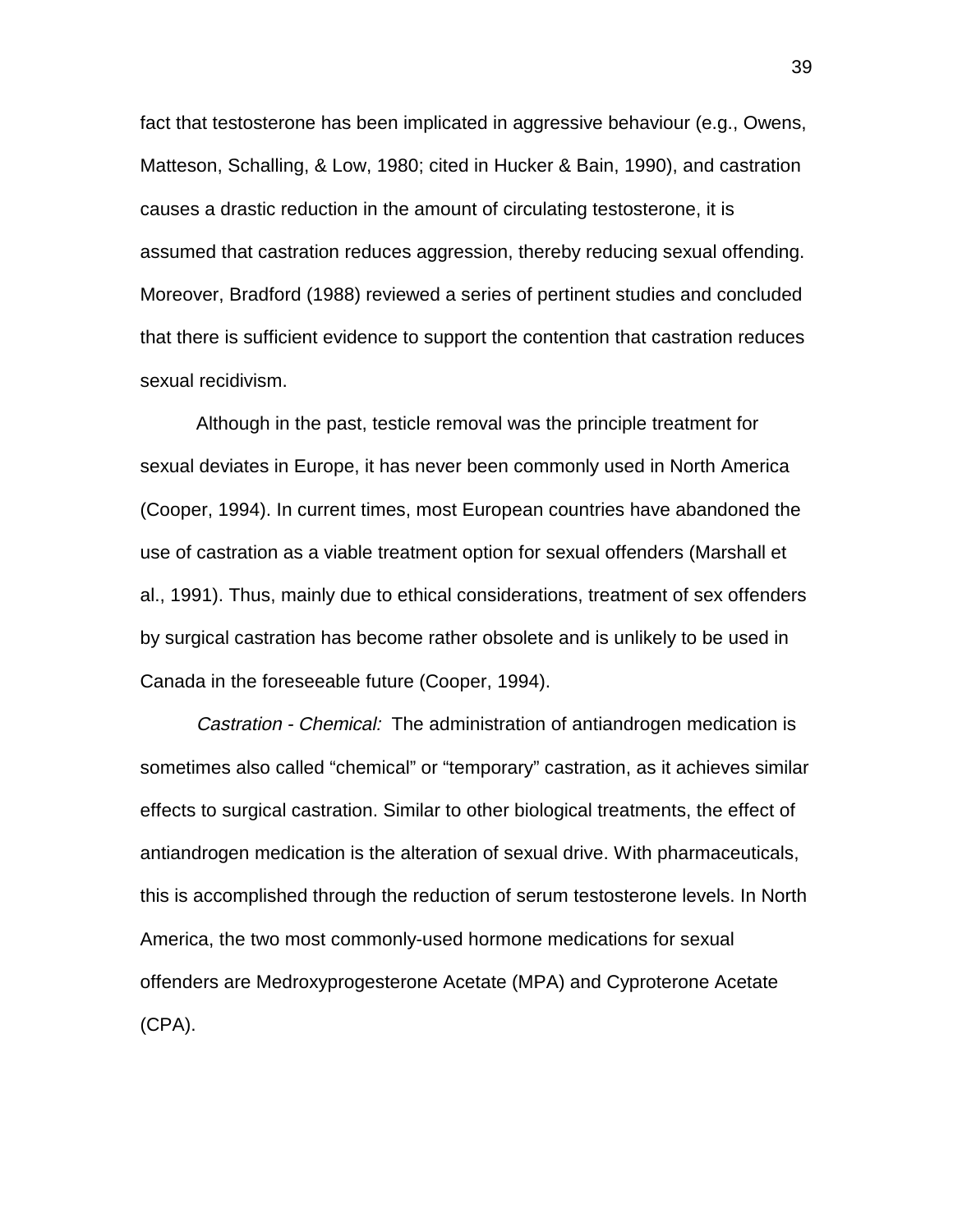The reported effects of MPA on sexual drive were documented about three decades ago (Heller, Laidlaw, Harvey, & Nelson, 1958; cited in Bradford, 1990). Although MPA has a long history in the treatment of sexually deviant men, some of the potential side effects of this medication make it a less desirable option. In Bradford's (1990) review of the pertinent literature, he cited a number of possible physiological side effects to MPA, such as: weight gain, headaches, fatigue, hot and cold flashes, phlebitis, nausea and vomiting, hyperglycemia, disrupted gall bladder and gastrointestinal function, and sleep disturbances.

It is noteworthy, however, that the author also cited numerous studies with data indicating that the desired effects were achieved: decrease in erotic fantasy, decreased frequency in erections and orgasms, reduction in sexual drive and activity, and less irritability and aggression. One study reported continued beneficial effects over an eight-year follow-up (Money, Wiedeking, Walder & Gain, 1976; cited in Bradford, 1990). Despite the positive attributes associated with the administration of MPA to sexual offenders, the aforementioned side effects are numerous and vexatious. As a result, there is a tendency for noncompliance and a return to old patterns of behaviour after discontinuing the drug (Bradford, 1990; Marshall et al., 1991).

CPA, like its predecessor (MPA), has the effect of reducing the body's serum testosterone levels. The metabolic and behavioural effects of CPA are largely dose-dependent, though generally the beneficial results are similar to those yielded by MPA: sexual fantasies are dramatically reduced or eliminated, and erections, ejaculate, and spermatogenesis are all significantly decreased.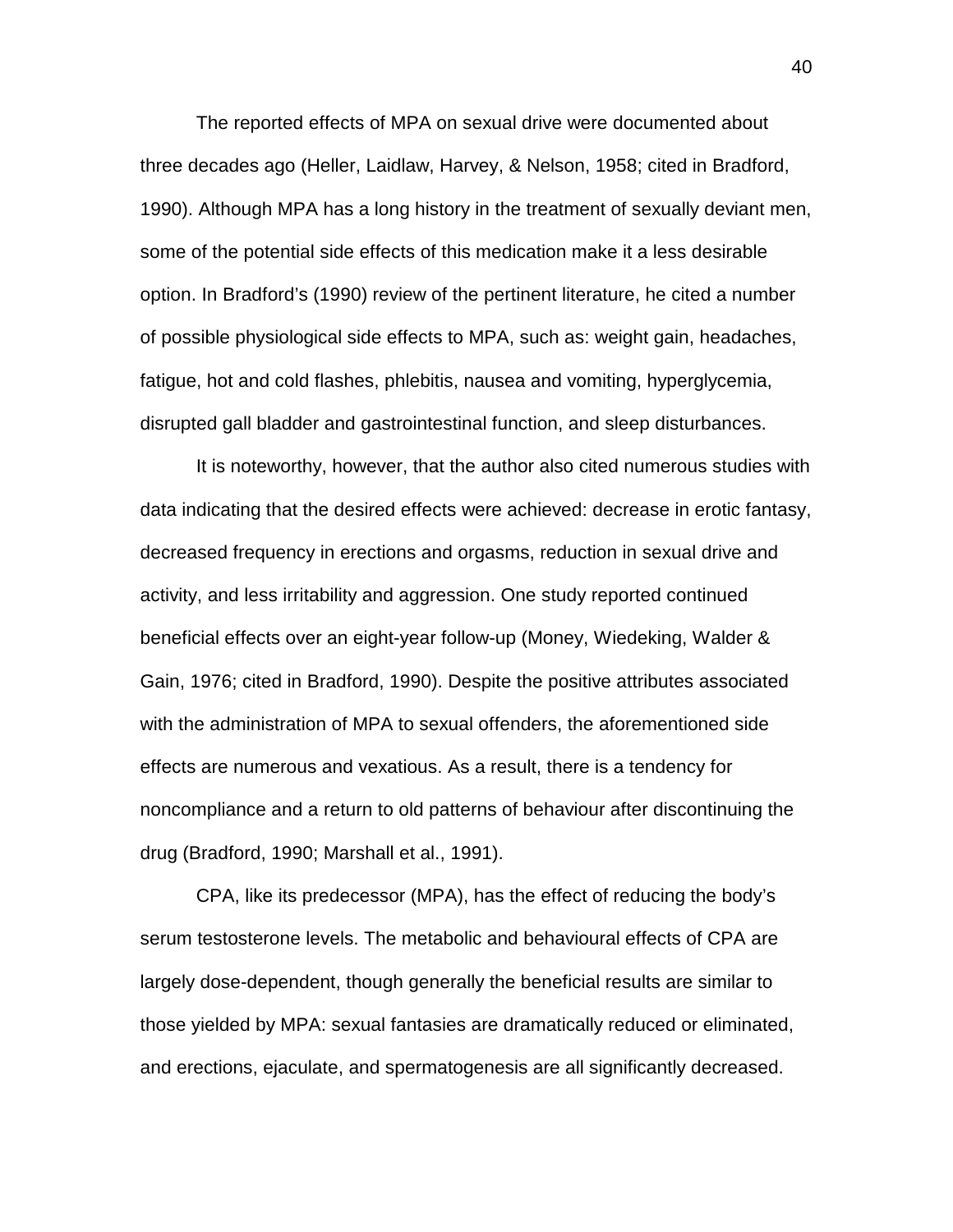Moreover, there is also some evidence of decreased anxiety and irritability, and "a general reduction in psychopathological symptoms found during treatment with CPA" (Bradford, 1990, p.304).

Although there are some potential side-effects associated with the use of CPA, Bradford (1990) refers to these as "theoretical risks", asserting that they are highly unlikely to be manifest with the dosage that is used to treat the paraphilias. Based on a review of the research, the author posits that remote side-effects include liver dysfunction, adrenal suppression, and feminization manifesting with either temporary or protracted gynecomastia.

Notwithstanding inappreciable occurrences of deleterious physical effects, Bradford (1990) argues that "[i]t is clear that CPA can play an important role in the treatment of sexual offenders. It is well documented that it can substantially reduce recidivism rates of sexual offenders, and these beneficial effects continue even when treatment is terminated" (p.306). Additionally, the author argues that based on a review of the relevant research and his own clinical experience, the need for indefinite continuation of CPA is inessential. It is recommended that after a period of 6 to 12 months of treatment, CPA dosages can be gradually tapered without increased risk of relapse (Bradford, 1990).

There is little doubt that the administration of antiandrogen medication reduces sexual drive. Accordingly, sexual fantasies and erectile and ejaculatory responding are inhibited. Moreover, there is good evidence that antiandrogens reduce sexual recidivism, at least for the duration of the treatments. However, it should be noted that there are also numerous potential physical effects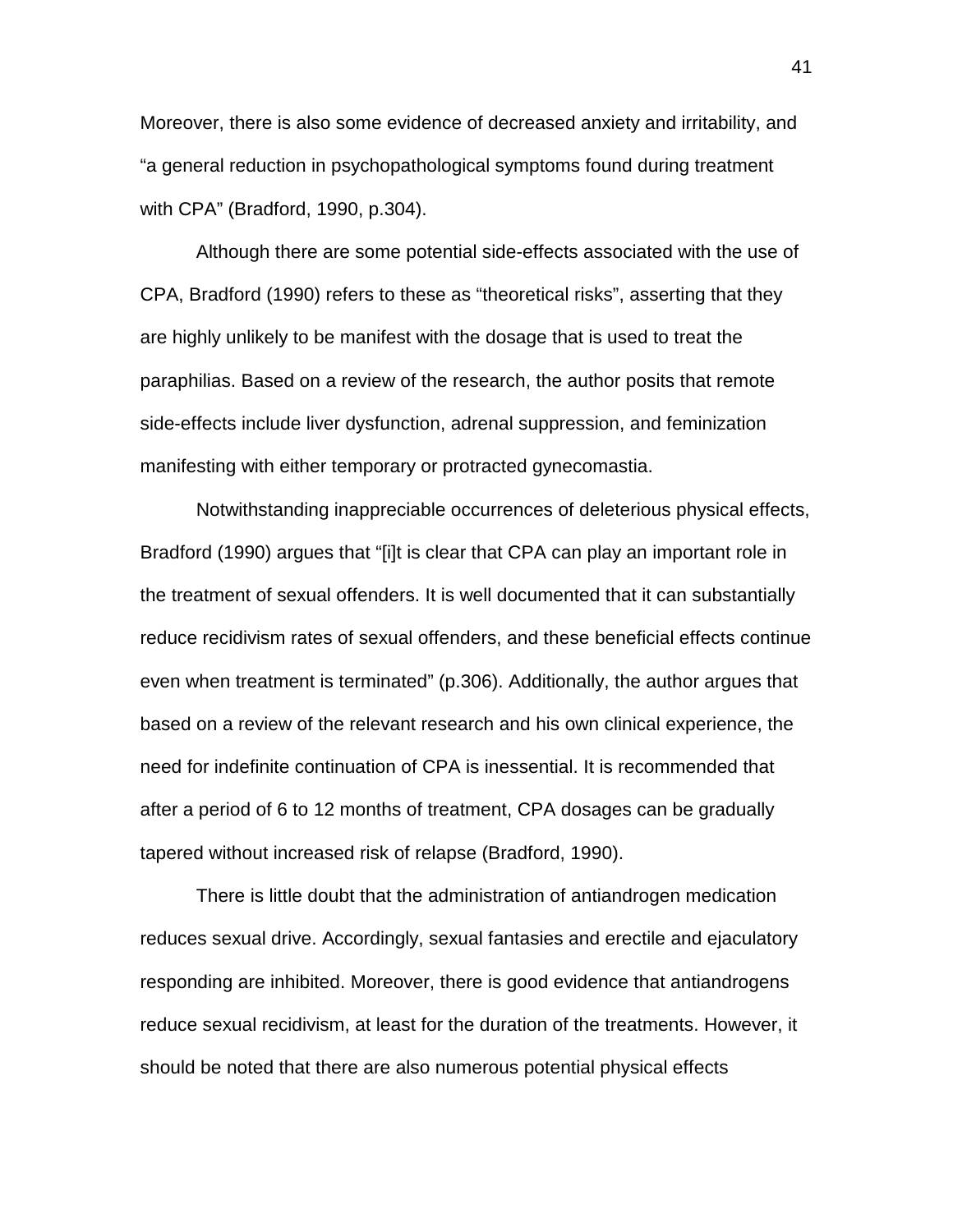associated with the consumption of these pharmaceuticals. Treatment by this method should be reserved for individuals where it has been unequivocally established that there are no medical contraindications.

For treatment with MPA or CPA, unrestrained and informed consent are absolutely required. This issue is especially pertinent to incarcerated offenders, where antiandrogen medications might otherwise be offered through subtle coercion as a means increasing the chances of obtaining early release. This might occur because parole eligibility is contingent, in part, upon the offender's participation in institutional treatment programs. Also, the value of antiandrogen medication in a strictly controlled environment such as a correctional institution is questionable. As mentioned earlier in the present report, sex offenders have little or no opportunity to commit undetected offences within the confines of a prison. As such, pharmaceutical treatments for sexual offenders are somewhat superfluous within institutional settings. For these reasons, Bradford (1990) has suggested that treatment by antiandrogens should be reserved for offenders who have been released into the community and are subjected to various temptations.

In a meta-analysis of the effect of treatment on sex offender recidivism, Hall (1995) concluded that hormonal treatments were amongst the most effective for reducing sexual reoffending. Moreover, Hall's (1995) findings support those reported in an earlier review by Marshall et al. (1991). Thus, evidence suggests that antiandrogens such as MPA or CPA are a viable option for the treatment of sex offenders. However, there are some important considerations in the decision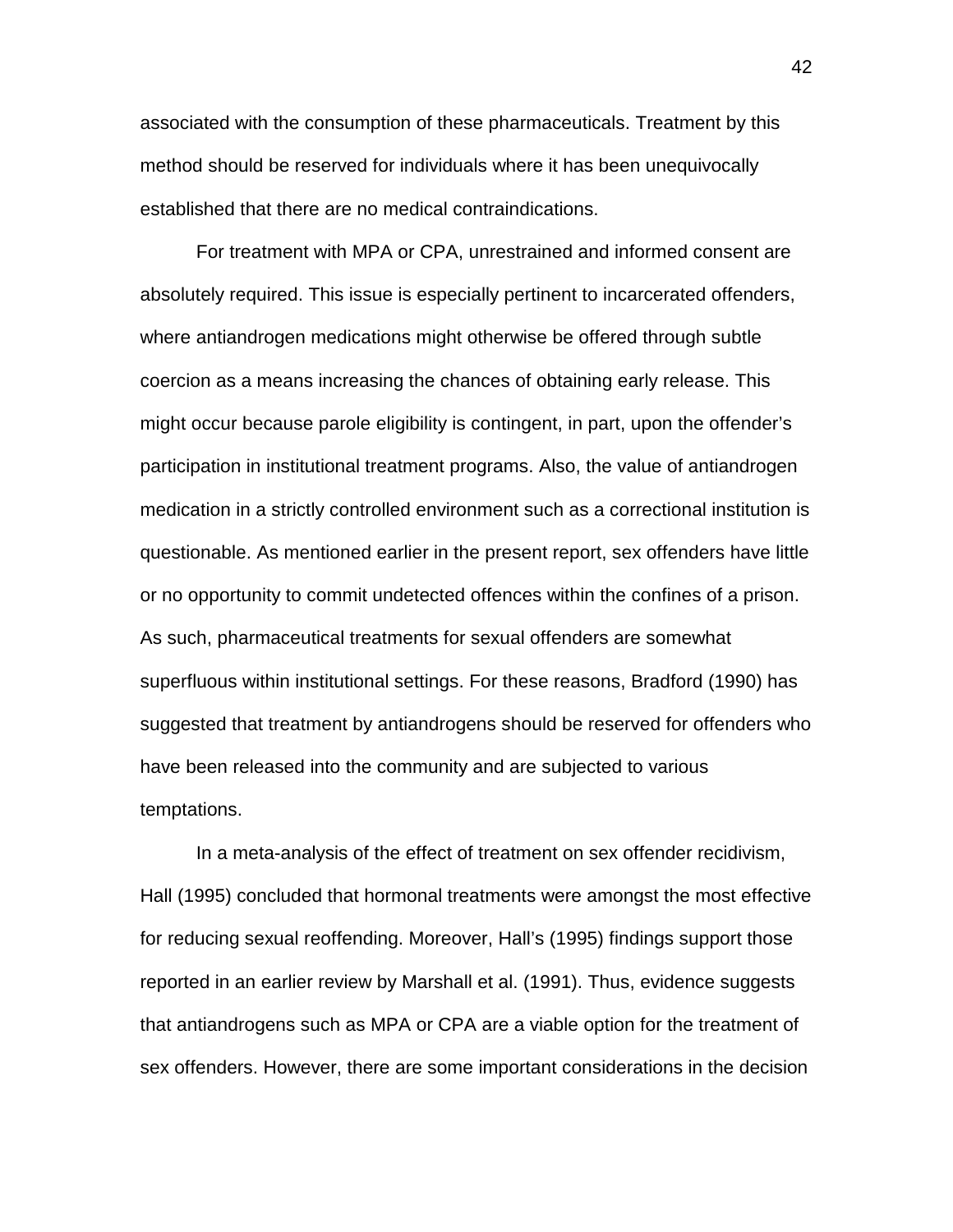to administer pharmaceuticals for these reasons. First, it is suggested that antiandrogens be reserved for those offenders with no medical contraindications, and through free and informed consent. It is also suggested that antiandrogens be administered only to offenders who have already been released into the community. Finally, it must be remembered that antiandrogens do nothing to change other problems such as criminal values or cognitive distortions. For instance, antiandrogens appear to reduce the intensity of sexual drive, but not the direction of sexual expression. Thus, a pedophile who receives hormone treatment without adjunctive therapy might experience less frequent or less intense sexual urges, but his sexual preference remains deviant. To maximize the beneficial effects of MPA and CPA, it is suggested that they are best used to supplement, rather than replace other treatment approaches (Marshall et al., 1991).

Psychosurgery: : Some research has suggested that structural brain abnormalities play a substantial role in sexual offending (Barnard, Fuller, Robbins, & Shaw, 1989; cited in Cooper, 1994). Most commonly, structures and functions associated with the brain's temporal lobes are linked with sexual behaviour (Langevin, 1990). For instance, Langevin (1990) has reported an increased frequency of temporal lobe damage, most commonly dilation of the right temporal horn, in sexual sadists compared to non-sadists. Other investigators have demonstrated structural anomalies in the left hemisphere of pedophiles (Hucker et al., 1986; cited in Langevin, 1990), and functional deficits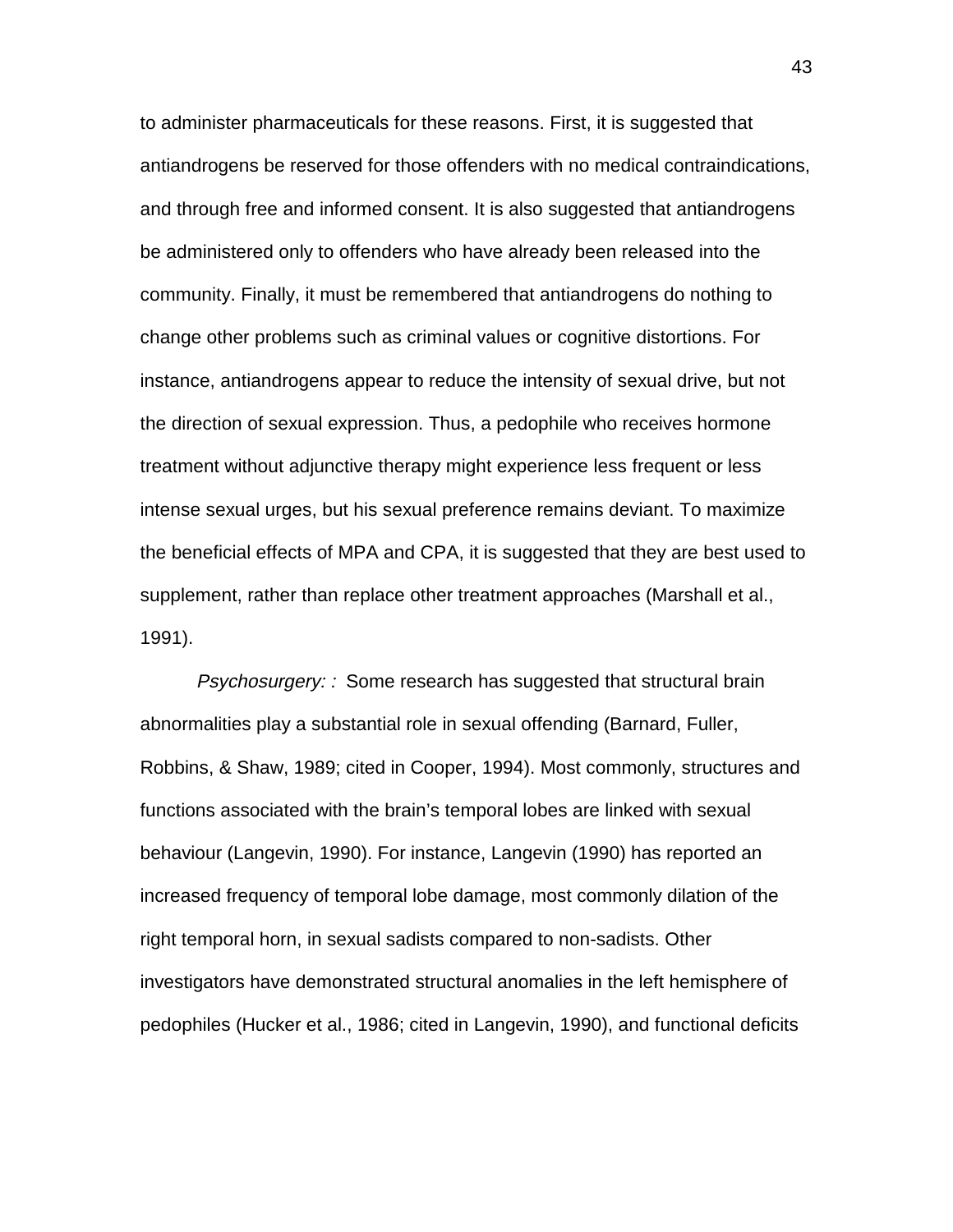in the left hemisphere of exhibitionists (Flor-Henry & Lang, 1988; cited in Langevin, 1990).

Psychosurgery permanently alters the cerebral structure by producing lesions between the frontal cortex and the limbic system of the brain (Bradford, 1985). Although psychosurgery is reputed to alter sexual deviance through structural metastasis, the exact mechanisms through which this is accomplished remain unknown. This, in addition to the extremely precarious and invasive nature of the procedure, makes it dubious at best. Psychosurgery has rarely been employed since it cannot be sanctioned on ethical grounds, and its value in the treatment of sex offenders remains questionable.

Cognitive Behavioural. Early behavioural approaches to the treatment of sex offenders were predicated on the notion that the motivation for their offences were entirely sexual in nature. Consequently, treatment procedures were aimed almost exclusively at changing deviant sexual preferences (Marshall & Barbaree, 1990; Marshall et al., 1991). More recent research, however, has demonstrated that sexual offending is a multi-determined phenomena and that treatment paradigms should include other components such as cognitive restructuring, social skills training, and anger management. Thus, behavioural treatment has evolved to include these dimensions in a more comprehensive model that is both cognitive and behavioural. Currently, cognitive behavioural programs are the most prolific in Canada (Correctional Service Canada, 1995). Moreover, literature reviews and meta-analyses have both asserted that cognitive behavioural therapy, relative to other treatment models, is preferable for reducing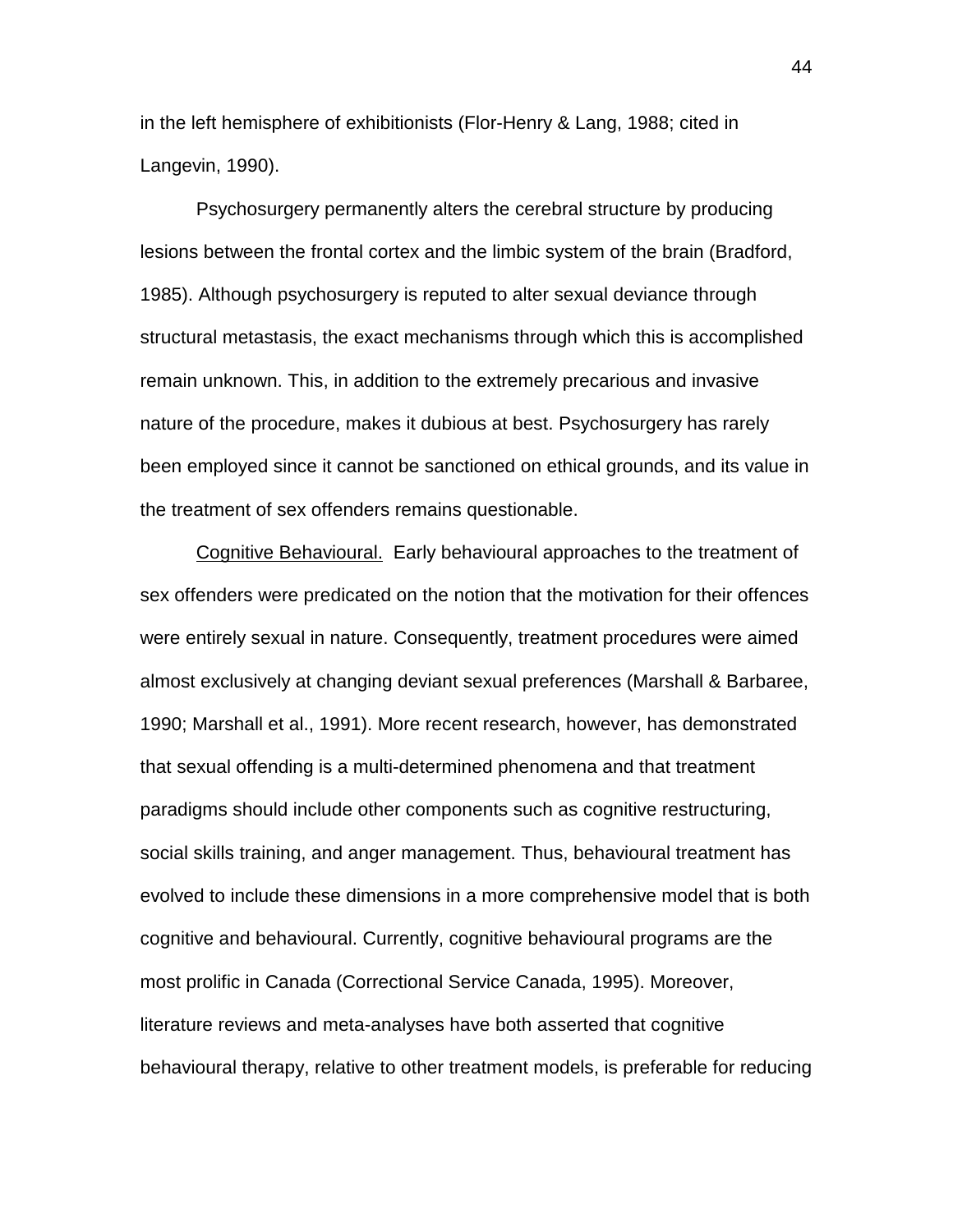recidivism (Marshall et al., 1991; Hall, 1995). Indeed, when accompanied by Relapse Prevention (RP) therapy, some authors have dubbed the cognitive behavioural approach as "state-of-the-art" in contemporary sex offender treatment (Freeman-Longo & Knopp, 1992).

Cognitive behavioural treatments are offered both within correctional institutions, and in the community after release. Many are supplemented with RP therapy, which will be described in the next section of the present paper. Although cognitive behavioural intervention varies between programs, the major treatment targets typically include: deviant sexual behaviours and interests, a broad range of social skills deficits, and attitudes and cognitive distortions regarding the offensive behaviour (Marshall & Barbaree, 1990). Accordingly, the goals of cognitive behavioural treatment include the modification of deviant sexual behaviour and preferences, cognitive restructuring, and the cultivation of improved social adjustment. As with other programs, all treatment goals converge on the fundamental objective of reducing recidivism.

Deviant Sexual Preferences / Behaviours: Perusal of the relevant literature clearly indicates that some sexual offenders show arousal to behaviours (e.g., rape) or partners (e.g., children) that are not appropriate (Abel et al., 1994; Lalumière & Quinsey, 1994; Rice et al., 1990). Consequently, cognitive behavioural programs typically include a module that is aimed at reducing deviant sexual preferences while maintaining or increasing arousal to appropriate stimuli. There are several through which this is generally accomplished: covert sensitization, aversion therapy, shame therapy, and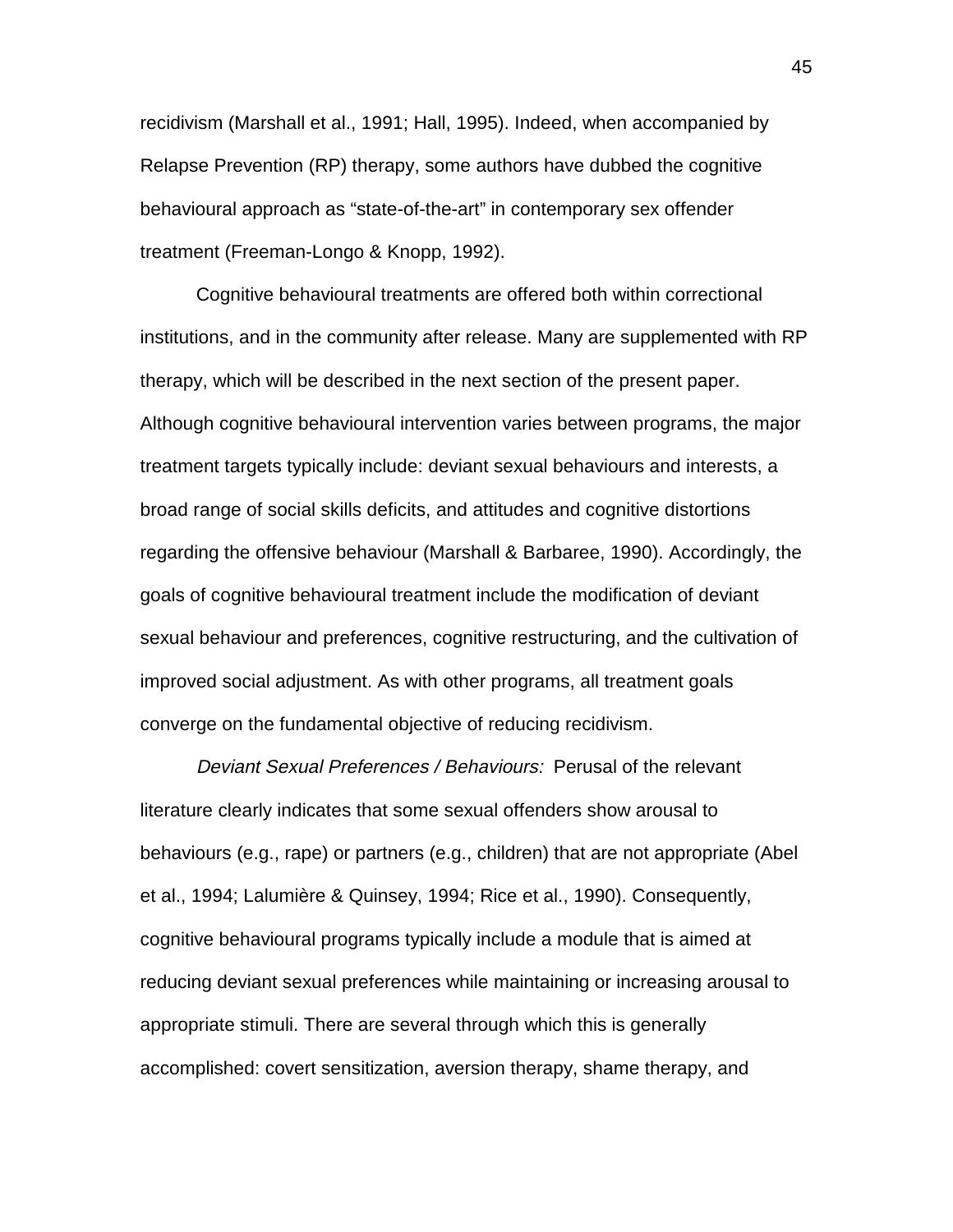mastubatory reconditioning. Most contemporary programs employ some combination of these methods.

With covert sensitization, the offender is first asked to identify the sequence of events or behaviours that leads to his or her sexual offending. Next, these events or behaviours are systematically paired with highly negative consequences such as being apprehended and going to prison. It is hoped that through this repetitive imagery, the offender will associate the precursors to his / her offending with these negative consequences. There is some variation to treatment by covert sensitization. For instance, some therapists produce scripts (with the offender's help) describing the chain of events leading to offending, as well as the aversive consequences. Subsequently, the scripts are written on pocket-sized cards which the offender carries with him, and reads at least three times daily (Marshall & Barbaree, 1990). Again, the objective of this practice is to develop an association between behaviour that precedes offending and negative consequences that derive from such behaviour.

Aversion therapy, like covert sensitization, uses the tenets of classical conditioning to reduce inappropriate arousal patterns. Generally, aversion therapy pairs the deviant object/ event of arousal with an unpleasant stimulus, such as a mild electric shock or a foul odor. Many aversion techniques follow by presenting a more appropriate object / event of arousal (e.g., a slide of a naked adult woman for pedophiles) with no aversive rejoinder. It is posited that repeated pairings of the deviant object or event of arousal with noxious stimuli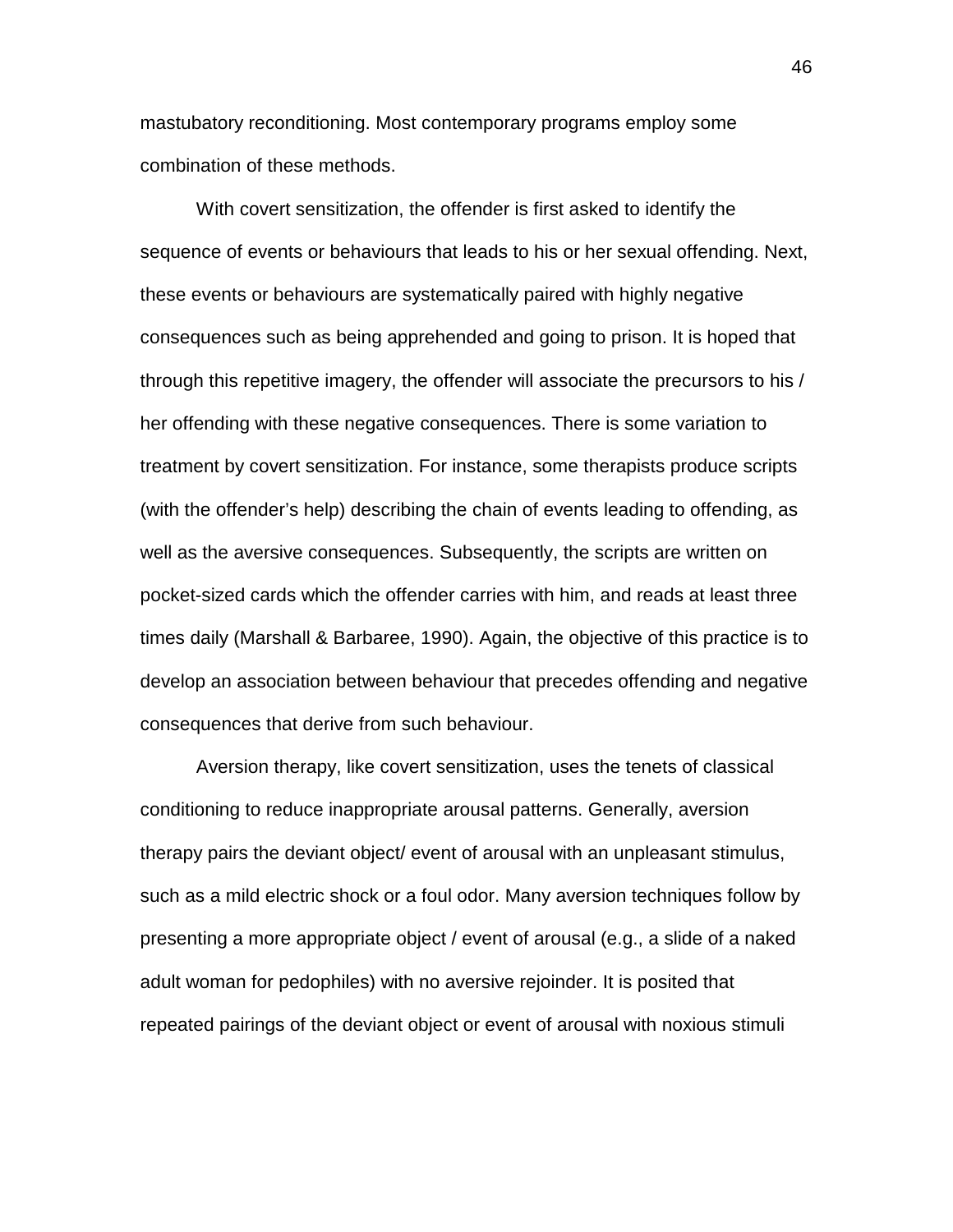will create an association whereby the offender is no longer sexually stimulated by inappropriate partners or acts.

Similarly, mastubatory reconditioning seeks to reduce or eliminate sexual arousal to deviant cues, while simultaneously maintaining or augmenting arousal to more appropriate stimuli. With this method, the offender is directed to create an appropriate (nondeviant) sexual fantasy, and to masturbate to ejaculation. Immediately after orgasm, in an unaroused refractory state, he is directed to employ his deviant fantasies and masturbate for a preset period of time. Due to the fact that masturbation during the refractory period will generally not result in orgasm, the offender will learn to associate his deviant fantasies to unsatisfying sexual activity. Moreover, with repeated mastubatory reconditioning, deviant arousal is mitigated while arousal to appropriate stimuli is augmented.

Shame therapy, also called modified deviant behaviour rehearsal, is a more rarely employed method for treating deviant sexual preferences. Treatment with this technique proceeds by having the offender role-play his or her offending behaviour, using mannequins. The role-play scenario is videotaped and subsequently played for the offender to view. Some versions of shame therapy present the videotape to the treatment group or the spouse or family of the offender. The rationale behind this mode of behaviour modification is that the experience of viewing, and having others view the videotape may dramatically strip away any pleasurable illusions associated with the deviant fantasies (O'Connell et al., 1990).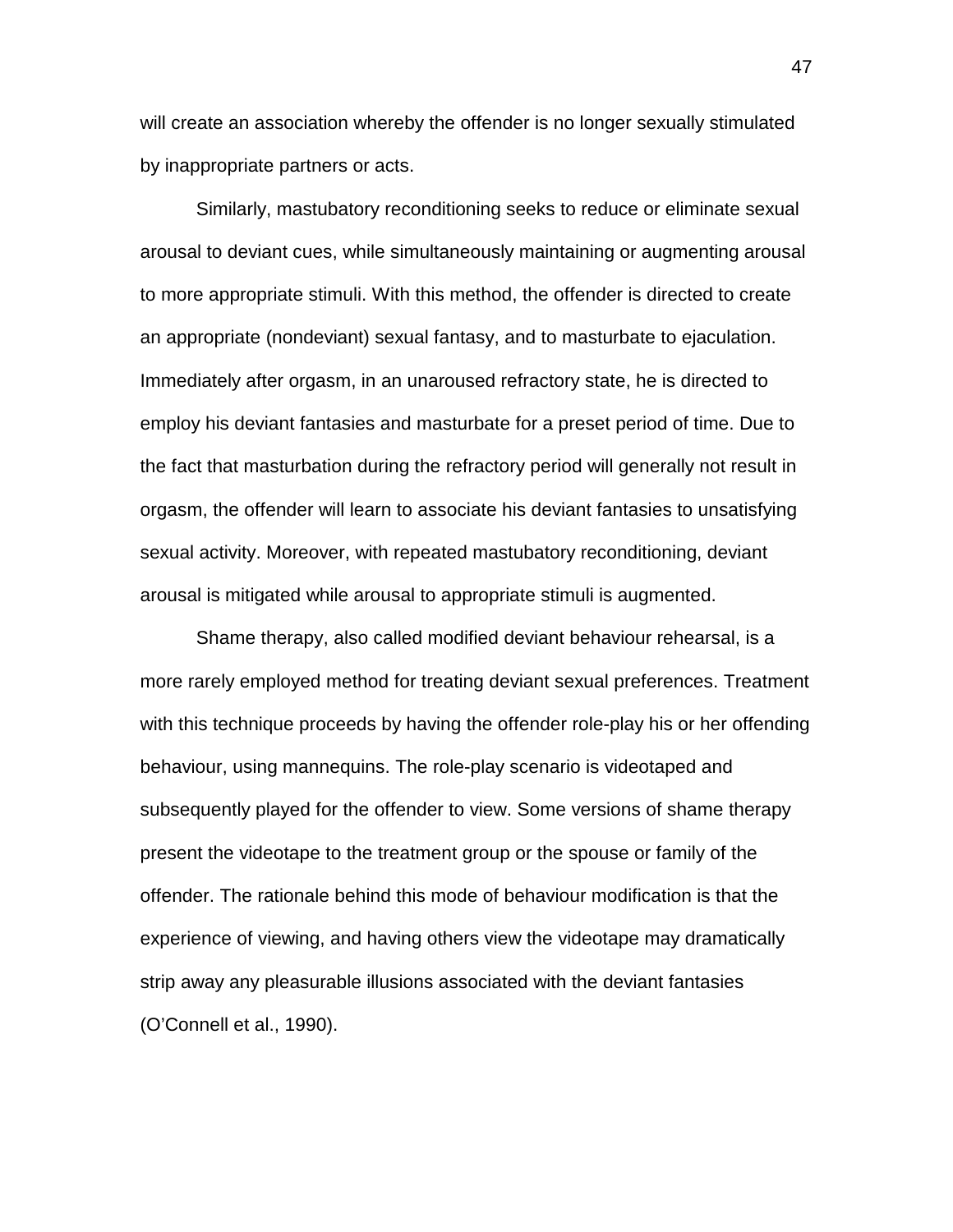Maletzky (1991) has provided good evidence for the value of these various methods in treating deviant preferences and behaviour. However, following a review of the pertinent literature, Laws and Marshall (1990) concluded that, while there is some evidence that these behaviour-specific treatments are superior to traditional psychotherapeutic interventions, definitive conclusions cannot be drawn. Moreover, the procedures described above are usually supplemented with other interventions such as social skills training and / or antiandrogen medications (Laws & Marshall, 1990). It is also worth emphasizing that certainly not all sex offenders manifest deviant sexual arousal patterns. In fact, it has been estimated that only a very small proportion (less than 10%) of sex offenders experience a high frequency of intrusive deviant thoughts associated with masturbation and strong urges to offend (Marshall, 1996). These data lend support to competing theories of sexual assault, which assert that sexual offences are motivated by power and control rather than libido (Darke, 1990). It should therefore be concluded that the treatment of deviant sexual preferences should be reserved for those offenders who manifest arousal to deviant cues. Additionally, it is suggested that the value of these methods would grow incrementally when employed in conjunction with other treatment approaches.

Social Skills Deficits: Many offenders present with a myriad of social skills deficits and attitudes and modes of thinking that, if not reversed, will propel them to further offending. Thus, cognitive behavioural treatment programs also seek to improve the offenders' ability to communicate in an appropriate manner, to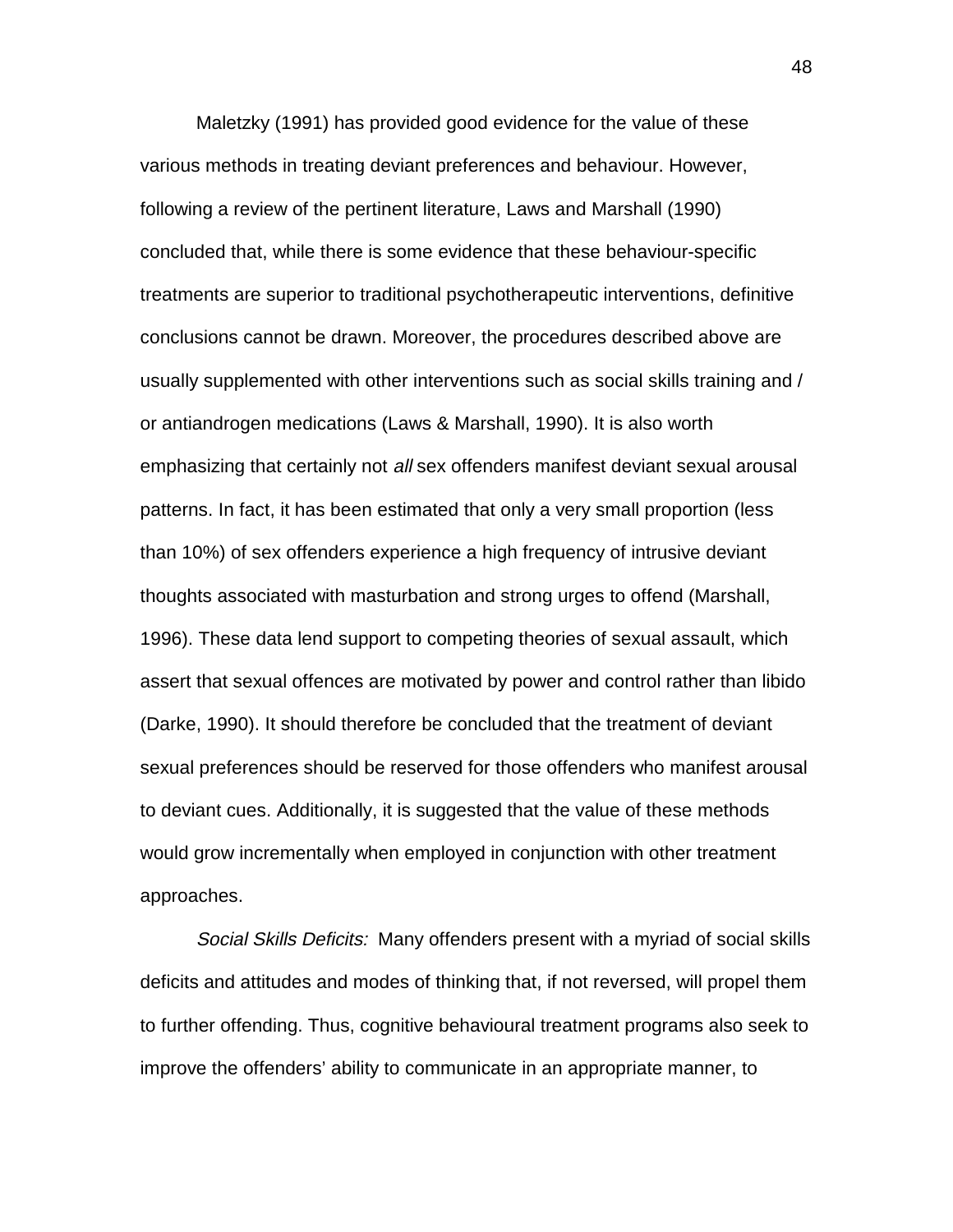demonstrate empathy, and to initiate and maintain relationships with appropriate partners. Accordingly, these modules often provide intervention in the areas of attitudes towards women, anger management and impulse control with adjunctive assertiveness training (Correctional Service Canada, 1995a).

As previously noted, a large proportion of sex offenders deny or minimize their offences (Happel & Auffrey, 1995). Although some offenders categorically deny all participation in sexual offending, it is probably more common for them to minimize the extent of their involvement or the traumatic impact that their behaviour has had upon their victim(s) (Marshall, 1996). Before other aspects of treatment can be fully effective, the offender must recognize and accept full responsibility for his/her criminal behaviour and its damaging consequences. Denial, minimization, and rationalization are frequently targeted in group therapy. Some group therapy techniques include the use of a 'hot seat', whereby an individual offender is provided (often confrontational) feedback from other group members. Moreover, it often entails deliberate baiting or challenging, and the use of psychodynamic techniques like mirroring, doubling, or role-playing (Maletzky, 1991). There is some evidence that the use of these techniques in group therapy is helpful in mitigating denial and minimization in sexual offenders (Maletzky, 1991; Marshall, 1994a, cited in Marshall, 1996).

A common deficit in sexual offenders is the ability to empathize with the victim (Maletzky, 1991; Rice et al., 1994). Also, Rice and colleagues (1994) demonstrated that deviant sexual arousal (i.e., arousal to rape scenarios) is inversely related to empathy. This suggests that a lack of empathy, in addition to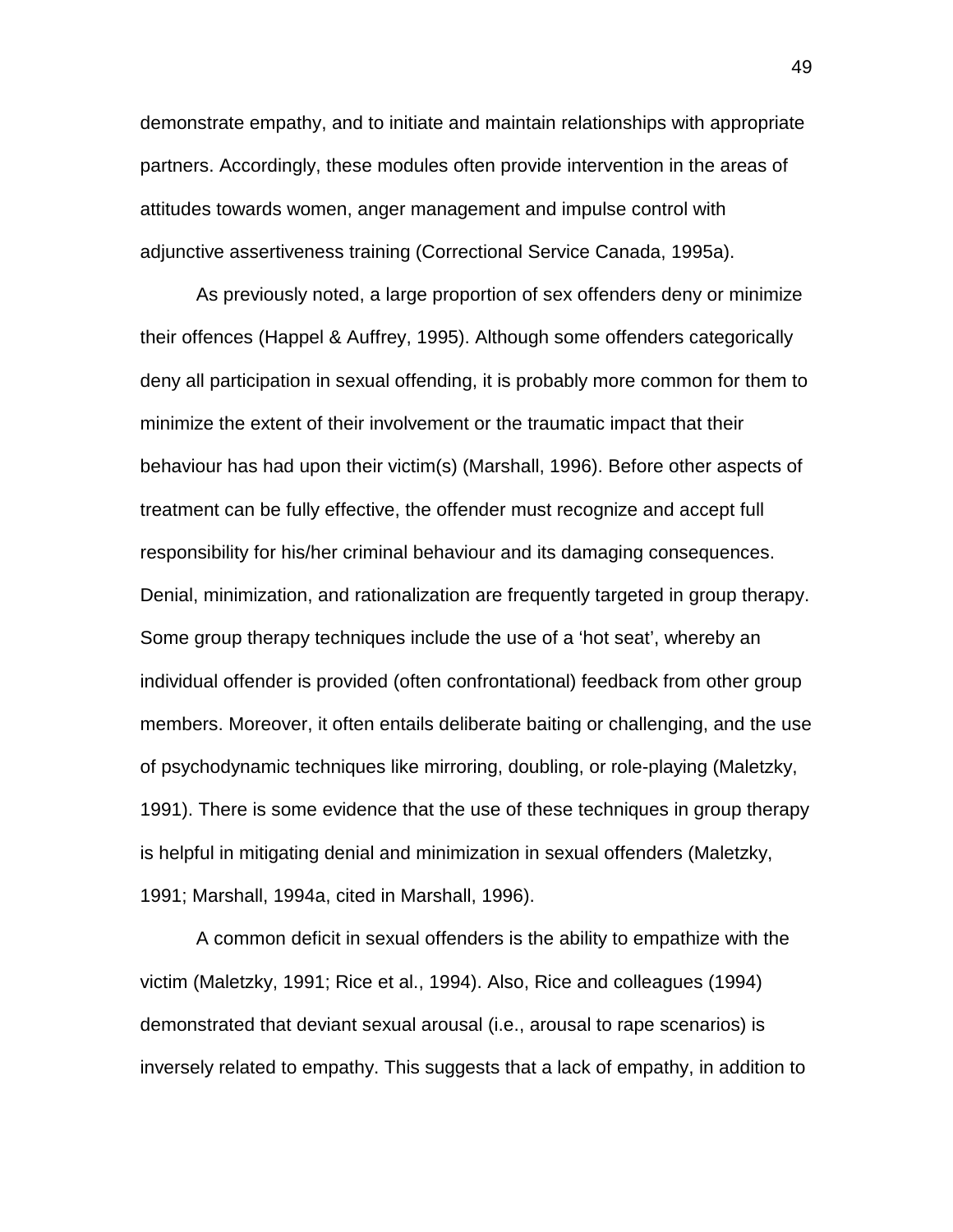cues of victim distress, contribute to sexual arousal among rapists. Accordingly, research on empathy and moral conduct has demonstrated that empathy is positively related to prosocial behaviour (Miller & Eisenberg, 1988; cited in Rice et al., 1994). Thus, many cognitive behavioural programs include some form of empathy training for sexual offenders (Correctional Service Canada, 1995a).

Some methods for establishing empathy include: group therapy with role play (role reversal) and feedback, writing hypothetical letters of clarification and apology to the victim(s), having the offender review victims' reports and police files, reading victim impact statements, and viewing videotapes of victims being interviewed about their experiences (Maletzky, 1991; Marshall, 1996). It is assumed that an increase in empathy would be accompanied by a decrease in deviant arousal. Although there are reports that offenders experience a "strong effect [of empathy training] on subsequent actions" (Maletzky, 1991, p.166), and data suggesting that empathy inhibits sexual aggression (Canada Working Group, 1990), it is difficult to determine whether such treatment alone reduces recidivism. Empathy training is invariably adjunctive to other treatment methods, thus making it both unfeasible and impractical to test its efficacy independently.

There is adequate research showing that sexually aggressive behaviour is associated with psychological characteristics such as acceptance of interpersonal violence, sexual conservatism, and hostility towards women (Koss & Dinero, 1988). Most cognitive behavioural treatment approaches address these attitudes through varied approaches. Educational modules attempt to increase knowledge and develop responsible, healthy attitudes towards sexuality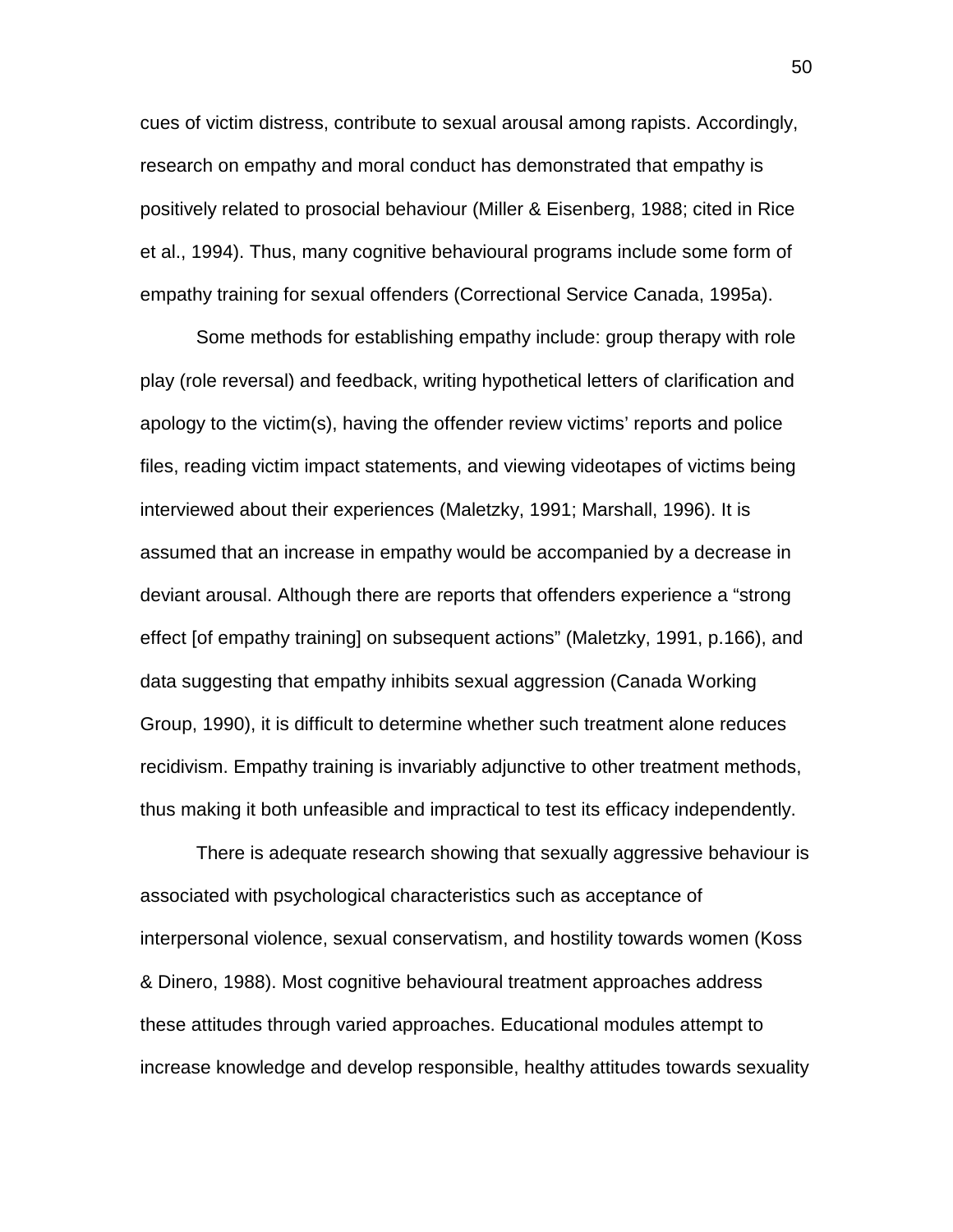and intimacy. Anger management and assertiveness training can help to develop the skills needed to express needs and desires in an appropriate, nonagressive, nonmanipulative manner. There are various ways in which these skills can be taught. Some of the most common include modeling, behaviour rehearsal, and desensitization (Maletzky, 1991). As the offender's repertoire of appropriate social and coping behaviour is increased, attitudes and behaviour supportive of interpersonal violence are mitigated.

Cognitive distortions: Cognitive distortions are manifest in distorted beliefs and attitudes that serve to justify behaviour. They might include, for example, the belief that children initiate sexual activity, that fondling does not constitute sexual abuse, or that women who dress seductively are inviting sexual activity. The majority of sex offenders enter treatment with a sundry of cognitive distortions (Murphy, 1990). In particular, endorsement of rape myths and hostility towards women are common characteristics or sexual offenders, especially rapists (Koss & Dinero, 1988). The modification of cognitive distortions, also called cognitive restructuring, is subsumed in social skills training modules. Virtually all contemporary sex offender treatment paradigms include some form of cognitive restructuring (Correctional Service Canada, 1995a).

Treatment of cognitive distortions proceeds by training offenders to develop an awareness of the cognitive and affective processes that sustain criminal sexual behaviour. Subsequently, these cognitions and affects are replaced with more appropriate and adaptive ones. Again, this is often accomplished through modeling, behaviour rehearsal, and direct confrontation.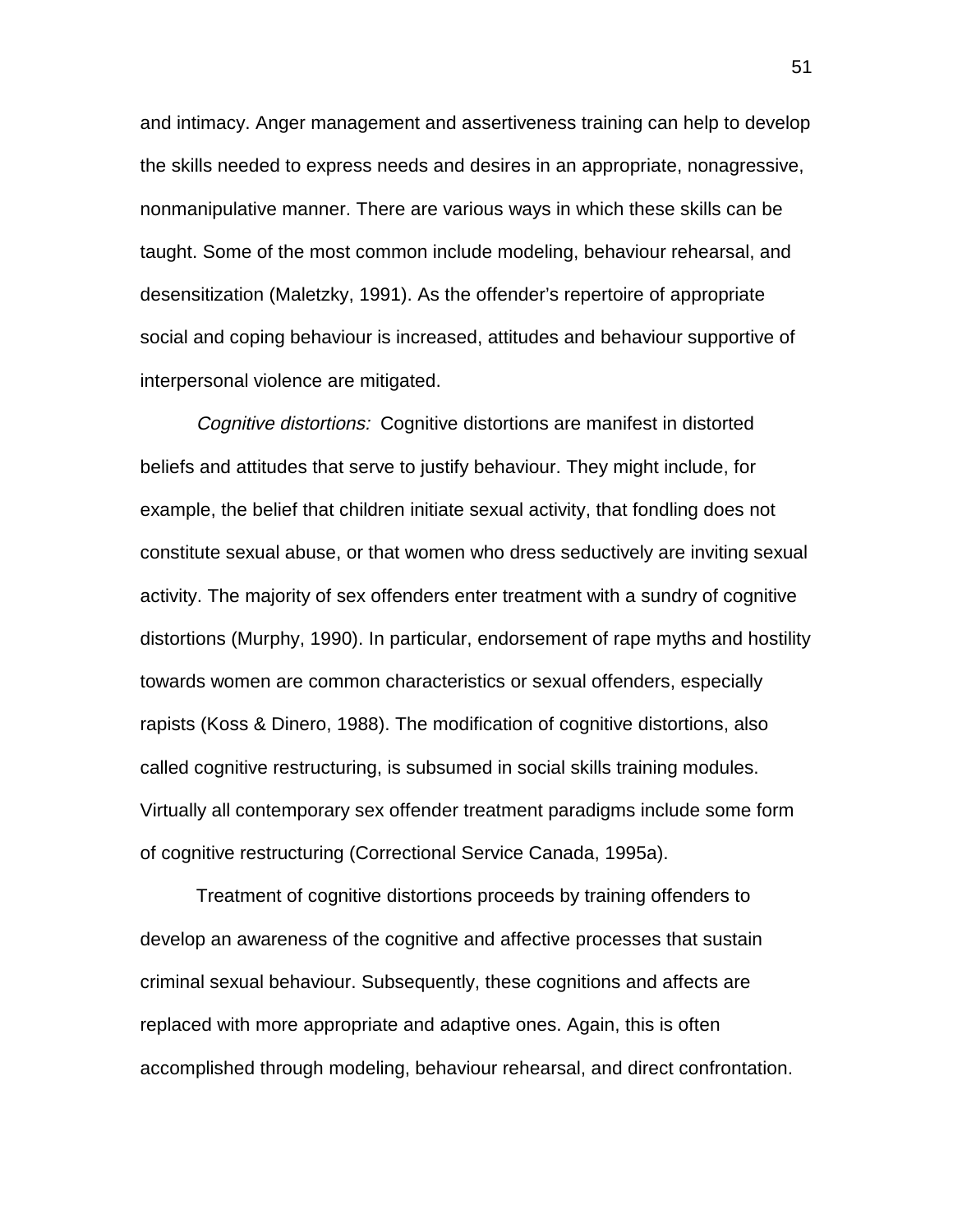Often, treatment facilitators include and male and a female to demonstrate gender equity. Additionally, examples of effective interactions with women can also be demonstrated through the use of videotapes or role playing with group feedback (Maletzky, 1991). This genre of treatment proceeds similarly with pedophiles, though the focus, of course, is the mitigation of distorted cognitions pertaining to children. It is suggested that group therapy might be particularly useful here, as other program participants challenge the offender's distortions and problematic thinking. Cognitive restructuring, like empathy and social skills training, is always adjunctive to other treatment methods. It comprises one component of cognitive behavioural intervention. Marshall and his colleagues are currently appraising its effectiveness (Marshall, 1996) in sex offender treatment.

Together, the various intervention techniques described above comprise cognitive behavioural intervention for sex offenders. Cognitive behavioural programs have become somewhat of an orthodoxy in contemporary treatment of sex offenders: They are unequivocally the most prolific (Correctional Service Canada, 199a), and are widely touted as the most effective amongst current treatment options (Canada Working Group, 1990; Hall, 1995; Marshall et al., 1991; Marshall & Pithers, 1994).

Relapse Prevention. Relapse prevention (RP) is the newest innovation in sex offender programming. Although it was originally designed for enhancing maintenance of therapeutic change in substance abusers (Pithers, 1990), research has demonstrated the value of its tenets with sex offenders (Marshall et al., 1991; Miner et al., 1990). It should be noted, however, that RP is invariably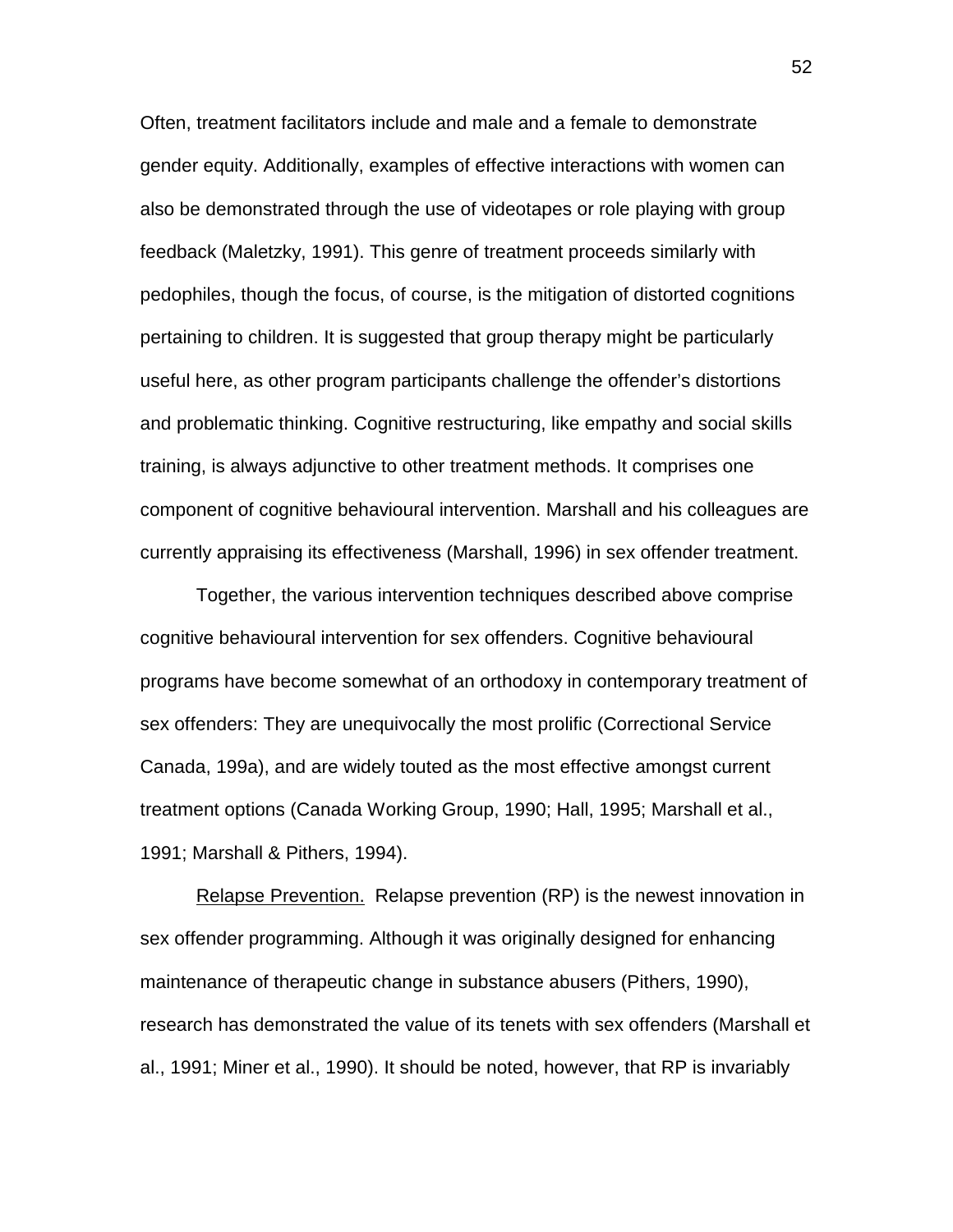adjunctive to cognitive behavioural intervention (Correctional Service Canada, 1995a), thus making it difficult to evaluate independently.

RP involves teaching offenders to recognize risky or problematic situations that could lead to reoffending, and providing the necessary coping, avoidance, and/ or escape strategies to deal with such situations appropriately (Fisher, 1995). As such, RP is a highly individualized intervention that provides a method for enhancing self-management skills. Considering that RP is unique for each offender, Pithers (1990) recommends a thorough assessment to determine the distinct foci of treatment. More specifically, the assessment should necessarily: 1) specify the client's high risk situations, 2) identify his or her existing coping skills, and 3) analyze the early antecedents of his or her sexually abusive behaviour (Pithers, 1990).

RP therapy proceeds by first assisting sexual offenders to identify and avoid situations that might lead to relapse. This process of recognizing offence precursors continues throughout treatment; as therapy progresses, the offender learns to discern behavioural and attitudinal subtleties that were previously not regarded as related to his or her offences. With continued analysis of case examples, group therapy sustains the offender's ability to recognize his or her own antecedents to offending (Pithers, 1990).

Subsequently, RP provides offenders with strategies to mitigate relapses and to effectively cope with regressions in self-management. If retrogression is detected by an offender, s/he and the therapist should analyze the circumstances that proceeded it. By identifying the factors that preceded the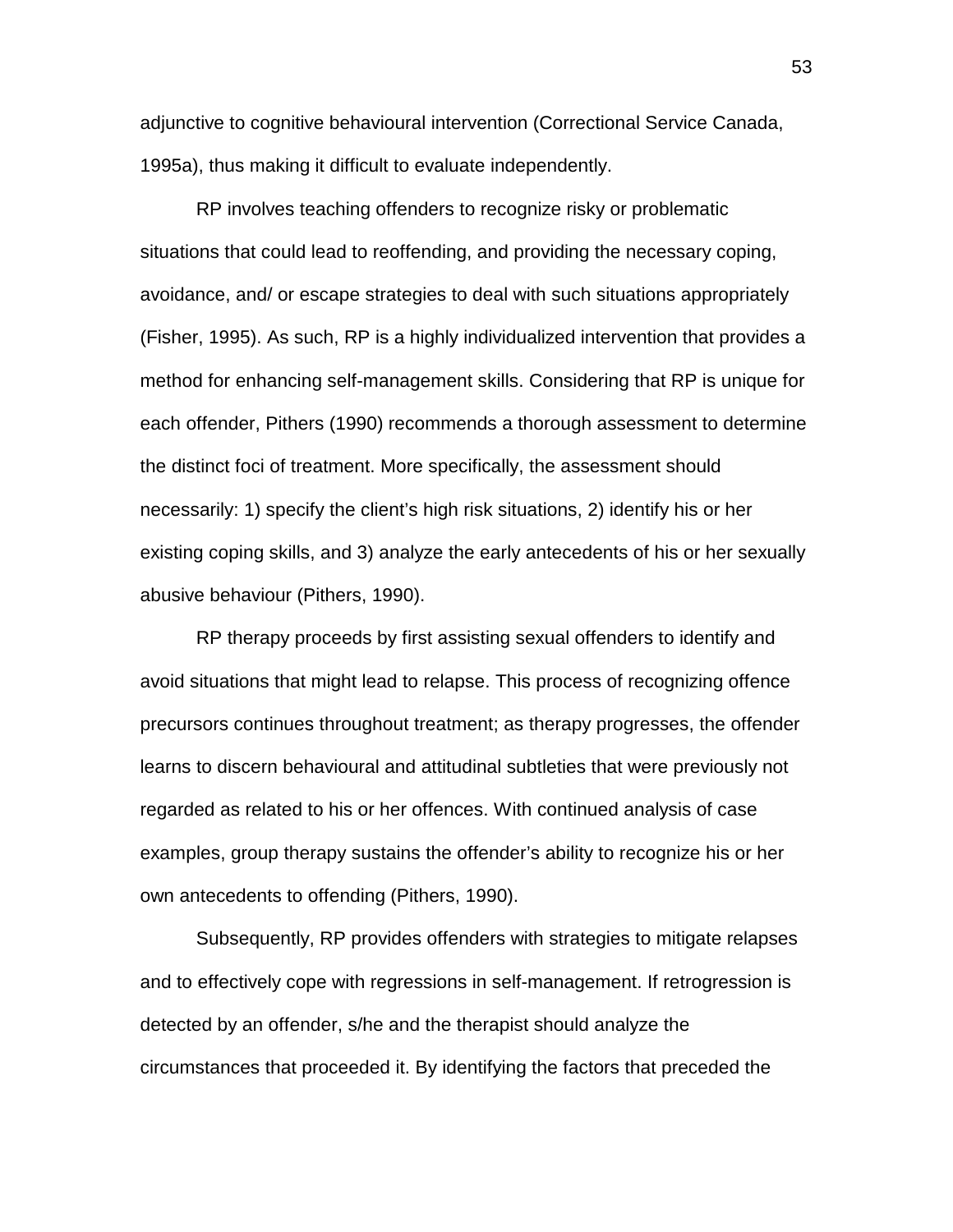lapse, new strategies can be developed to decrease the likelihood of recurrence. As such, the offender learns which specific tactics s/he should use to prevent future lapses (Pithers, 1990).

RP uses several procedures for self-management and avoiding relapse. Once the offender learns to identify offence precursors, s/he is taught a variety of methods to effectively cope with them. They include: stimulus control procedures, avoidance and escape strategies, programmed coping responses, and mitigating urges, and skills-building interventions (Pithers, 1990).

Stimulus control: Stimulus control procedures involve the management of external stimuli that may elicit reoffending. For instance, if alcohol use normally precedes offending, then RP would suggest that the individual reside in an alcohol-free environment and refrain from possessing alcohol.

Avoidance / Escape: Similarly, avoidance strategies control the offender's external environment to some extent. A pedophile, for example, should not reside in direct proximity to a school yard or playground. Escape strategies should be used in cases where vulnerability to relapse was not precipitated, and the offender has entered upon a high risk situation. They should be enacted at the earliest possible moment once the offender realizes that s/he has entered a high risk situation that s/he is not prepared to handle. Expedient execution of escape strategies is paramount, as the offender in a high risk situation is akin to "being in a room with a ticking time bomb" (Pithers, 1990, p.354).

Programmed Coping Responses: Programmed coping responses are devised by the offender him/herself. They involve a standard problem-solving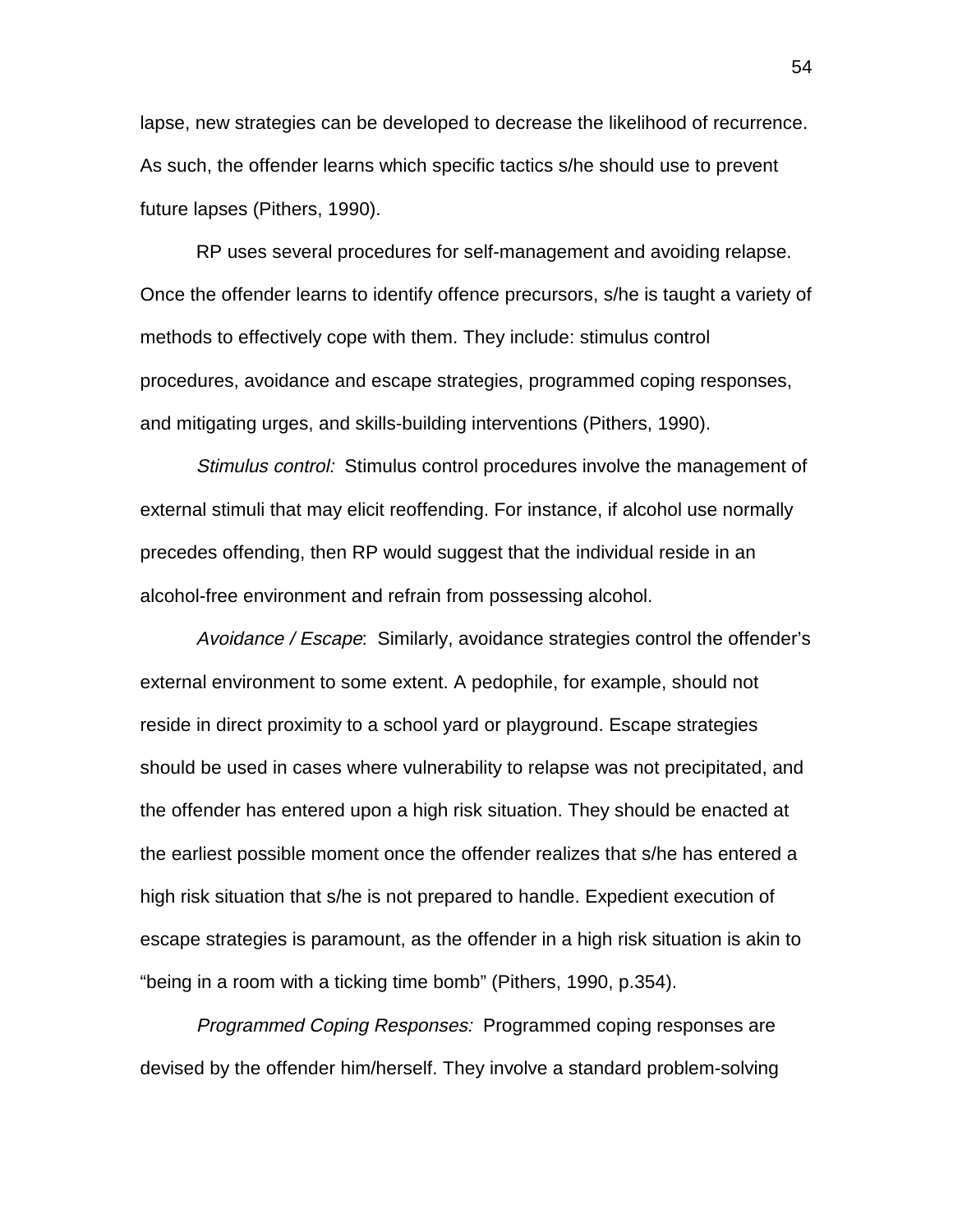process, whereby a routine sequence of stages are learned and practiced. The procedure begins by describing the problem situation in detail. Next, s/he devises potential coping responses, evaluates the projected outcome of each strategy, and rates his or her ability to enact the coping behaviour. Once a number of good strategies have been developed, the offender repeatedly practices and receives feedback. It is posited that by practicing these effective coping responses over time and in a variety of situations, generalization to critical circumstances will occur (Pithers, 1990).

Mitigating Urges: RP teaches offenders to mitigate their urges by informing them that acquiescing to an urge is a *decision* that they have *chosen* for themselves, and that the immediate gratification is not worth the long-term ramifications (such as feelings of guilt, imprisonment). Often, the probability of relapse is increased when an offender selectively remembers only the gratifying aspects of the offence, neglecting the negative consequences. RP therapy attempts to mitigated urges by replacing gratifying imagery with aversive images. Pithers (1990) has provided a good example of this strategy: " an offender may be encouraged to visualize a favourite relative looking over his shoulder as he contemplates an urge to fellate a boy. Such images deter passive submission to urges, creating sufficient delay to consider the negative consequences of the act" (p.355).

Other RP methods: Finally, it should be noted that RP also employs some of the interventions more commonly associated with cognitive behavioural treatment. These include cognitive restructuring and skills-building procedures.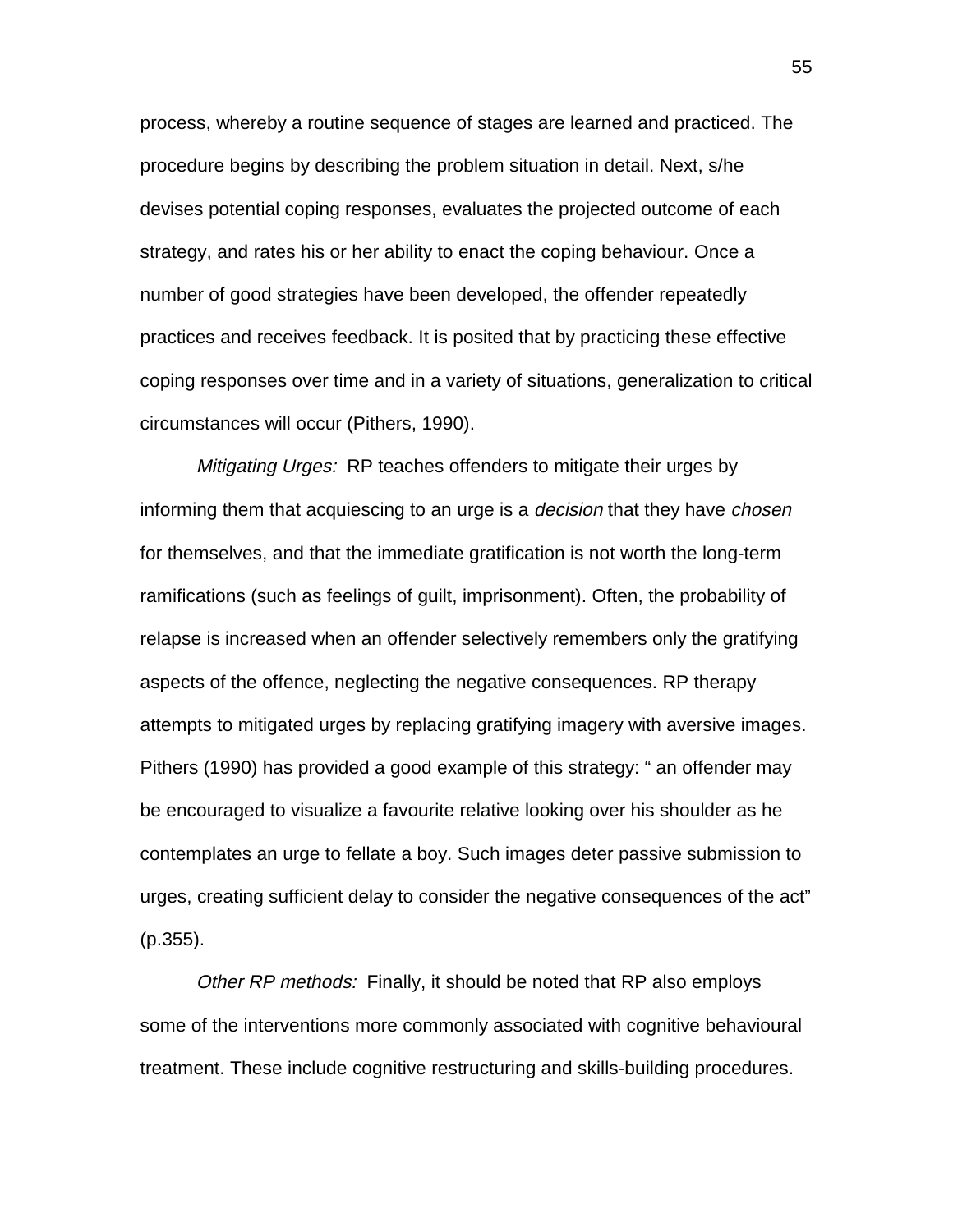Additionally, contracting is common in RP therapy (Pithers, 1990). Contracting involves having the offender and the therapist together identify clear limits to precarious situations or behaviour. Unequivocal limits are set in the contract, which the offender signs upon entry to treatment. These specify the boundaries for which lapses may be tolerated. For an exemplary contract, see Pithers (1990, p.356).

A positive aspect of the internal self management dimension of RP is that it teaches offenders to become responsible for their own treatment. Paradoxically, it has been suggested that sexual aggressors may neglect to employ the acquired skills at critical moments of vulnerability. To compound this problem, offenders often neglect to inform their therapists, treatment providers, or release supervisors of their lapses (Pithers, 1990). Some investigators, while acknowledging the benefits of enhancing self-control, maintain that the internal self management dimension of RP alone is inadequate (Pithers, 1990).

To respond to this shortcoming, Pithers and colleagues (Pithers, Buell, Kashima, Cumming, & Beal, 1987; cited in Pithers, 1990) added an 'external supervisory' dimension to RP therapy. The external supervisory dimension serves three functions to enhance the efficacy of supervision: 1) monitoring specific, offence precursors, 2) creating an informed network of collateral contacts to assist the parole or probation officer in monitoring the offender's behaviours, and 3) creating a collaborative relationship with mental health professionals (if any) who are involved in the offender's treatment plan.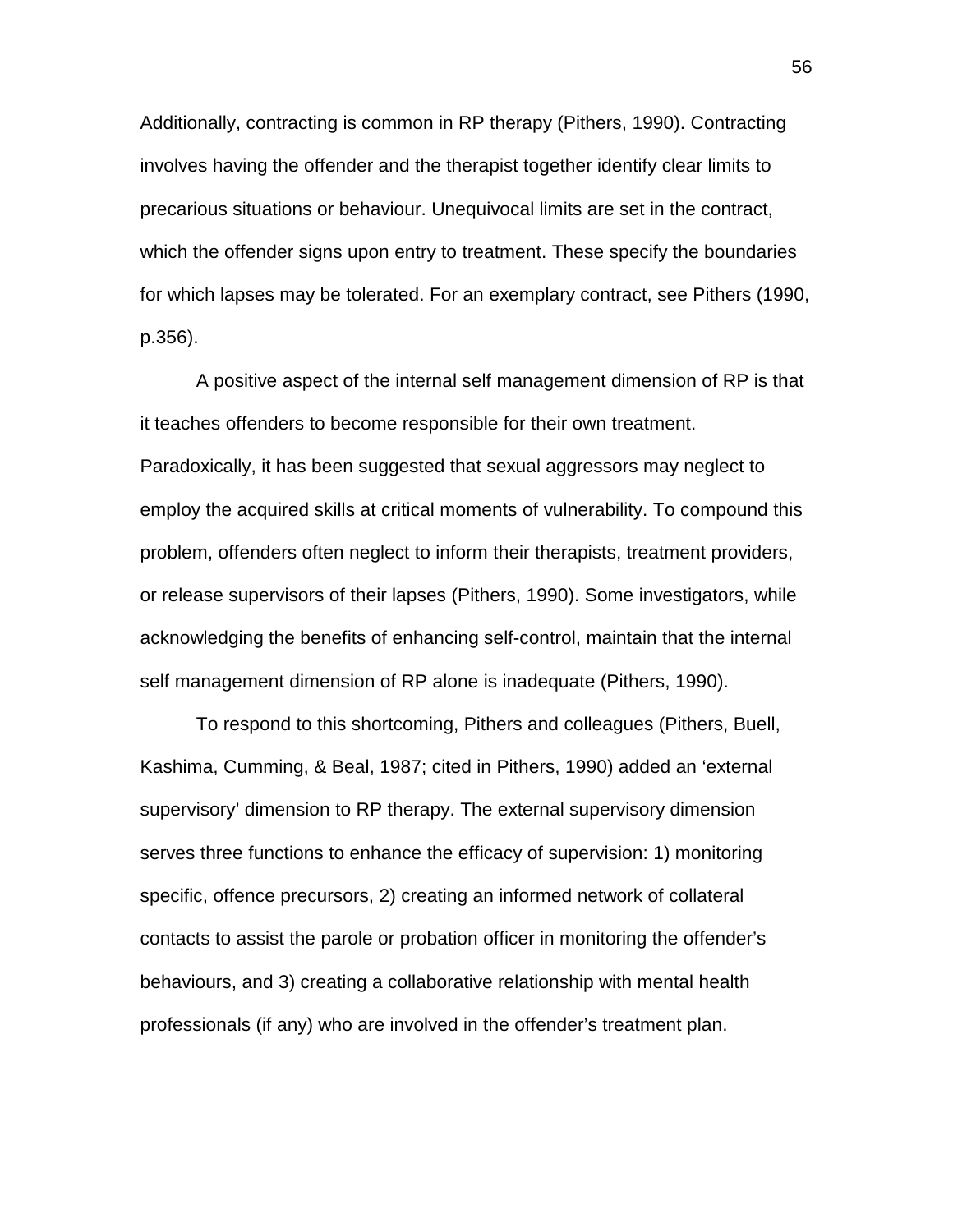Together, the internal self management and external supervisory dimensions of RP therapy offer great promise for the management of sexual offenders. When used in conjunction with cognitive behavioural therapy, or postrelease, RP therapy is especially appealing. Preliminary longitudinal data supports the efficacy of this paradigm (Freeman-Longo & Knopp, 1992; Miner et al., 1990; Pithers & Cumming, 1989; cited in Pithers, 1990).

Other. Although the focus of the present paper is assessment and intervention for sexual offenders, it should be noted that sexual offenders possess many of the same deficits as nonsexual offenders, such as substance abuse problems, educational and employment deficits, and peer, emotional, and family background problems. Moreover, this is true for both male (Motiuk & Porporino, 1993) and female (Syed & Williams, 1996) sex offenders. The majority of deficits reflect criminogenic needs, which, if not treated, may lead to reoffending among samples of mixed (Gendreau, Little, & Goggin, 1995) and sexual (Motiuk & Brown, 1996) offenders. As such, it is also important to target these factors for intervention.

Special Groups. Concluding the preceding sections on the assessment and treatment of sexual offenders, it merits special mention that the paradigms and practices mentioned herein have invariably been designed and implemented for Caucasian male offenders. There are some important between-group differences that highlight the need for additional research on special groups of sex offenders.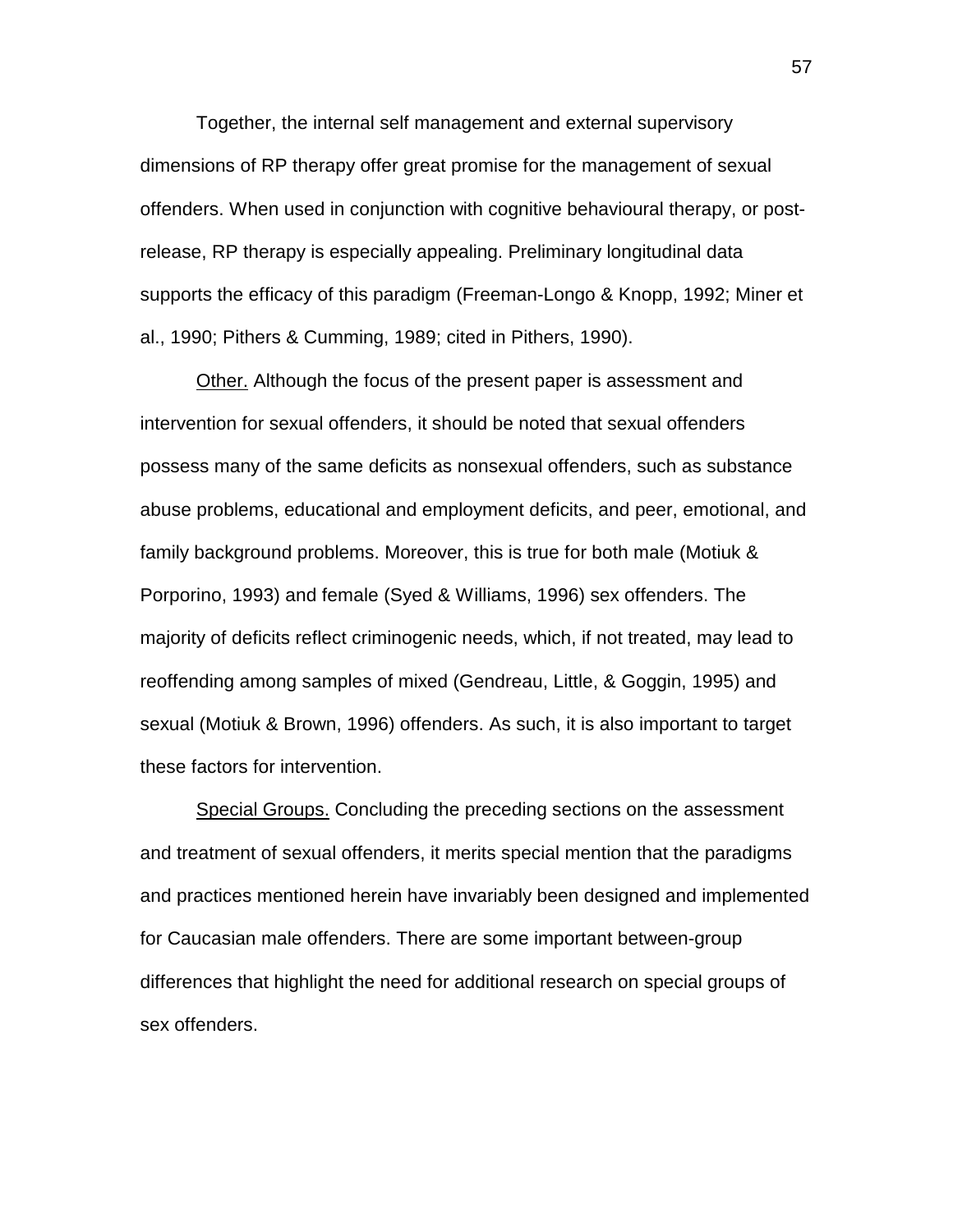For instance, the effectiveness of biological interventions, particularly the antiandrogens, has been discussed. These treatments are of no utility with female sex offenders. Some additional differences between male and female sex offenders have been noted elsewhere in the present report. Despite the ineffectual nature of some of the current treatments for female offenders, it is hoped that prospective knowledge may lead to some other paradigms that are specialized for this group.

Nahanee (1996) has highlighted some other issues that are of particular relevance to Aboriginal sex offenders. These issues are paramount because Aboriginal sex offenders are *highly* over-represented in federal correctional facilities in Canada. Approximately 40% of Aboriginal offenders serving sentences of two years or more (in federal institutions) have been convicted of a sex offence (Nahanee, 1996).

Additionally, among this group, there is an increased tendency to alcohol and drug abuse. The offences committed by Aboriginal offenders differ from those committed by non-Aboriginal offenders in other important ways, including the locations in which they offend, and who their victims are. Most notably, Aboriginal sex offenders typically restrict their offences to Aboriginal communities, with almost all offences being committed within the family unit (Nahanee, 1996). These differences should have important implications for treatment.

While the majority of approaches discussed are used for all sexual aggressors, it is hoped that future research will bring forth some new and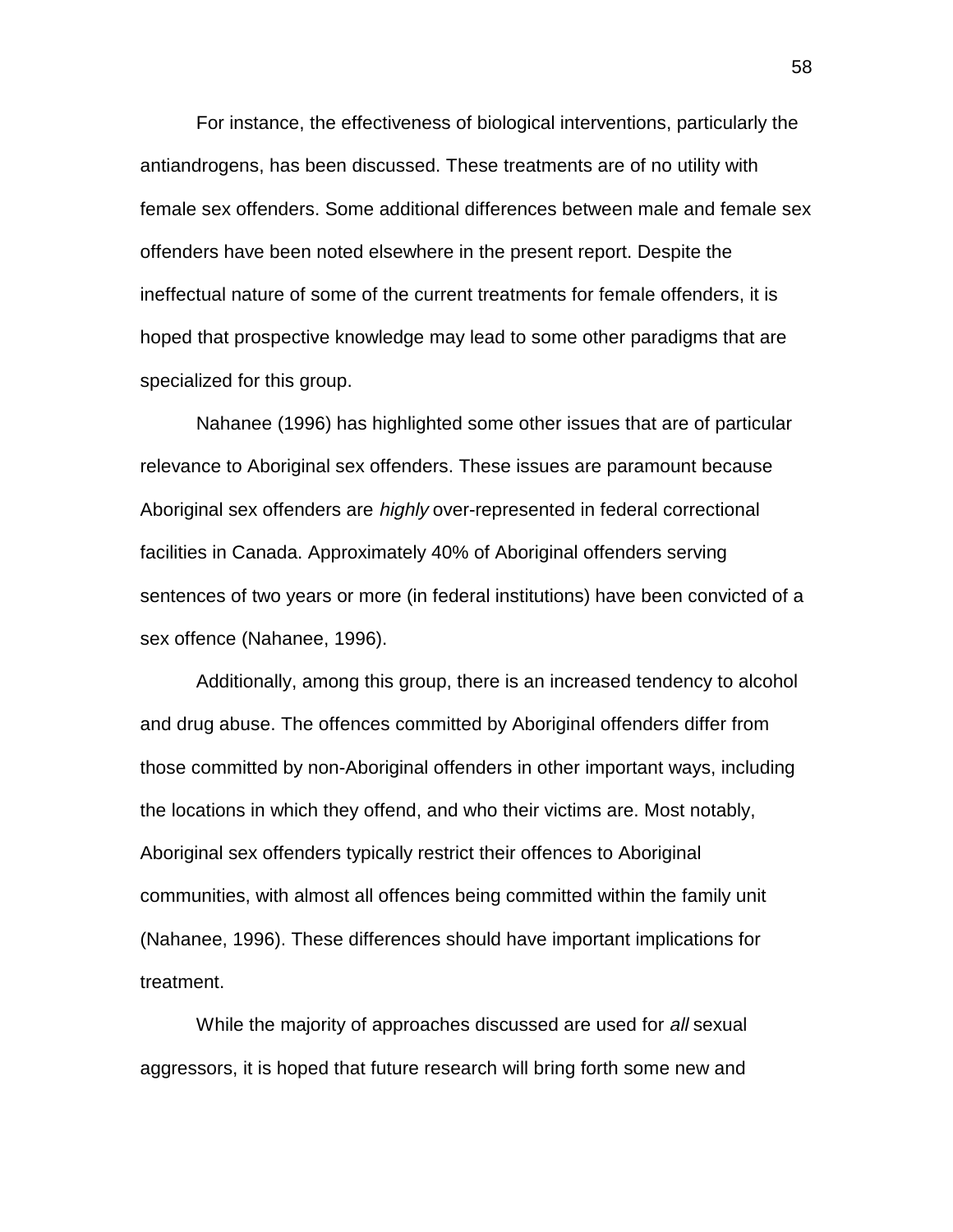innovative approaches for special groups, such as Aboriginal and female offenders. The severe ramifications to victims of sexual aggression elucidates the urgency for such research, no matter how small the offending group.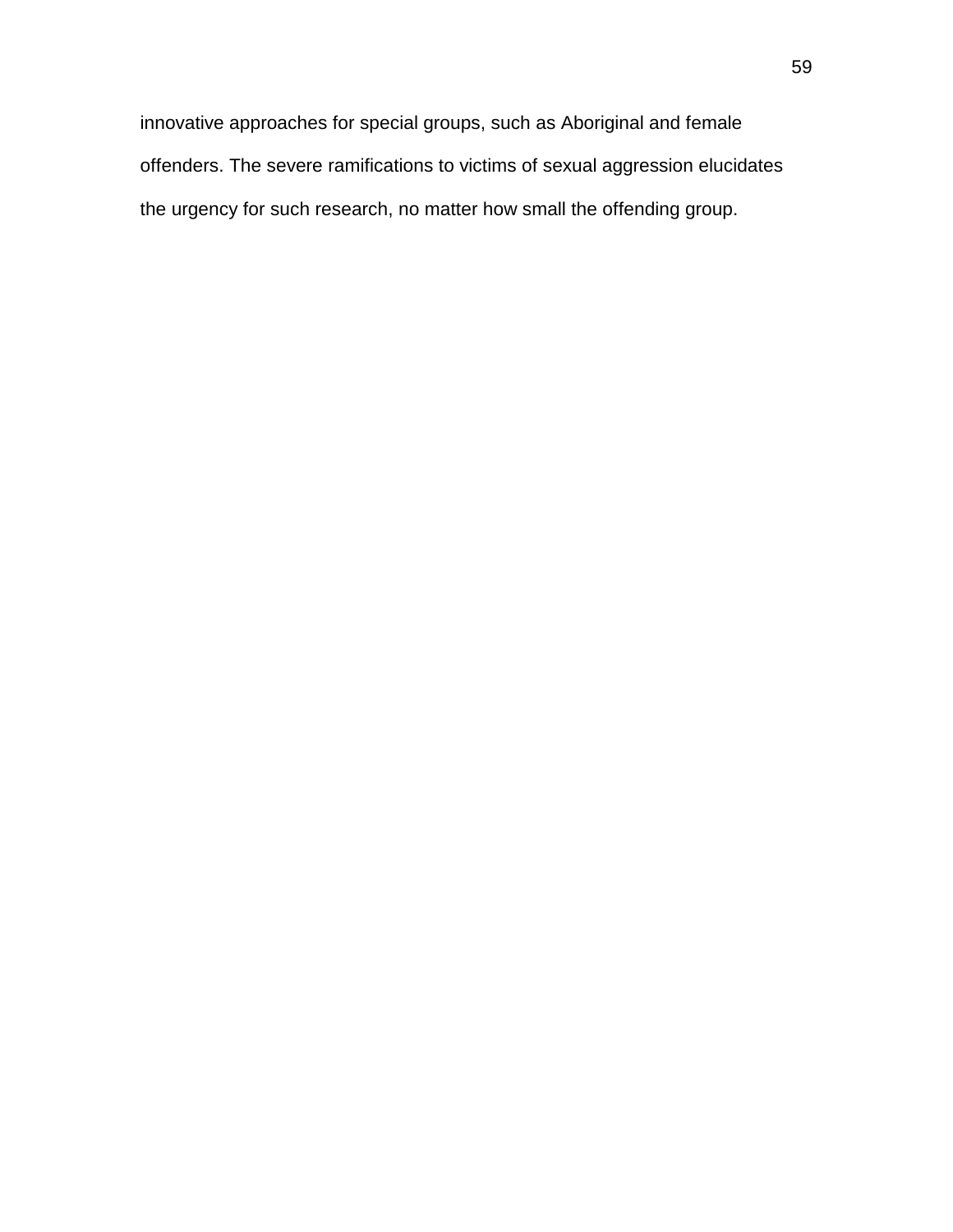### **RECIDIVISM**

The determination of sex offender recidivism, its correlates, and the remedial power of treatment poses a formidable task for researchers. Determining the causes and correlates of reoffending is confounded by such factors as time at risk in the community (longer post-release periods elicit higher recidivism rates), intensity of supervision, and a variety of moderating variables. Post-release outcome studies rarely concur on recidivism rates, partly due to the numerous definition of what constitutes 'recidivism'. Broad interpretations include parole suspensions and revocations, new charges, new convictions, and returns to custody for other reasons. Conversely, more conservative definitions consider only formal convictions (and sometimes only for specific offences) as official recidivism data. These issues make interpretation of offender recidivism studies an arduous duty.

Interpretation of treatment outcome research is plagued with a host of additional problems. In research with sex offenders, sample sizes need to be exceedingly large to account for low base rates of sexual reoffending (Marshall & Pithers, 1994). Moreover, exclusive use of official data spuriously lowers recidivism rates: a large amount of offending remains undetected by these sources (Weinrott & Saylor, 1991). The problem is further compounded by participant attrition (Marques et al., 1994), where individuals are lost from the study or treatment program for a variety of reasons.

All studies of treatment efficacy should match treated offenders with untreated offenders on a variety of relevant characteristics such as age, previous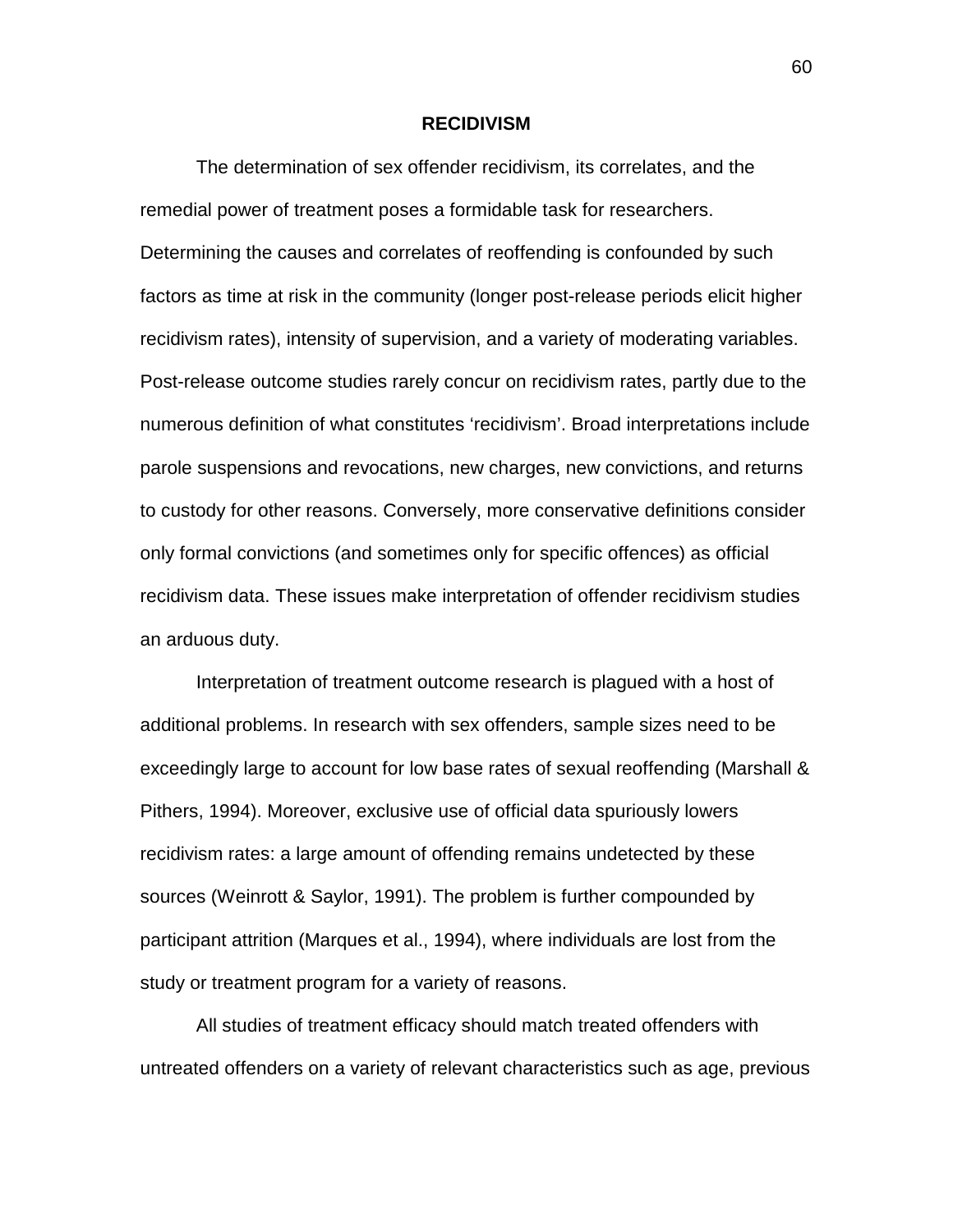criminal history, and admitting offence (Motiuk & Brown, 1996). Ideally the control group would also be matched with the treated group on variables such as psychopathy and deviant sexual arousal. These factors have been found to be related to re-offending among both rapists (Rice, Harris, & Quinsey, 1990), and child molesters (Rice et al., 1991). This presents an additional problem, as selection criteria for inclusion into treatment might mitigate the power of the matching procedure (Marshall & Pithers, 1994).

Random assignment of research participants to groups (treated vs. untreated) is also problematic. For instance, offenders who are not motivated to receive treatment cannot be forced to participate. Alternatively, many researchers and clinicians question the ethics of denying programming to offenders who wish to participate (Marshall, 1993).

Other problems include detailing the therapeutic intervention under investigation (most are multi-modal), measurement of the therapist's adherence to the treatment protocol, and factoring in the delay between treatment completion and discharge (Marshall, 1993; Marshall & Pithers, 1994). The list of potential confounds to firm conclusions is virtually inexhaustible. The aforementioned is but a sampling of the various methodological problems that potentiate confusion and disagreement between researchers today.

Having recognized the potential shortcomings, a foregone response to the question "Does sex offender treatment work?" is this: We are still uncertain. There is disagreement even amongst the most prolific and knowledgeable researchers in the area. While some contend that the effects of sex offender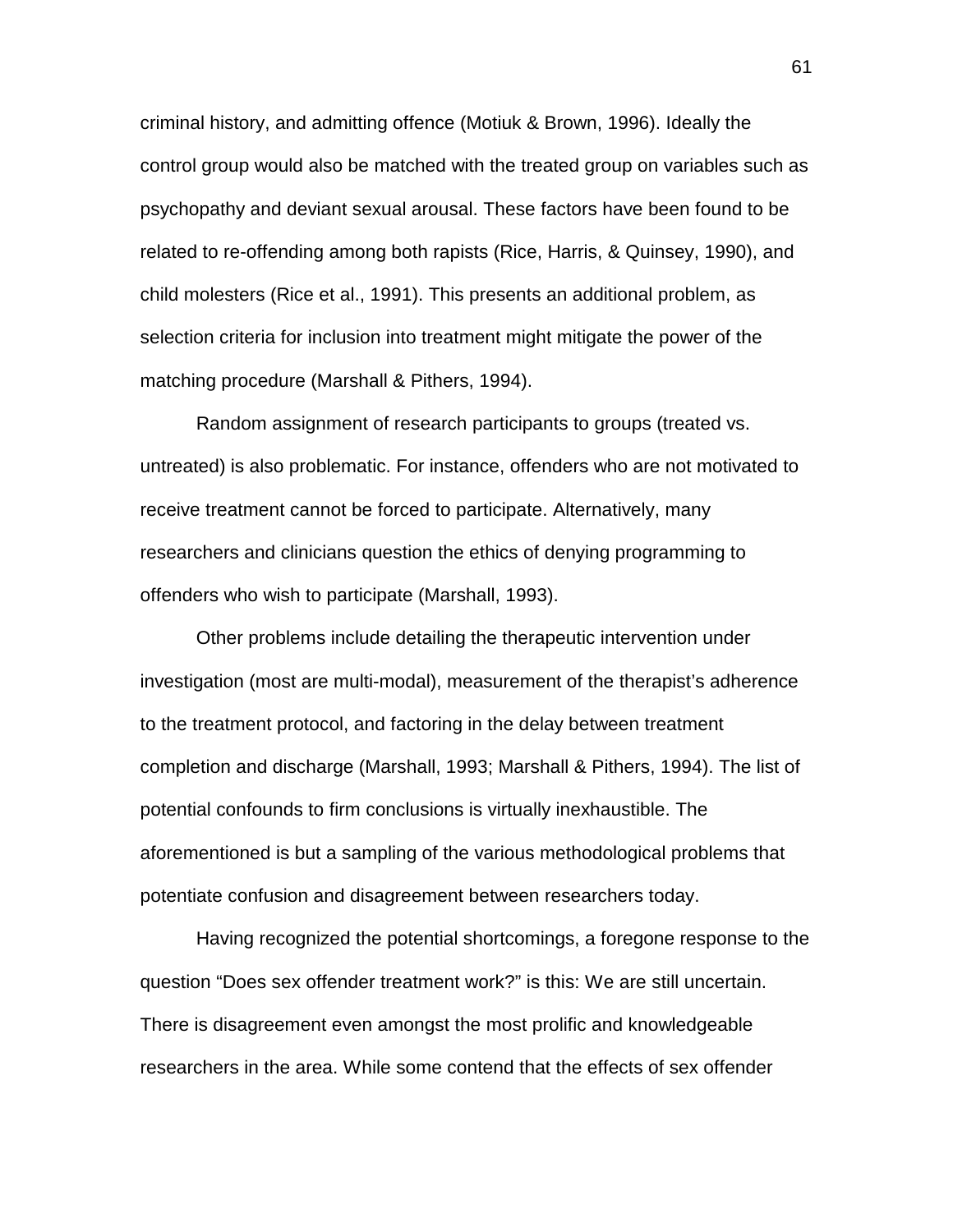programming are equivocal (Quinsey et al., 1993), others maintain that treatment has been *demonstrated* to reduce recidivism (Marshall, 1993; Marshall et al., 1991; Marshall & Pithers, 1994).

Preliminary results of a recent, methodologically stringent investigation are promising (Marques et al., 1994). Additionally, Hall's (1995) meta-analysis of recent treatment studies showed a small, but robust, effect size for treatment versus comparison conditions. More specifically, the author found that across studies, sexual recidivism for untreated offenders was 27 percent, compared with a 19 percent for treated offenders. As assessment and treatment approaches improve to meet more specialized needs of individual sex offenders, we may expect to see increases in program effectiveness and concurrent decreases in post-release offending.

A number of studies have concurred on variables that are associated with recidivism amongst sexual offenders. Not surprisingly, the predictors of nonsexual recidivism (violent and nonviolent) are similar to those recidivism predictors found among nonsexual criminals (Hanson & Bussière, 1996; Motiuk & Brown, 1996; Rice et al., 1990). These include factors such as age at release, prior criminal history, substance abuse, unemployment, and unstable living arrangements.

There is a significant body of research demonstrating that sexual recidivism is well predicted by number of prior sexual offences and deviant sexual arousal (Hanson & Bussière, 1996; Motiuk & Brown, 1996; Prentky, Knight, & Lee, in press; Quinsey, et al., 1995). Psychopathy is asserted to be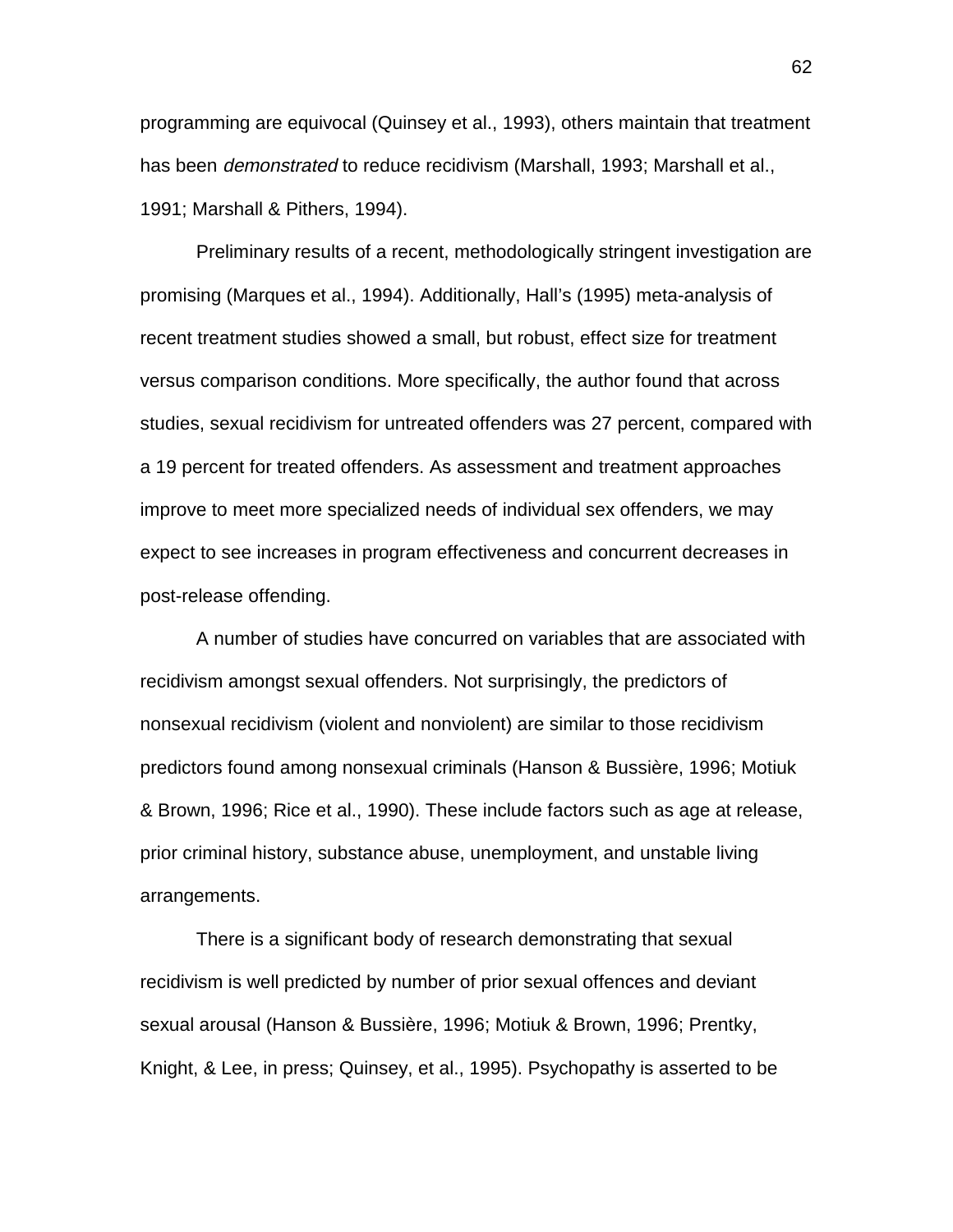another salient risk factor for sexual recidivism (Harris, Rice, & Cormier, 1991; Quinsey et al., 1995).

In general, rapists reoffend more often than child molesters. This is true for both sexual (Canada Working Group, 1990) and nonsexual, violent recidivism (Hanson & Bussière, 1996). However, among child molesters, those with male victims have been found to have the highest recidivism rates, followed by those with unrelated female victims (Canada Working Group, 1990; Hanson & Bussière, 1996; Quinsey et al., 1995). Accordingly, incest offenders consistently show the lowest recidivism rates of all sexual offenders (Motiuk & Brown, 1996; Quinsey et al., 1995). When sexual aggressors do reoffend, they tend to repeat the offence for which they were originally convicted (Canada Working Group, 1990).

Finally, it is noteworthy that sexual recidivism is also predicted, to a lesser extent, by some of the same variables that predict reoffending in samples of nonsexual offenders. Examples include age at release (Hanson & Bussière, 1996; Motiuk & Brown, 1996), marital status (Hanson & Bussière, 1996; Quinsey et al., 1995), alcohol and drug abuse problems (Motiuk & Brown, 1996).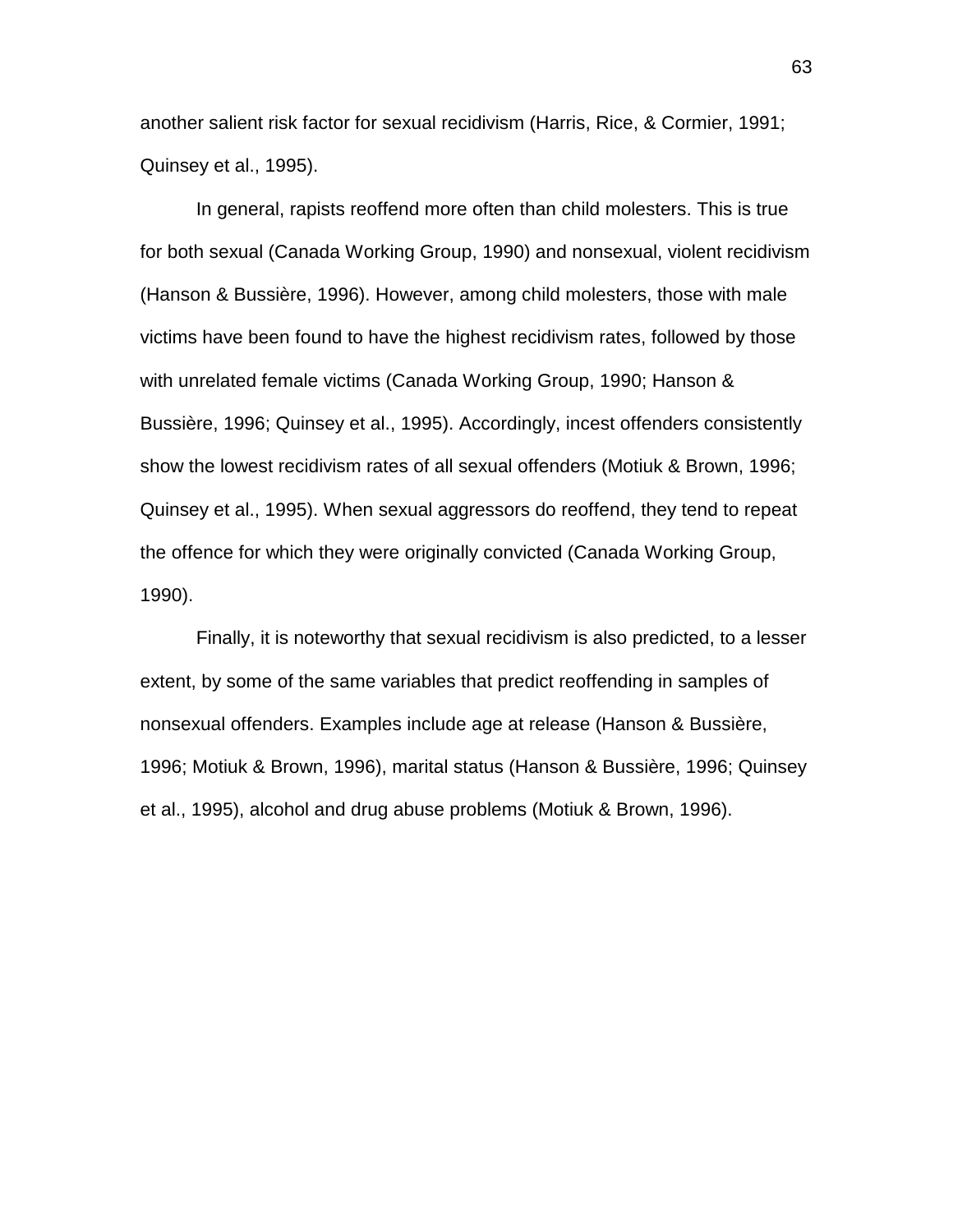# **CONCLUSIONS**

The present report has provided a literature review of contemporary assessment and treatment paradigms for sexual offenders. The importance of a thorough, comprehensive assessment and subsequent individualized treatment has been emphasized. It can be tentatively concluded that current treatment paradigms are encouraging in terms of recidivism reduction. This appears to be especially true for comprehensive approaches that follow a cognitive behavioural model with adjunctive relapse prevention components. For some offenders, treatment with antiandrogen / hormonal medications might prove to be additionally beneficial.

Some fundamental problems with recidivism and treatment outcome research have been elucidated. Notwithstanding those issues, some sound research has converged on several correlates and predictors of both sexual and nonsexual recidivism in samples of sex offenders. These variables have been briefly outlined above.

Sexual offending remains a serious problem in Canada today. With the numbers and proportions of sex offenders in federal custody on the rise, there is an urgent call for empirically robust longitudinal research. Although preliminary results regarding the effectiveness of current approaches appear favourable, assessment and treatment is invariably designed for the prototypical sex offender. More specifically, there has been little or no consideration of sex offenders who are female or Aboriginal, despite evidence that they do not fit the prototype.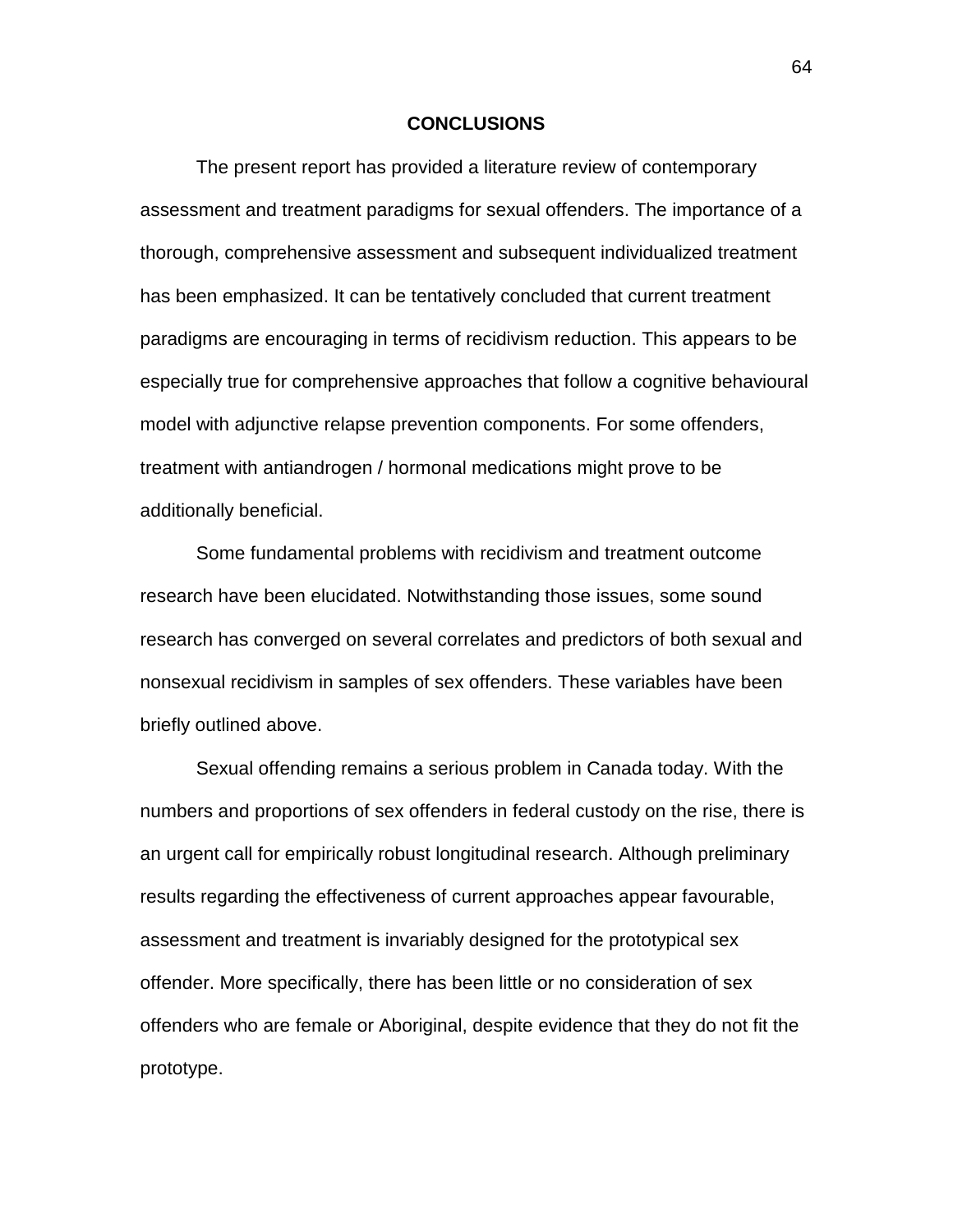It is hoped that prospective research will provide methods to improve upon current assessment and treatment models. In achieving these goals, recidivism is reduced and protection of the public is enhanced.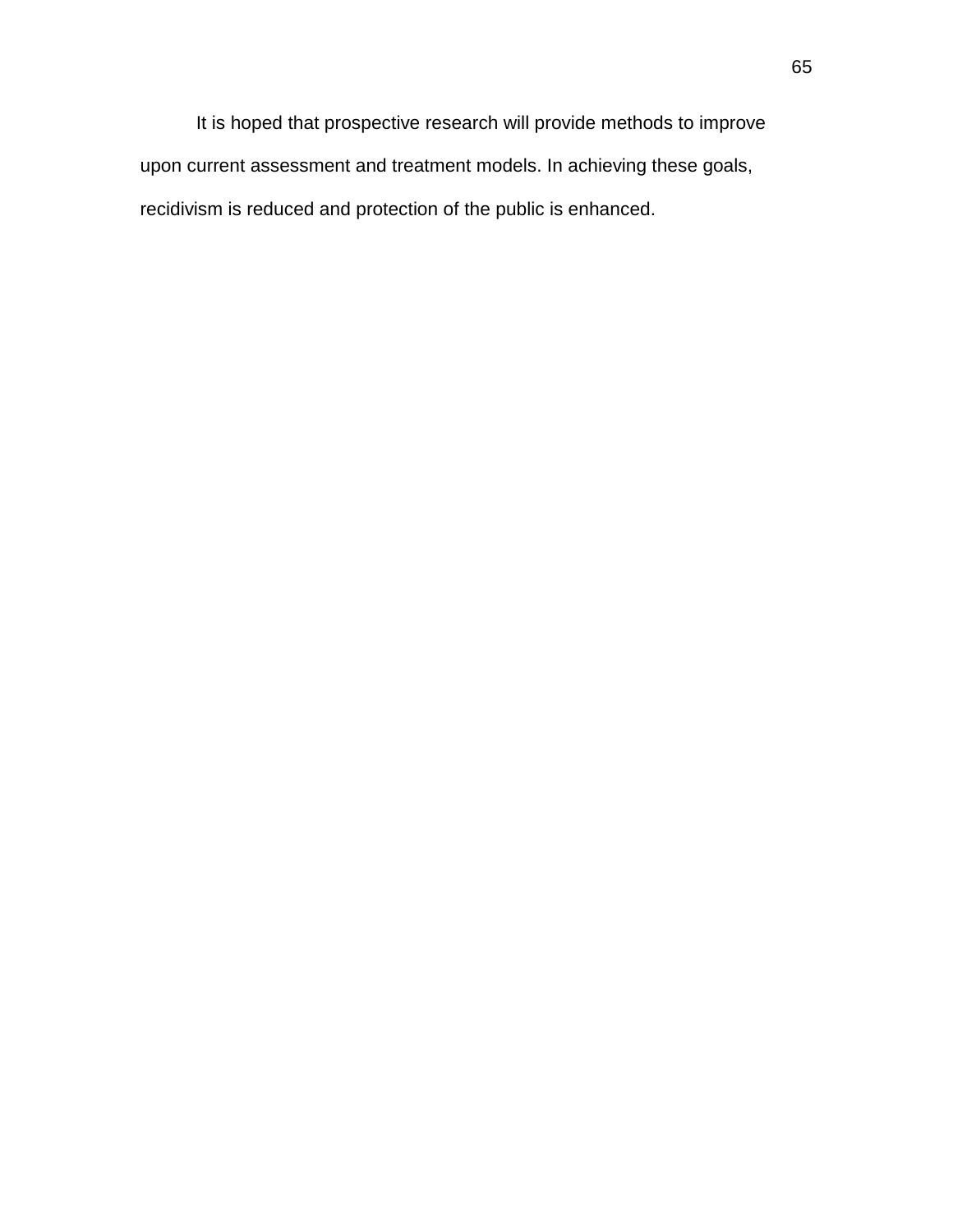# **REFERENCES**

Abel, G. G., Lawry, S. S., Karlstrom, E., Osborn, C. A., & Gillespie, C. F. (1994). Screening tests for pedohilia. Criminal Justice and Behavior, 21 (1), 115- 131.

Andrews, D. A. & Bonta, J. (1994). The Psychology of Criminal Conduct. Cincinnati: Anderson.

Andrews, D. A., Bonta, J., & Hoge, R. D. (1990). Classification for effective rehabilitation: Rediscovering psychology. Criminal Justice and Behavior, 17, 19-52.

Atkinson, J. L. (1996). Female sex offenders: A literature review. Forum on Corrections Research, 8 (2), 39-42.

Barbaree, H. E. (1991). Denial and minimization among sex offenders: Assessment and treatment outcome. Forum on Corrections Research, 3 (4), 30- 33.

Barbaree, H. E. & Marshall, W. L. (1991). The role of male sexual arousal in rape: Six models. Journal of Consulting and Clininal Psychology, 59 (5), 621- 630.

Barbaree, H. E., Seto, M. C., Serin, R. C. , Amos, N. L., & Preston, D. L. (1994). Comparison between sexual and nonsexual rapist subtypes. Criminal Justice and Behavior, 21 (1), 95-114.

Blanchette, K. & Motiuk, L.L. (1995, June). Female Offender Risk Assessment: The Case Management Strategies Approach. Paper Presented at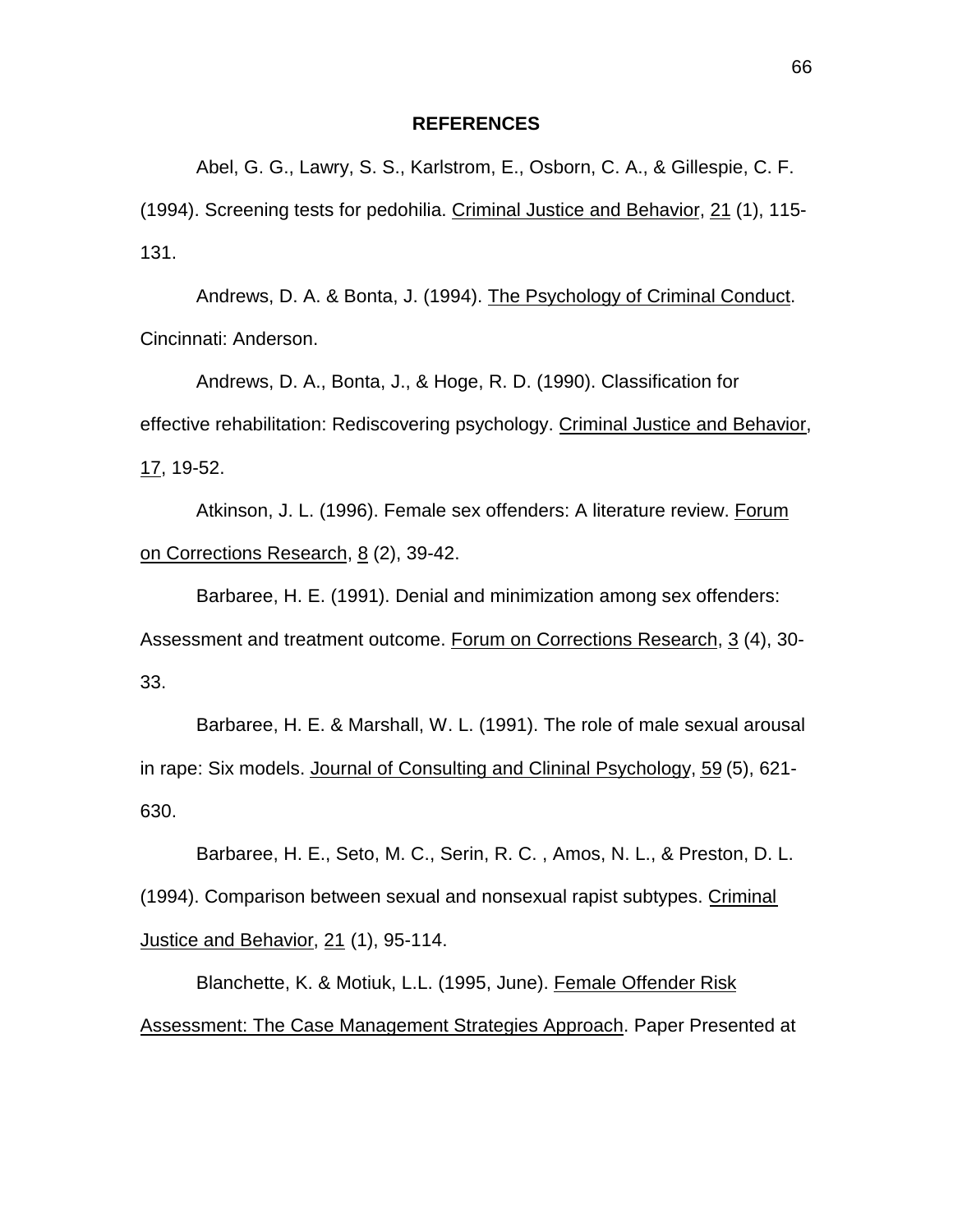the Canadian Psychological Association Annual Convention, Charolttetown, Prince Edward Island, Canada.

Bradford, J. M. W. (1985). Organic treatments for the male sexual offender. Behavioural Sciences and the Law, 3 (4), 355-375.

Bradford, J. M. W. (1988). Organic treatment for the male sexual offender. In: R. A. Prentky & V. L. Quinsey, Human Sexual Aggression: Current Perspectives (pp. 193-202). New York: Annals of the New York Academy of Sciences.

Bradford, J. M. W. (1990). The antiandrogen and hormonal treatment of sex offenders. In W L. Marshall & H. E. Barbaree (Eds.), Handbook of Sexual Assault: Issues, Theories, and Treatment of the Offenders (pp. 297-310). New York: Plenum.

Canada Working Group, Sex Offender Treatment Review (1990). Management and Treatment of Sex Offenders. Ottawa: Canada Mininstry of Supply and Services.

Cooper, M. (1994). Setting Standards and Guiding Principles for the Assessment, Treatment, and Management of Sex Offenders in British Columbia. Vancouver: BC Institute on Family Violence.

Correctional Service of Canada (1994, December). Commisioner's Directive No. 840 re: Psycholgical Services.

Correctional Service of Canada (1995). Sex offenders and Programs in CSC. Ottawa: Author.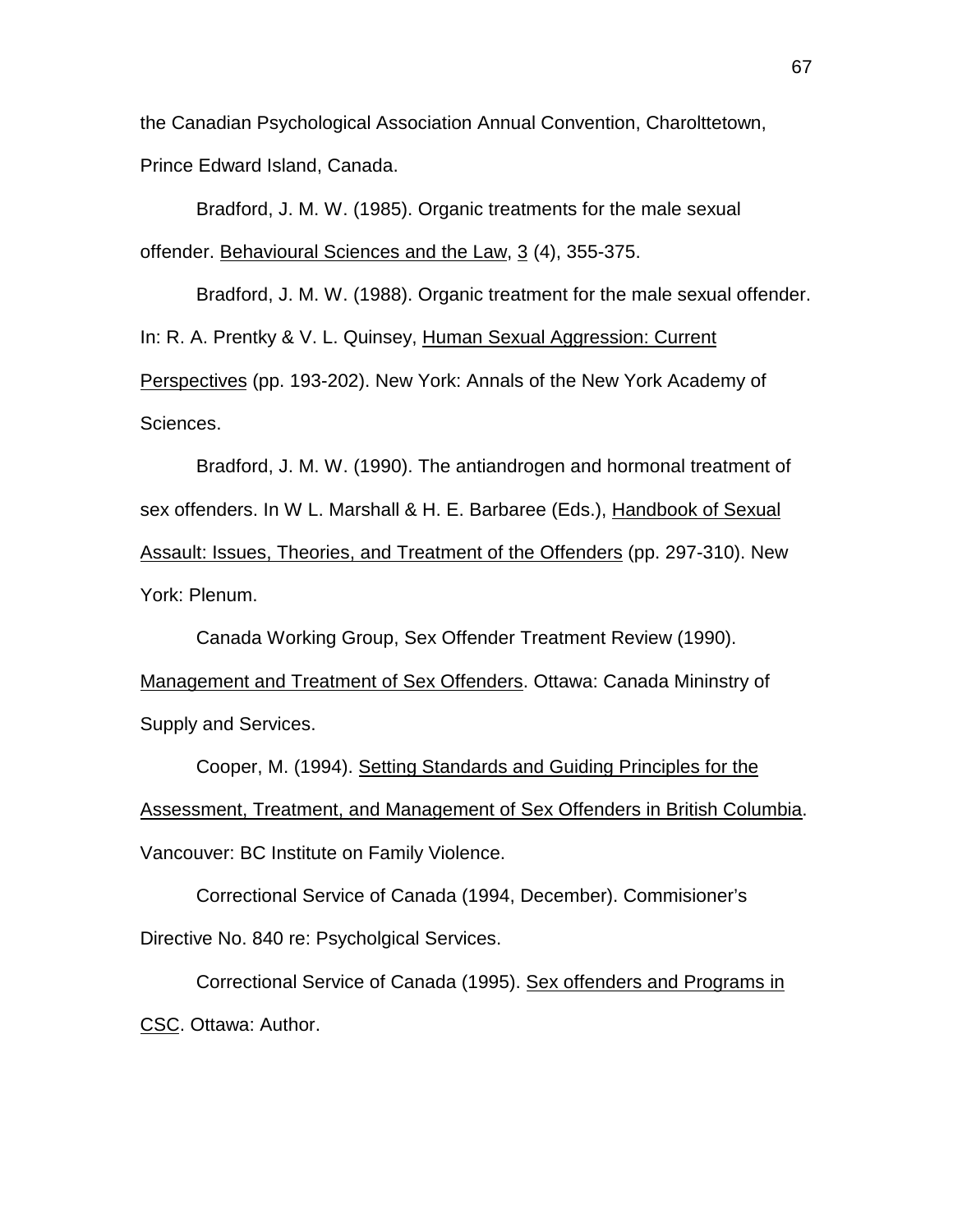Dahlstrom, W. M. & Welsh, G. S. (1960). An MMPI Handbook: A Guide to Use in Clinical Practice and Research. Minneapolis: University of Minnesota Press.

Darke, J. L. (1990). Sexual aggression: Achieving power through humiliation. W. L. Marshall & H. E. Barbaree (Eds.), Handbook of Sexual Assault: Issues, Theories, and Treatment of the Offenders (pp. 55-72). New York: Plenum.

Fisher, D. (1995). The therapeutic impact of sex offender treatment programmes. Probation Journal, 42 (1), 2-7.

Freeman-Longo, R. E. & Knopp, H. F. (1992). State-of-the-art sex offender treatment: outcome and issues. Annals of Sex Research, 5 (3), 141- 160.

Gendreau, P., Little, T., & Goggin, C. (1995). A Meta-Analysis of the Predictors of Adult Offender Recidivism: Assessment Guidelines for Classification and Treatment. Ottawa: User report submitted to the Corrections Branch, Ministry Secretariat, Solicitor General of Canada.

Gordon, A., & Porporino, F. J. (1990). Managing the Treatment of Sex Offenders: A Canadian Perspecitve. (Research Report No. B-05). Ottawa: Correctional Service of Canada.

Hall, G. C. (1995). Sex offender recidivism revisted: A meta-analysis of recent treatment studies. Journal of Consulting and Clinical Psychology, 63 (5), 802-809.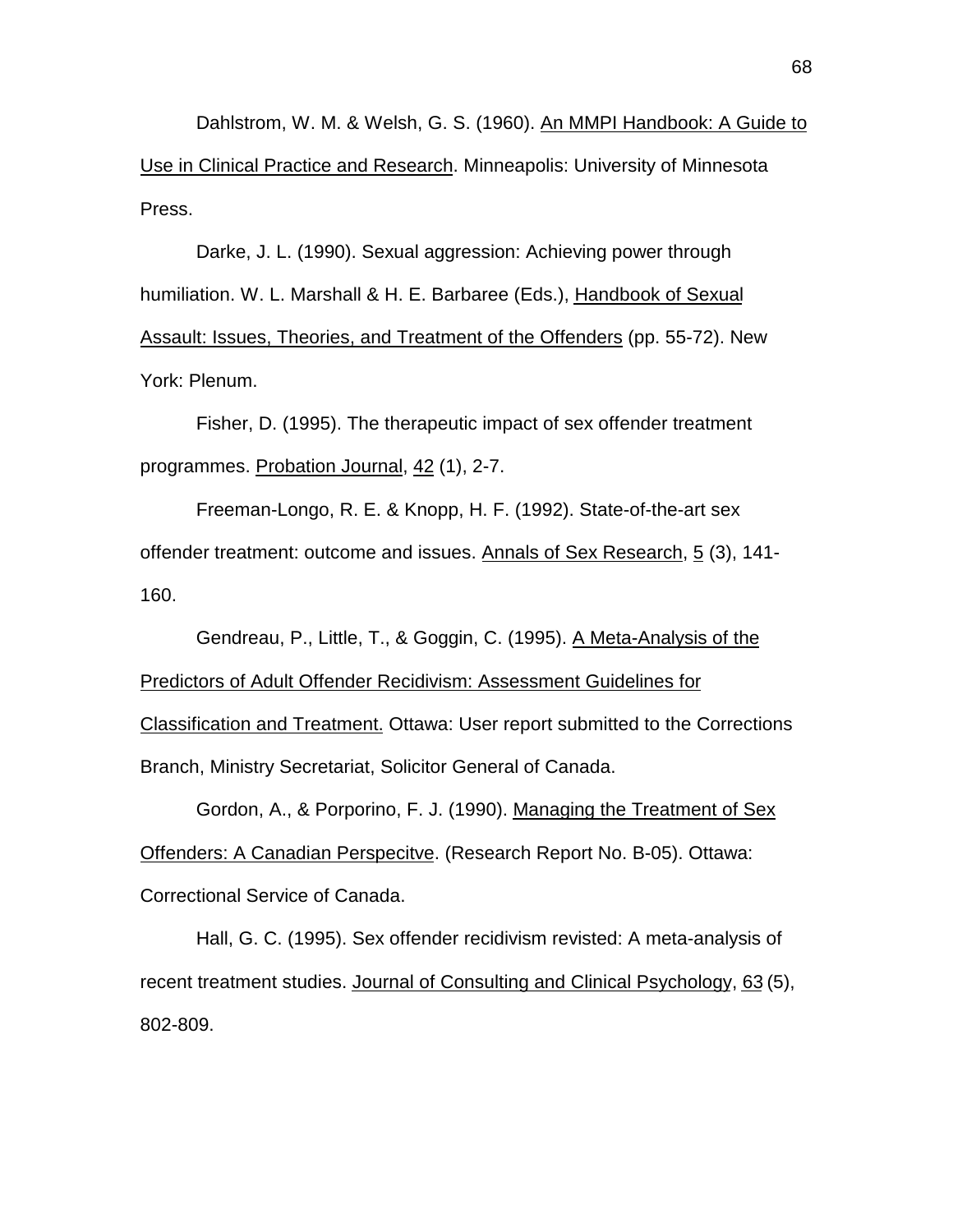Hall, G.C. & Hirschman, R. (1991). Toward a theory of sexual aggression: A quadripartite model. Journal of Consulting and Clinical Psychology, 59 (5), 662-669.

Hanson, R. K. & Bussière, M. T. (1996). Predictors of Sexual Offender Recidivism: A Meta-analysis. (User Report: Catalogue No. JS4-1/1996-4E). Ottawa: Solicitor General Canada.

Happel, R. M. & Auffrey, J. (1995). Sex offender assessment: Interrupting the dance of denial. American Journal of Forensic Psychology, 13 (2), 5-22.

Harris, P. M. (1994). Client Management Classfication and Prediction of Probation Outcome. Crime and Delinquency, 40 (2), 154-174.

Harris, P. M., Rice, M. E., & Cormier, C. A. (1991). Psychopathy and violent recidivism. Law and Human Behavior, 15, 223-236.

Hucker, S. J. & Bain, J. (1990). Androgenic Hormones and Sexual Assault. In W. L. Marshall & H. E. Barbaree (Eds.), Handbook of Sexual Assault: Issues, Theories, and Treatment of the Offenders (pp.93-113). New York: Plenum.

Knight, R. A. (in press). Validation of a typology for rapists. In W.L. Marshall & J. Frenken (Eds.), Sex Offender Research and Treatment: State - of the- Art in North America and Europe. Beverly Hills: Sage Publications.

Knight, R. A, & Prentky, R. A. (1990). Classifying sex offenders: The development and corroboration of taxonomic models. In W. L. Marshall & H. E. Barbaree (Eds.), Handbook of Sexual Assault: Issues, Theories, and Treatment of the Offenders (pp.23-52). New York: Plenum.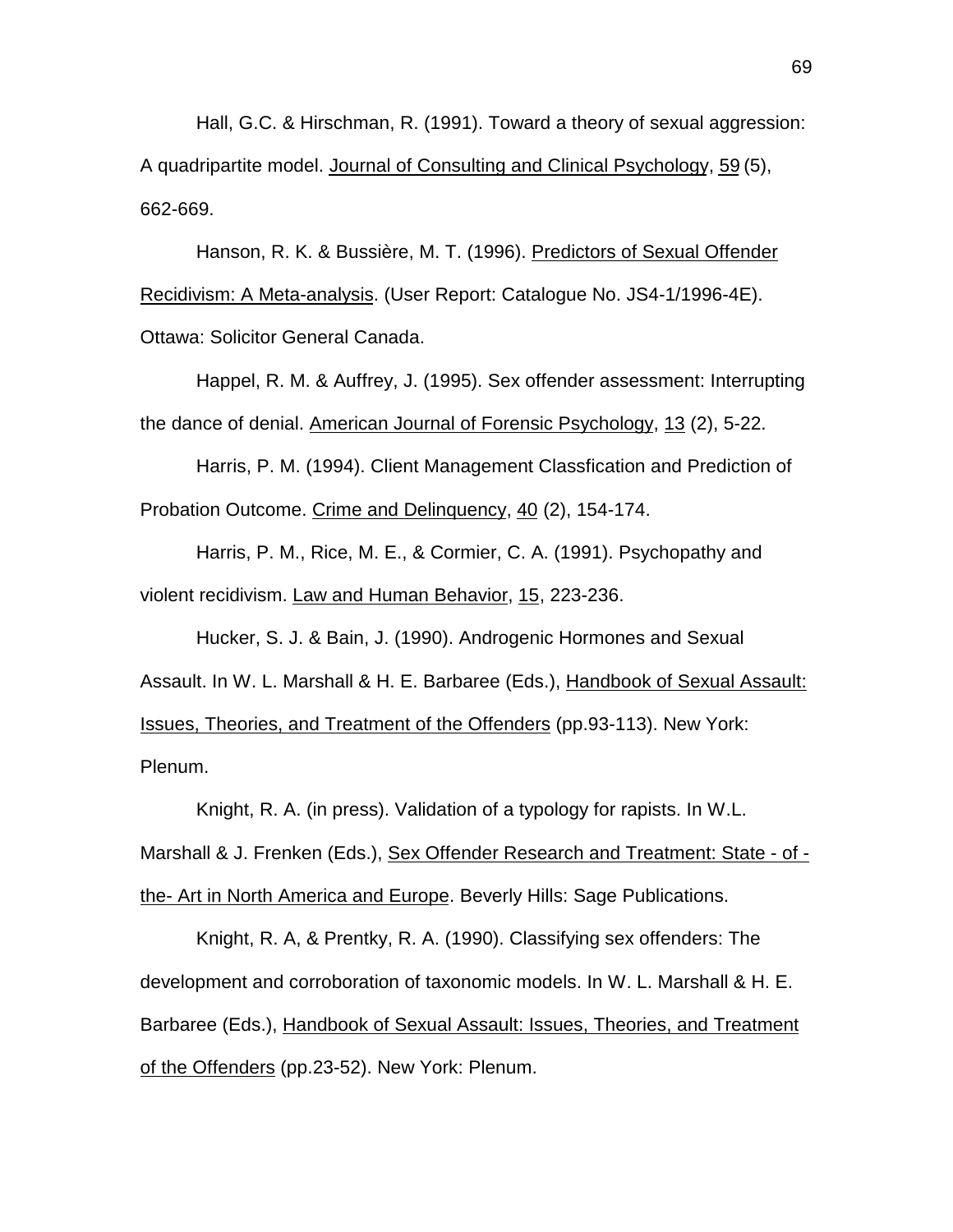Koss, M. P. & Dinero, T. E. (1988). Predictors of sexual aggression among a national sample of male college students. In R. A. Prentky & V. L. Quinsey (Eds.), Human Sexual Aggression: Current Perspectives (pp. 133-147). New York: New York Academy of Sciences.

Lalumière, M. L. & Quinsey, V. L. (1994). The discriminability of rapists from non-sex offenders with phallometric measures: A meta-analysis. Criminal Justice and Behaviour, 21, 150-175.

Langevin, R. (1990). Sexual Anomalies in the brain. In W. L. Marshall & H. E. Barbaree (Eds.), Handbook of Sexual Assault: Issues, Theories, and Treatment of the Offenders (pp. 103-113). New York: Plenum.

Laws, H. E. & Marshall, W. L. (1990). A conditioning theory of the etiology and maintenance of deviant sexual preference and behavior. In W. L. Marshall & H. E. Barbaree (Eds.), Handbook of Sexual Assault: Issues, Theories, and Treatment of the Offenders (pp. 209-229). New York: Plenum.

Leis, T. A., Motiuk, L. L., & Ogloff, J. R. (Eds.). (1995). Forensic Psychology: Policy and Practice in Corrections. Ottawa: Correctional Service Canada.

Maletzky, B.M. (1991). Treating the Sexual Offender. Newbury Park: Sage Publications.

Marques, J. K., Day, D. M., Nelson, C., & West, M. (1994). Effects of cognitive-behavioral treatment on sex offender recidivism: Preliminary results of a longitudinal study. Criminal Justice and Behavior, 21 (1), 28-54.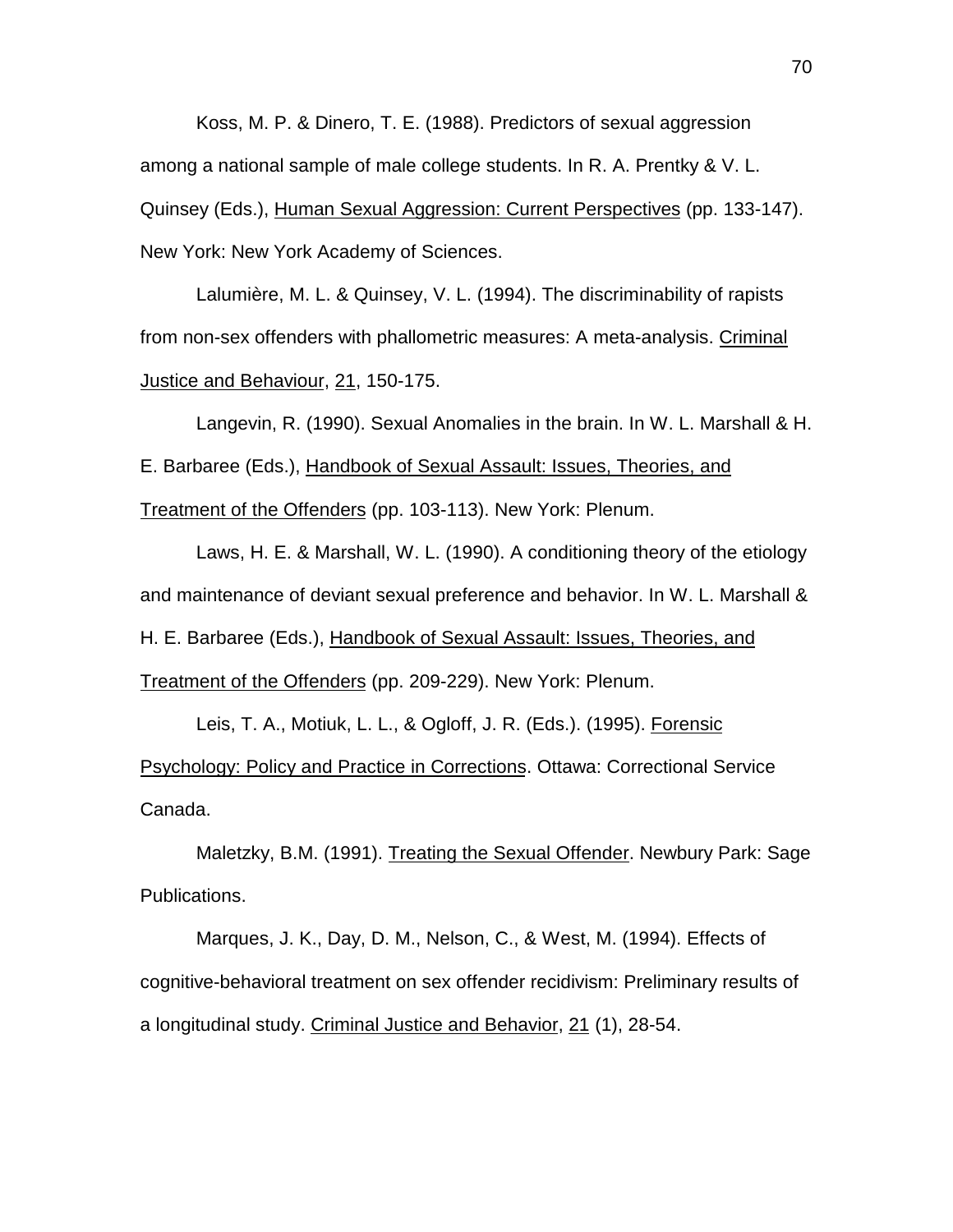Marshall, W. L. (1971). A combined treatment method for certain sexual deviations. Behaviour Research and Therapy, 9, 292-294.

Marshall, W. L. (1993). The treatment of sex offenders: What does the outcome data tell us? A Reply to Quinsey, Harris, Rice, & Lalumière. Journal of Interpersonal Violence, 8 (4), 524-530.

Marshall, W. L. (1996). Assessment, treatment, and theorizing about sex offenders: Developments during the past twenty years and future directions. Criminal Justice and Behavior, 23 (1), 162-199.

Marshall, W. L. & Barbaree, H. E. (1990). Outcome of comprehensive cognitive-behavioral treatment programs. In: William L. Marshall, D. R. Laws, & H. E. Barbaree (Eds.), Handbook of Sexual Assault: Issues, Theories, and Treatment of the Offender (pp. 363-385). New York: Plenum Press.

Marshall, W. L. & Eccles, A. (1991a). The value of community treatment for sex offender programs for released sex offenders. Forum on Corrections Research, 3 (4), 12-15.

Marshall, W. L., & Eccles, A. (1991b). Issues in clinical practice with sex offenders. Journal of Interpersonal Violence, 6, (1), 68-93.

Marshall, W. L., Jones, R., Ward, T., Johnson, P. & Barbaree, H. E. (1991). Treatment outcome with sex offenders. Clinical Psychology Review, 11, 465-485.

Marshall, W. L. & Pithers, W. D. (1994). A reconsideration of treatment outcome with sex offenders. Criminal Justice and Behavior, 21 (1), 10-27.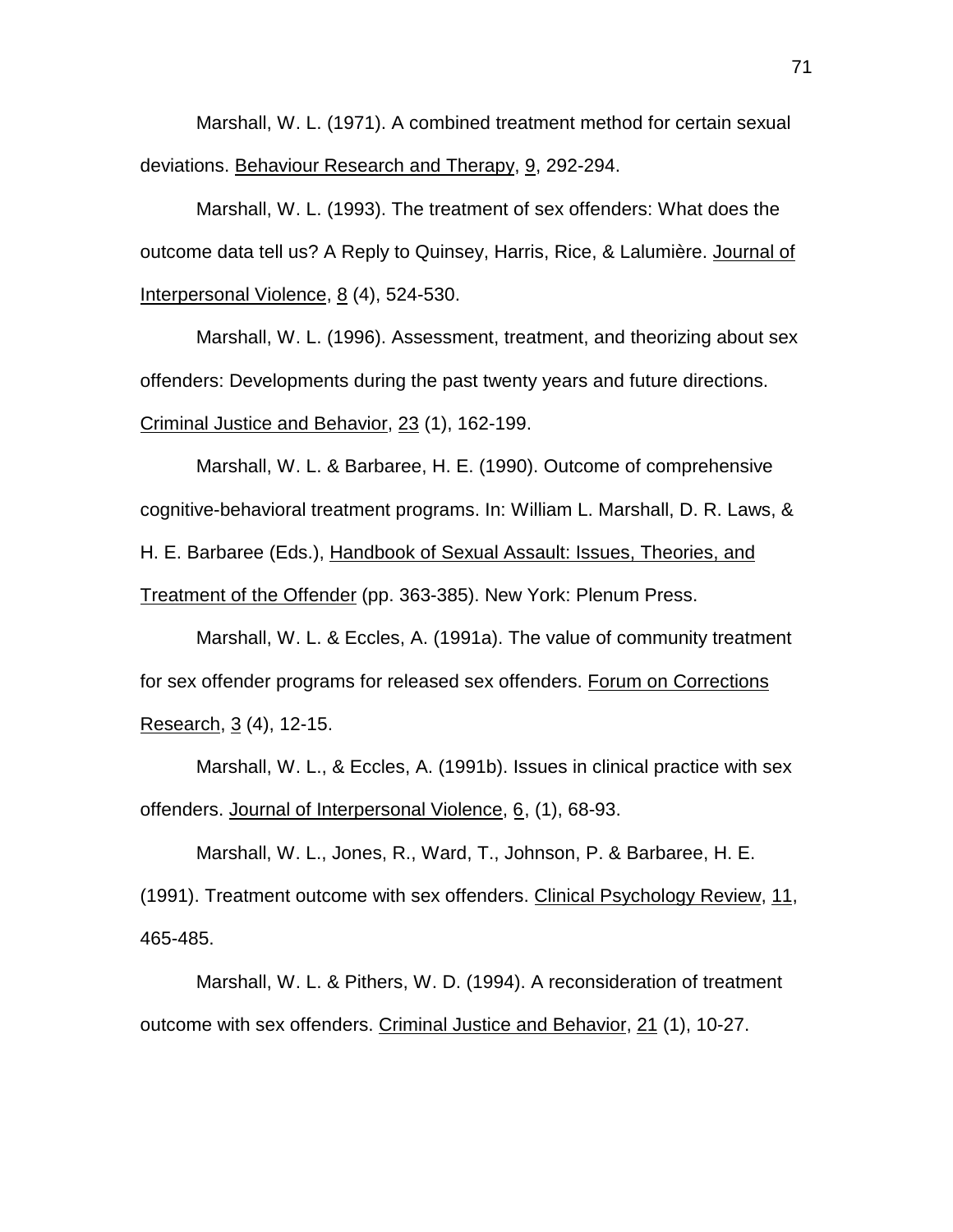Matthews, J. K. (1993). Working with female sexual abusers. In M. Elliott

(Ed.), Female Sexual Abuse of Children (pp.57-73). New York: Guilford Press.

Matthews, J. K., Mathews, R., & Speltz, K. (1991). Female sexual offenders: A typology. In M.Q. Patton Family Sexual Abuse: Frontline Research and Evaluation (199-219). Newbury Park: Sage Publications.

McGovern, K. B. (1991). The assessment of sexual offenders. In B. M.

Maletzky Treating the Sexual Offender. Newbury Park: Sage Publications.

Miner, M. H., Marques, J. K., Day, D. M., & Nelson, C. (1990). Impact of relapse prevention in treating sex offenders: preliminary findings. Annals of Sex Research, 3 (2), 165-185.

Motiuk, L.L. (1991). Antecedents and Consequences of Prison Adjustment: A Systematic Assessment and Reassessment Approach.

Unpublished doctoral dissertation, Carleton University, Ottawa, Ontario, Canada.

Motiuk, L. L., & Belcourt, R. (1996). Profiling the Canadian federal sex offender population. Forum on Corrections Research, 8 (2), 3-7.

Motiuk, L.L. & Brown, S. L. (1996). Factors Related to Recidivism Among Released Federal Sex Offenders. Paper presented at the XXVI International Congress of Psychology Montreal, Canada.

Motiuk, L. L. & Porporino, F. (1993). An Examination of Sex Offender Case Histories in Federal Corrections (Report # R-30). Ottawa: Correctional Service Canada.

Murphy, W. D. (1990). Assessment and modification of cognitive distortions in sex offenders. In: William L. Marshall, D. R. Laws, & H. E. Barbaree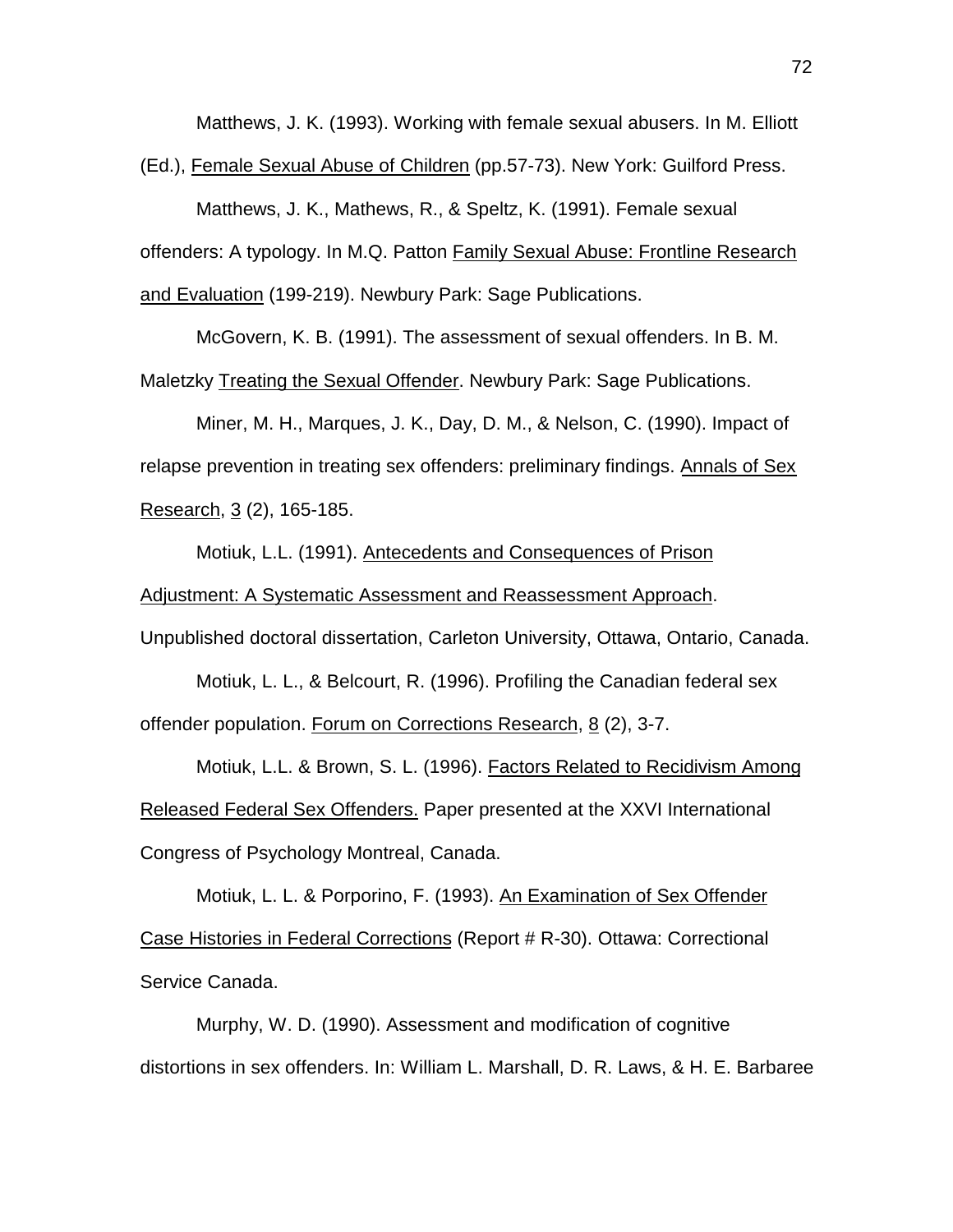(Eds.), Handbook of Sexual Assault: Issues, Theories, and Treatment of the Offender (pp. 331-342). New York: Plenum Press.

Nahanee, T. A. (1996). A profile of Aboriginal sex offenders in Canadian federal custody. Forum on Corrections Research, 8 (2), 8-9.

Nicholaichuk, T. P. (1996). Sex offender treatment priority: An illustration of the risk / need principle. Forum on Corrections Research, 8 (2), 30-32.

O'Connell, M. A., Leberg, E. & Donaldson, C. R. (1990). Working with Sex Offenders: Guidelines for Therapist Selection. Newbury Park: Sage Publications.

Pithers, W. D. (1990). Relapse prevention for sexual aggressors: A method for maintaining therapeutic gain and enhancing external supervision. In: William L. Marshall, D.R. Laws, & H. E. Barbaree (Eds.), Handbook of Sexual Assault: Issues, Theories, and Treatment of the Offender (pp. 343-361). New York: Plenum Press.

Porporino, F. J. & Motiuk, L. L. (1991). Preliminary Results of the National Sex Offender Census. Ottawa: Correctional Service Canada.

Prentky, R. A., Knight, R. A. & Lee, A. F. S. (in press). Risk Factors Associated with Recidivism Among Extrafamilial Child Molesters.

Quinsey, V. L. & Chaplin, T.C. (1988). Preventing faking in phallometric assessments of sexual preference. In: R. A. Prentky & V.L. Quinsey (Eds.) Human Sexual Aggression: Current Perspectives (pp.49-58). New York: New York Academy of Sciences.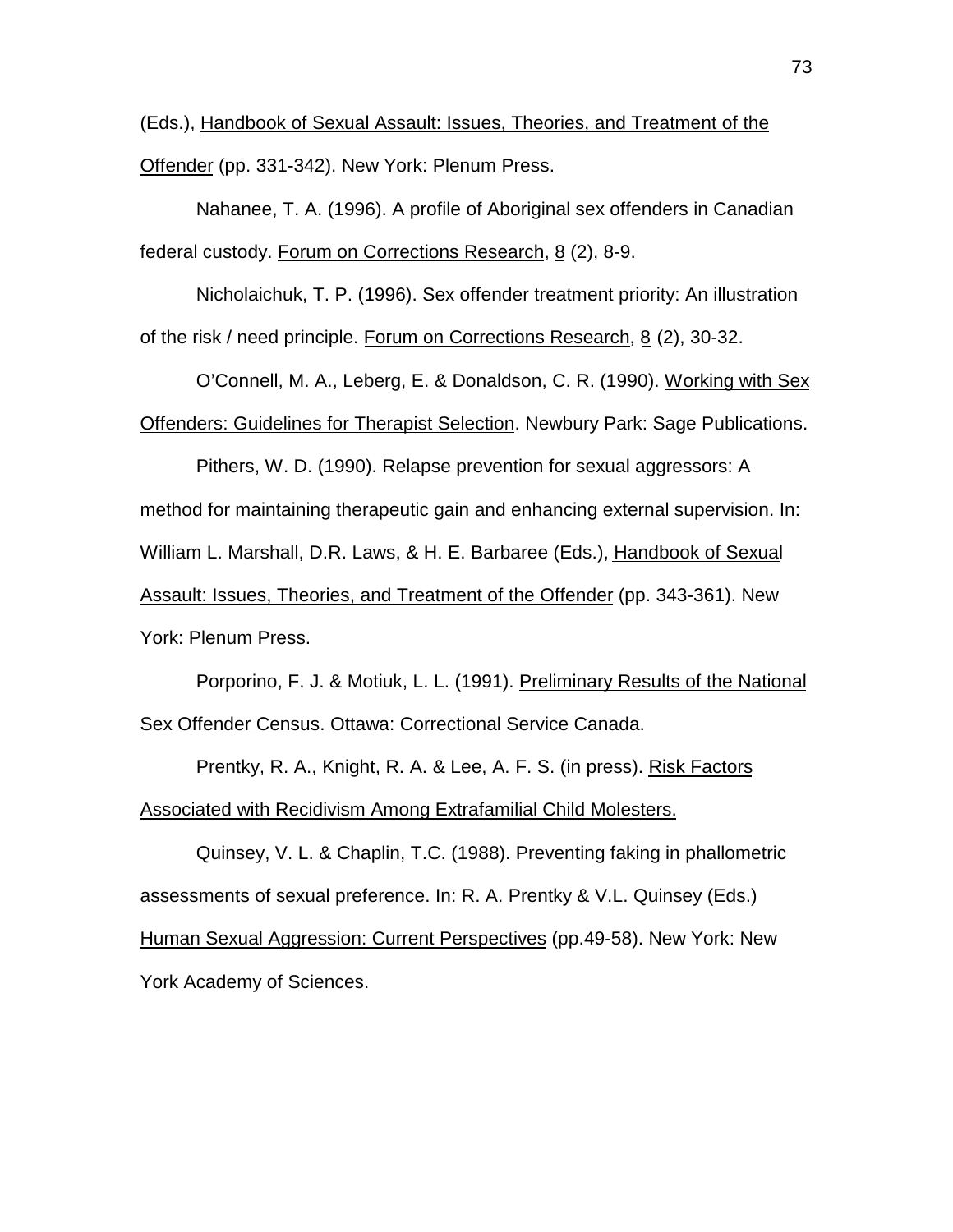Quinsey, V. L., Harris, G. T., Rice, M. E. & Lalumière, M. L. (1993). Assessing treatment efficacy in outcome studies of sex offenders. Journal of Interpersonal Violence, 8 (4), 512-523.

Quinsey, V. L., Rice, M. E., & Harris, G. T. (1995). Actuarial prediction of sexual recidivism. The Journal of Interpersonal Violence, 10, 85-105.

Rice, M. E., Chaplin, T. C., Harris, G. T. & Coutts, J. (1994). Empathy for the victim and sexual arousal among rapists and non-rapists. Journal of Interpersonal Violence, 9 (4), 435-449.

Rice, M. E., Harris, G. T. & Quinsey, V. L. (1990). A follow-up of rapists assessed in a maximum security psychiatric insititution. Journal of Interpersonal Violence, 5, 435-449.

Rice, M. E., Quinsey, V. L., & Harris, G. T. (1991). Sexual recidivism among child molesters released from a maximum security psychiatric institution. Journal of Consulting and Clinical Psychology, 59, 381-386.

Syed, F., & Williams, S. (1996). Case Studies of Female Sex Offenders in the Correctional Service of Canada. Ottawa: Correctional Service Canada.

Weinrott, M. R. & Saylor, M. (1991). Self-report of crimes committed by sex offenders. Journal of Interpersonal Violence, 6 (3), 286-300.

West, D. J. (1991). The Effects of Sex Offences. In: Clive R. Hollin & Kevin Howells (Eds.), Clinical Approaches to Sex Offenders and their Victims. Wiley Series in Clinical Approaches to Criminal Behaviour (pp. 55-74). Chinchester, England: John Wiley & Sons.